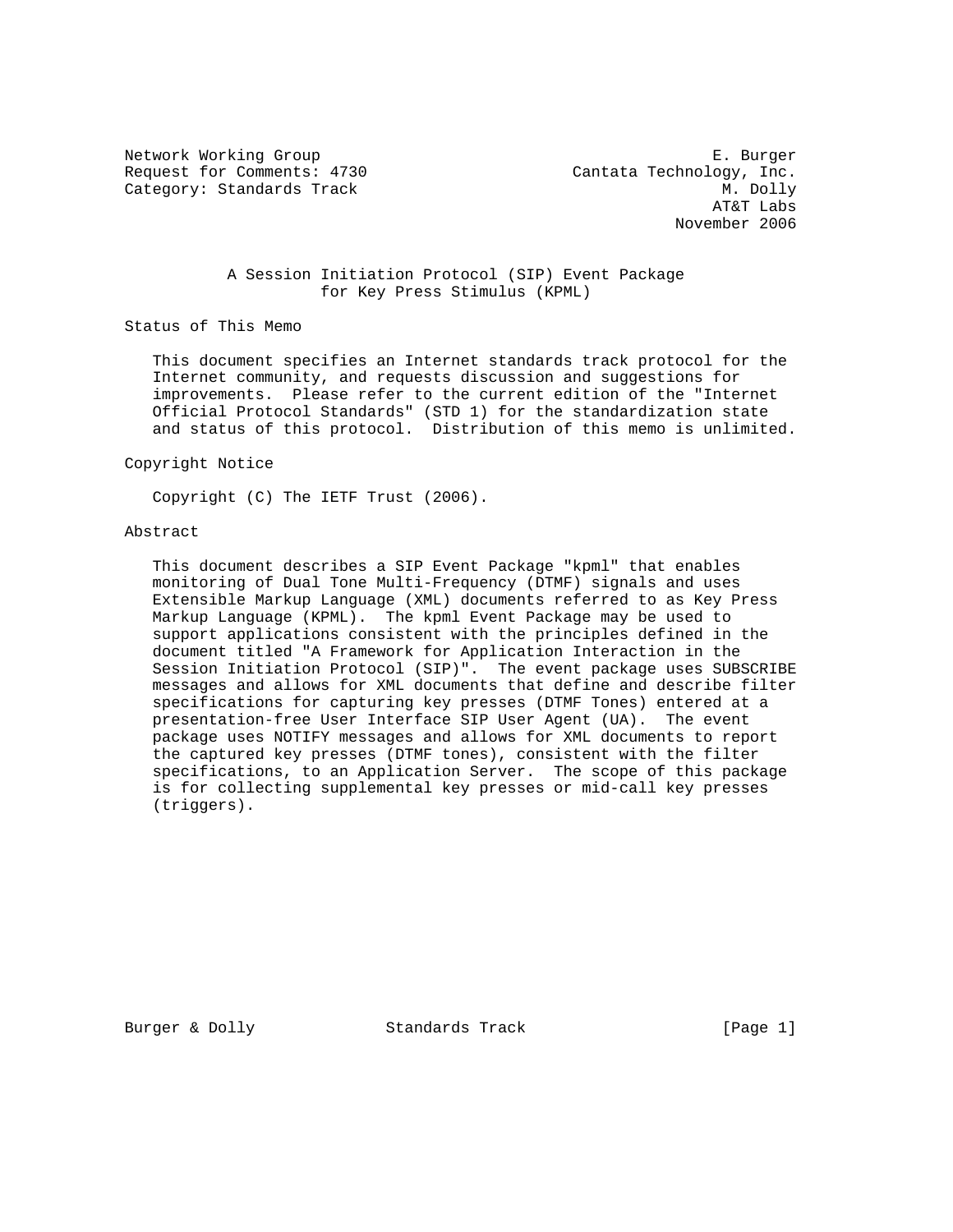| Table of Contents |  |  |  |
|-------------------|--|--|--|
|-------------------|--|--|--|

| 1.1. Conventions Used in This Document 5                                    |  |
|-----------------------------------------------------------------------------|--|
|                                                                             |  |
|                                                                             |  |
|                                                                             |  |
|                                                                             |  |
|                                                                             |  |
|                                                                             |  |
| 3.5. User Input Buffer Behavior 14                                          |  |
|                                                                             |  |
|                                                                             |  |
|                                                                             |  |
|                                                                             |  |
| 3.8. Multiple Simultaneous Subscriptions 20                                 |  |
|                                                                             |  |
|                                                                             |  |
|                                                                             |  |
|                                                                             |  |
|                                                                             |  |
|                                                                             |  |
| 4.6. Subscriber Generation of SUBSCRIBE Requests 22                         |  |
| 4.7. Notifier Processing of SUBSCRIBE Requests 23                           |  |
| 4.8. Notifier Generation of NOTIFY Requests 25                              |  |
| 4.9. Subscriber Processing of NOTIFY Requests 27                            |  |
|                                                                             |  |
|                                                                             |  |
|                                                                             |  |
|                                                                             |  |
|                                                                             |  |
|                                                                             |  |
|                                                                             |  |
|                                                                             |  |
| 6. Enumeration of KPML Status Codes 34                                      |  |
|                                                                             |  |
| 7.1. SIP Event Package Registration 34                                      |  |
| 7.2. MIME Media Type application/kpml-request+xml 35                        |  |
| 7.3. MIME Media Type application/kpml-response+xml 35                       |  |
| 7.4. URN Sub-Namespace Registration for<br>urn:ietf:xml:ns:kpml-request 35  |  |
|                                                                             |  |
| 7.5. URN Sub-Namespace Registration for<br>urn:ietf:xml:ns:kpml-response 36 |  |
| 7.6. KPML Request Schema Registration 37                                    |  |
| 7.7. KPML Response Schema Registration 37                                   |  |
|                                                                             |  |
|                                                                             |  |
| 9.1. Monitoring for Octothorpe 38                                           |  |
|                                                                             |  |

Burger & Dolly Standards Track [Page 2]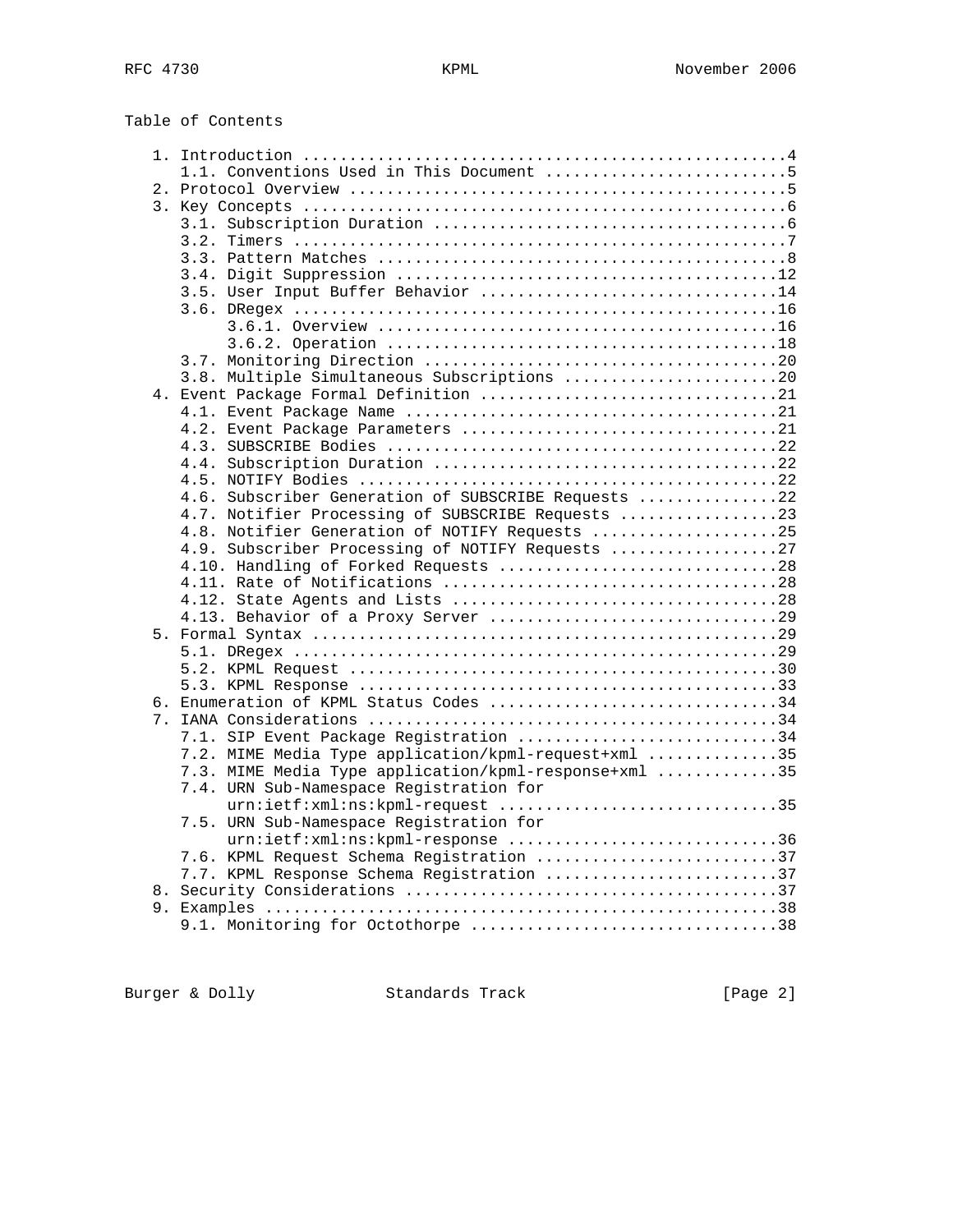Burger & Dolly Standards Track [Page 3]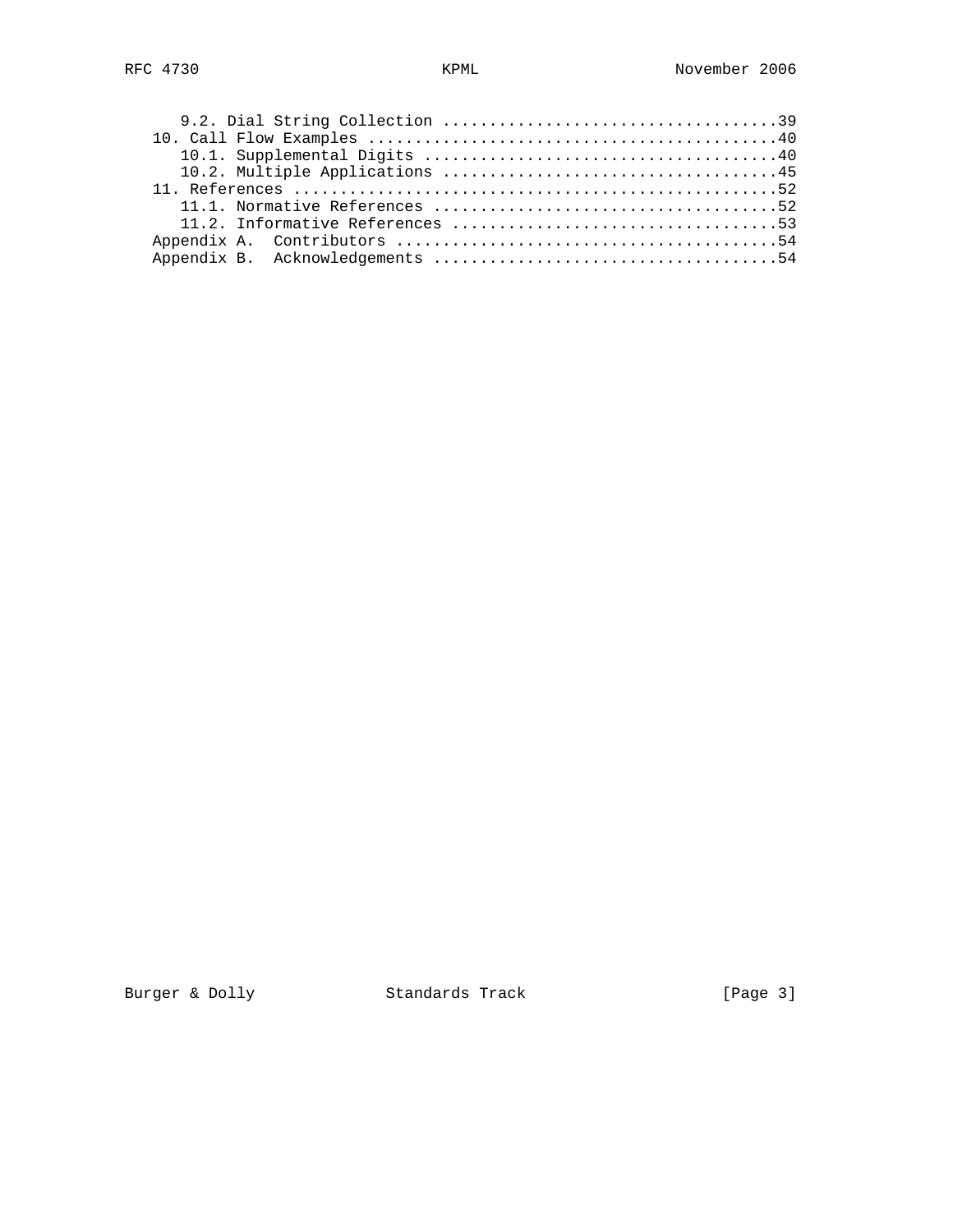# 1. Introduction

 This document describes a SIP Event Package "kpml" that enables monitoring of key presses and utilizes XML documents referred to as Key Press Markup Language (KPML). KPML is a markup [14] that enables presentation-free User Interfaces as described in the Application Interaction Framework [15]. The Key Press Stimulus Package is a SIP Event Notification Package [5] that uses the SUBSCRIBE and NOTIFY methods of SIP. The subscription filter and notification report bodies use the Keypad Markup Language, KPML.

 The "kpml" event package requires the definition of two new MIME types, two new URN sub-namespaces, and two schemas for the KPML Request and the KPML Response. The scope of this package is for collecting supplemental key presses or mid-call key presses (triggers). This capability allows an Application Server service provider to monitor (filter) for a set of DTMF patterns at a SIP User Agent located in either an end-user device or a gateway.

 In particular, the "kpml" event package enables "dumb phones" and "gateways" that receive signals from dumb phones to report user key press events. Colloquially, this mechanism provides for "digit reporting" or "Dual Tone Multi-Frequency (DTMF) reporting." The capability eliminates the need for "hair-pinning" (routing media into and then out of the same device) through a Media Server or duplicating all the DTMF events, when an Application Server needs to trigger mid-call service processing on DTMF digit patterns.

 A goal of KPML is to fit in an extremely small memory and processing footprint.

 The name of the XML document, KPML, reflects its legacy support role. The public switched telephony network (PSTN) accomplished signaling by transporting DTMF tones in the bearer channel (in-band signaling) from the user terminal to the local exchange.

 Voice-over-IP networks transport in-band signals with actual DTMF waveforms or RFC 2833 [10] packets. In RFC 2833, the signaling application inserts RFC 2833 named signal packets as well as, or instead of, generating tones in the media path. The receiving application receives the signal information in the media stream.

 RFC 2833 tones are ideal for conveying telephone-events point-to point in a Real-time Transport Protocol (RTP) stream, as in the context of straightforward sessions like a 2-party call or a simple, centrally mixed conference. However, there are other environments where additional or alternative requirements are needed. These other environments include protocol translation and complex call control.

Burger & Dolly Standards Track [Page 4]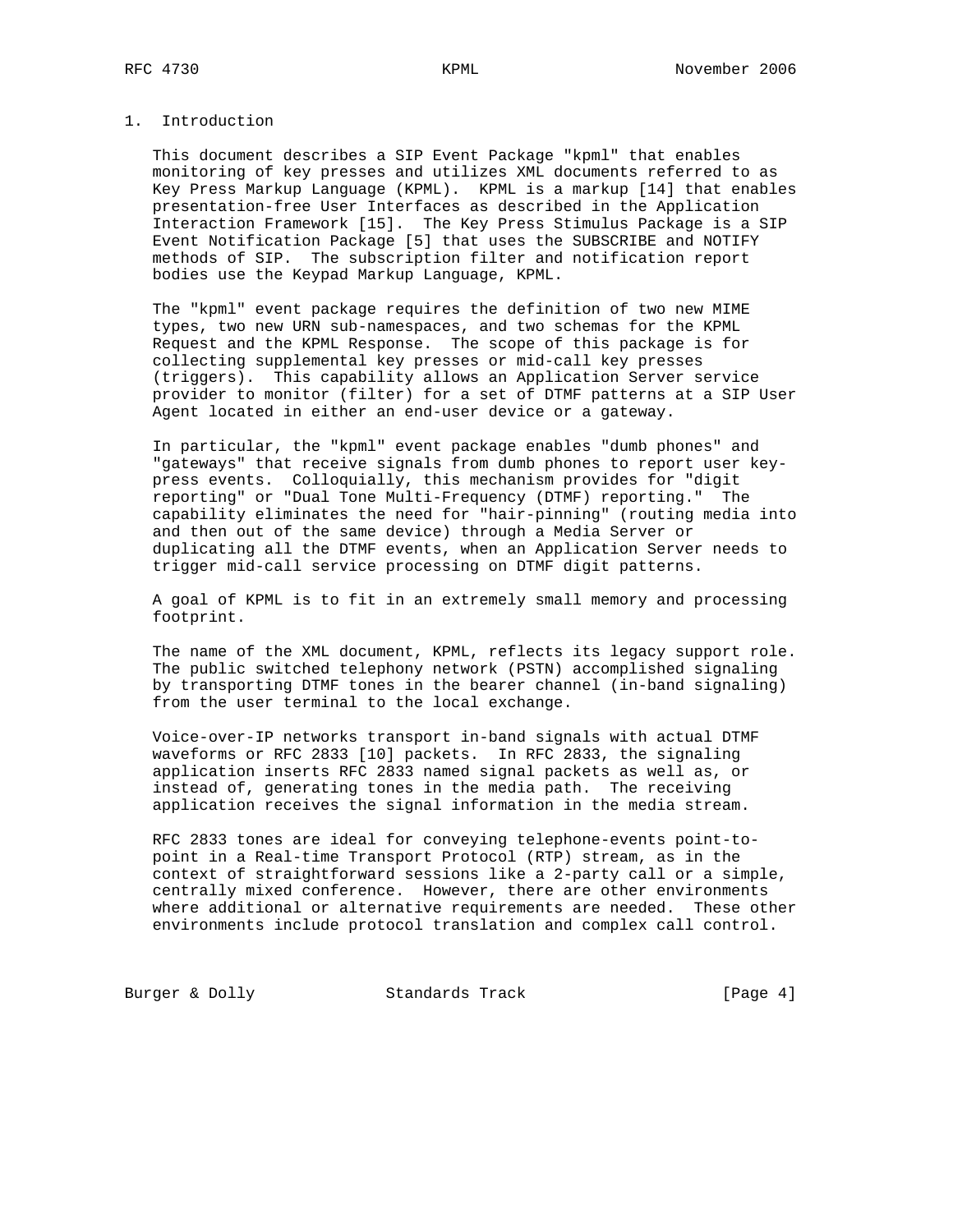An interested application could request notifications of every key press. However, many of the use cases for such signaling show that most applications are interested in only one or a few keystrokes. Thus a mechanism is needed for specifying to the user's interface what stimuli the application requires.

# 1.1. Conventions Used in This Document

 RFC 2119 [1] provides the interpretations for the key words "MUST", "MUST NOT", "REQUIRED", "SHALL", "SHALL NOT", "SHOULD", "SHOULD NOT", "RECOMMENDED", "MAY", and "OPTIONAL" found in this document.

 The Application Interaction Framework document [15] provides the interpretations for the terms "User Device", "SIP Application", and "User Input". This document uses the term "Application" and "Requesting Application" interchangeably with "SIP Application".

 Additionally, the Application Interaction Framework document discusses User Device Proxies. A common instantiation of a User Device Proxy is a Public Switched Telephone Network (PSTN) gateway. Because the normative behavior of a presentation-free User Interface is identical for a presentation-free SIP User Agent and a presentation-free User Device Proxy, this document uses "User Device" for both cases.

2. Protocol Overview

 The "kpml" event package uses explicit subscription notification requests using the SIP SUBSCRIBE and NOTIFY methods. An Application that wants to collect digits creates an application/kpml-request+xml document with the digit patterns of interest to the Application and places this document in its SUBSCRIBE request. SIP SUBSCRIBE messages are routed to the User Interface using standard SIP request routing. KPML Subscriptions do not fork. The KPML request contained in the SUBSCRIBE message identifies the target media stream by referencing the dialog identifiers corresponding to the session responsible for the media stream. Once a subscription is established, the User Interface sends application/kpml-response+xml documents in NOTIFY requests when digits are collected or when timeouts or errors occur.

 A KPML subscription can be persistent or one-shot. Persistent requests are active until the subscription terminates, the Application replaces the request, the Application deletes the request by sending a null document on the dialog, or the Application explicitly deletes the subscription by sending a SUBSCRIBE with an expires value of zero (0).

Burger & Dolly Standards Track [Page 5]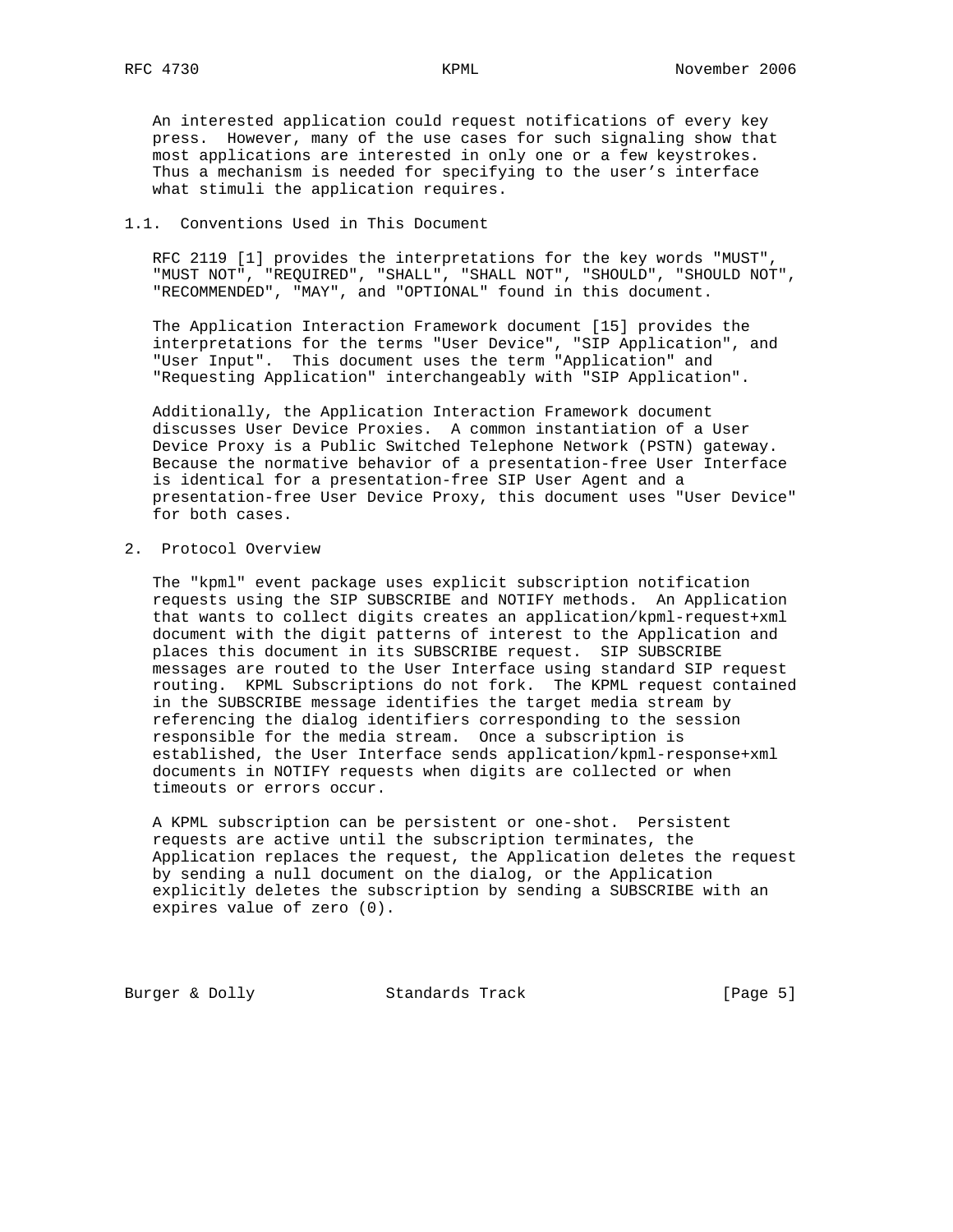One-shot requests terminate the subscription upon the receipt of DTMF values that provide a match. The "persist" KPML element specifies whether the subscription remains active for the duration specified in the SUBSCRIBE message or if it automatically terminates upon a pattern match.

 NOTIFY messages can contain XML documents. If the User Interface matches a digitmap, the NOTIFY message (response) contains an XML document that indicates the User Input detected and whether the User Interface suppressed the representation of User Input, such as tones, or RFC 2833, from the media streams. If the User Interface encountered an error condition, such as a timeout, this will also be reported.

- 3. Key Concepts
- 3.1. Subscription Duration

 KPML recognizes two types of subscriptions: one-shot and persistent. Persistent subscriptions have two sub-types: continuous notify and single-notify.

 One-shot subscriptions terminate after a pattern match occurs and a report is issued in a NOTIFY message. If the User Interface detects a key press stimulus that triggers a one-shot KPML event, then the User Interface (notifier) MUST set the "Subscription-State" in the NOTIFY message to "terminated". At this point, the User Interface MUST consider the subscription expired.

 Persistent subscriptions remain active at the User Interface, even after a match. For continuous-notify persistent subscriptions, the User Interface will emit a NOTIFY message whenever the User Input matches a subscribed pattern. For single-notify persistent subscriptions, the user device will emit a NOTIFY message at the first match, but will not emit further NOTIFY messages until the Application issues a new subscription request on the subscription dialog.

 NOTE: The single-notify persistent subscription enables lock-step (race-free) quarantining of User Input between different digit maps.

The "persist" attribute to the <pattern> tag in the KPML subscription body affects the lifetime of the subscription.

 If the "persist" attribute is "one-shot", then once there is a match (or no match is possible), the subscription ends after the User Interface notifies the Application.

Burger & Dolly **Standards Track** [Page 6]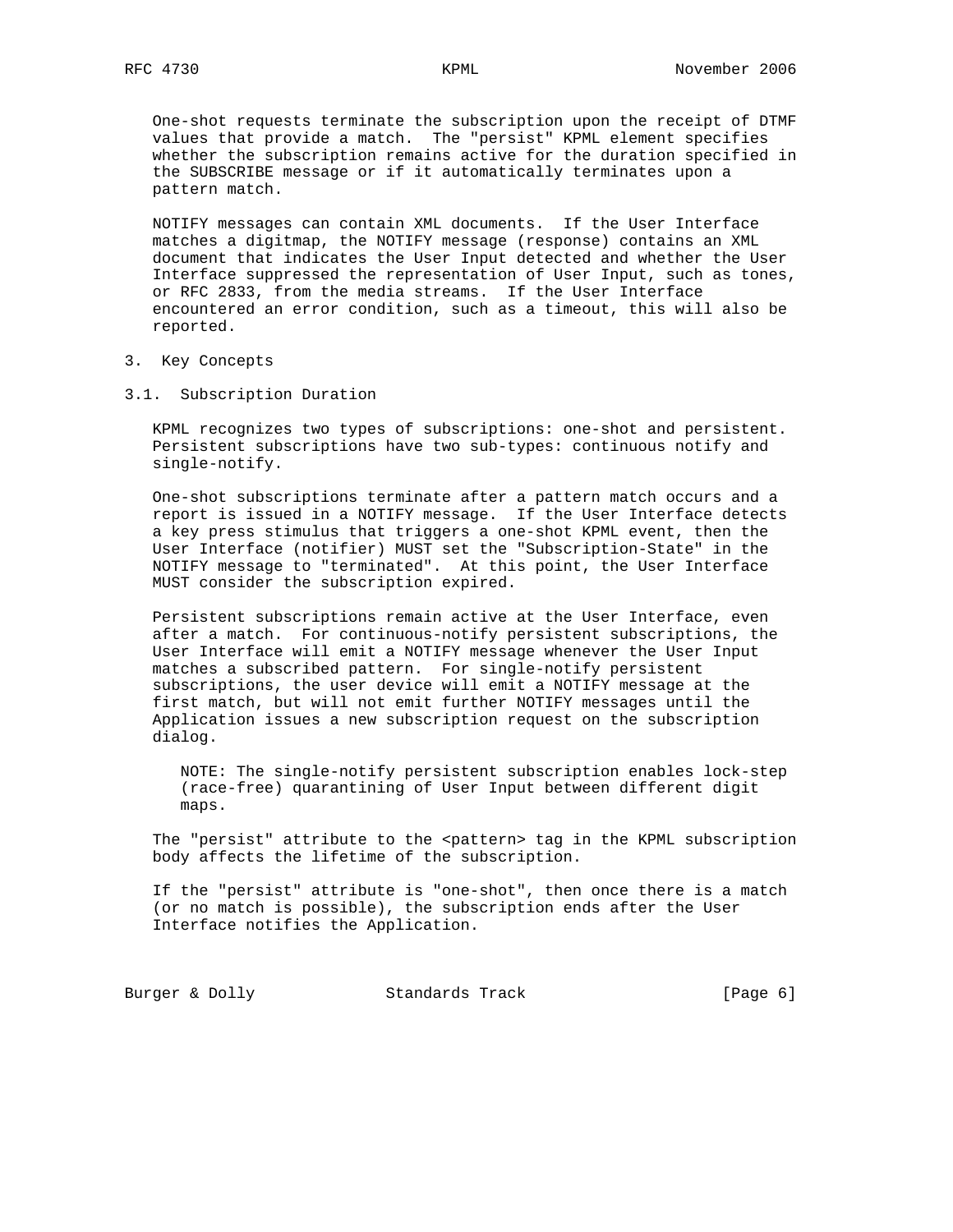If the "persist" attribute is "persist" or "single-notify", then the subscription ends when the Application explicitly ends it or the User Interface terminates the subscription.

 If the User Interface does not support persistent subscriptions, it returns a NOTIFY message with the KPML status code set to 531. If there are digits in the buffer and the digits match an expression in the SUBSCRIBE filter, the User Interface prepares the appropriate NOTIFY response message.

The values of the "persist" attribute are case sensitive.

3.2. Timers

 To address the various key press collection scenarios, three timers are defined. They are the extra, critical, and inter-digit timers.

- o The inter-digit timer is the maximum time to wait between digits. Note: unlike Media Gateway Control Protocol (MGCP) [11] or H.248 [12], there is no start timer, as that concept does not apply in the KPML context.
- o The critical timer is the time to wait for another digit if the collected digits can match more than one potential pattern.
- o The extra timer is the time to wait for another digit if the collected digits can only match one potential pattern, but a longer match for this pattern is possible.

 The User Interface MAY support an inter-digit timeout value. This is the amount of time the User Interface will wait for User Input before returning a timeout error result on a partially matched pattern. The application can specify the inter-digit timeout as an integer number of milliseconds by using the "interdigittimer" attribute to the <pattern> tag. The default is 4000 milliseconds. If the User Interface does not support the specification of an inter-digit timeout, the User Interface MUST silently ignore the specification. If the User Interface supports the specification of an inter-digit timeout, but not to the granularity specified by the value presented, the User Interface MUST round up the requested value to the closest value it can support.

 The purpose of the inter-digit timeout is to protect applications from starting to match a pattern, yet never returning a result. This can occur, for example, if the user accidentally enters a key that begins to match a pattern. However, since the user accidentally entered the key, the rest of the pattern never comes. Moreover, when the user does enter a pattern, since they have already entered a key,

Burger & Dolly Standards Track [Page 7]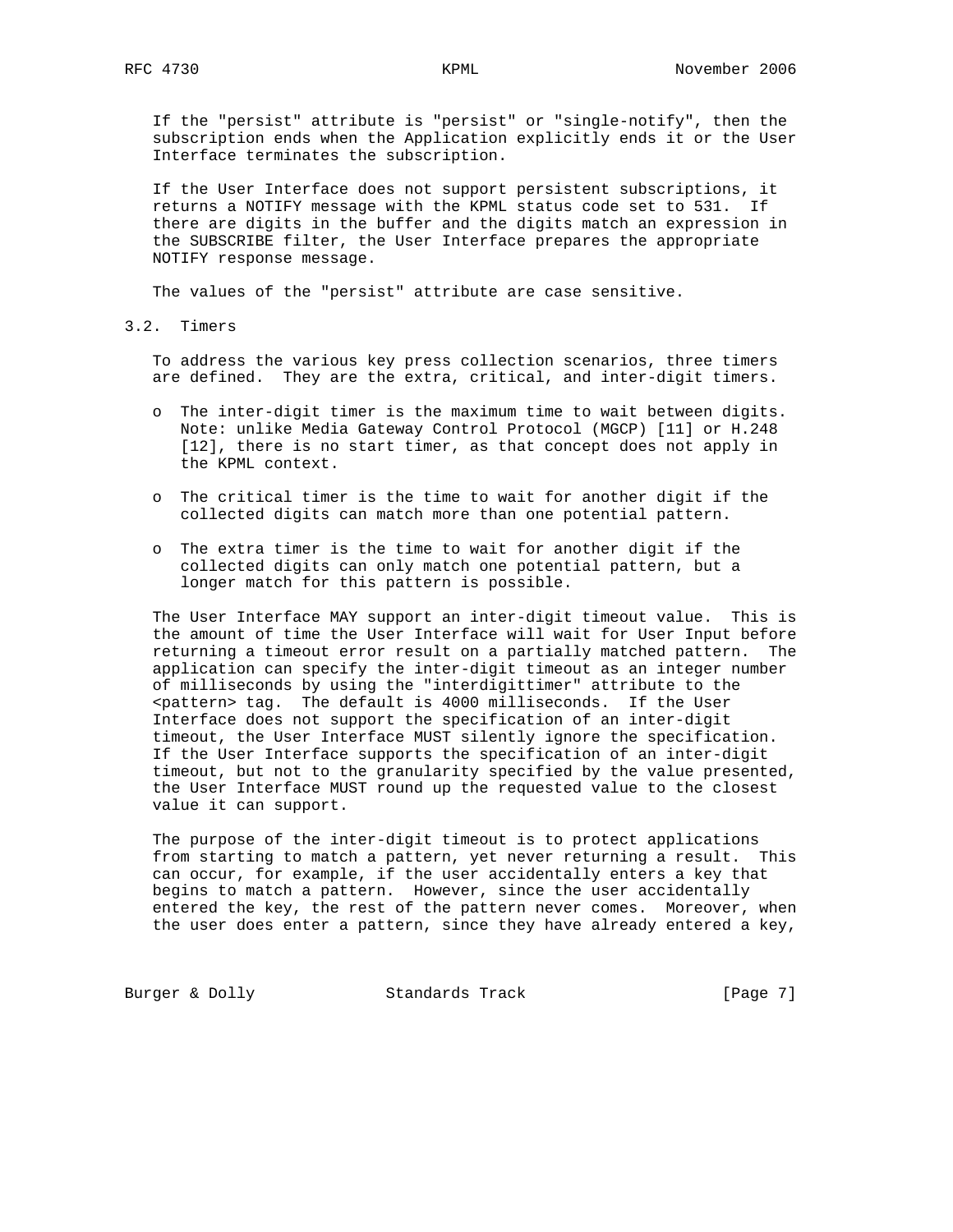the pattern may not match or may not match as expected. Likewise, consider the case where the user thinks they entered a key press, but the User Interface does not detect the key. This could occur when collecting ten digits, but the device actually only receives 9. In this case, the User Interface will wait forever for the tenth key press, while the user becomes frustrated wondering why the application is not responding.

 The User Interface MAY support a critical-digit timeout value. This is the amount of time the User Interface will wait for another key press when it already has a matched <regex> but there is another, longer <regex> that may also match the pattern. The application can specify the critical-digit timeout as an integer number of milliseconds by using the "criticaldigittimer" attribute to the <pattern> tag. The default is 1000 milliseconds.

 The purpose of the critical-digit timeout is to allow the application to collect longer matches than the shortest presented. This is unlike MGCP [11], where the shortest match gets returned. For example, if the application registers for the patterns "0011", "011", "00", and "0", the critical-digit timeout enables the User Interface to distinguish between "0", "00", "011", and "0011". Without this feature, the only value that the User Interface can detect is "0".

 The User Interface MAY support an extra-digit timeout value. This is the amount of time the User Interface will wait for another key press when it already has matched the longest <regex>. The application can specify the extra-digit timeout as an integer number of milliseconds by using the "extradigittimer" attribute to the <pattern> tag. The default is 500 milliseconds. If there is no enterkey specified, then the User Interface MAY default the exteradigittimer to zero.

 The purpose of the extra-digit timeout is to allow the User Interface to collect the enterkey. Without this feature, the User Interface would match the pattern, and the enterkey would be buffered and returned as the next pattern.

# 3.3. Pattern Matches

 During the subscription lifetime, the User Interface may detect a key press stimulus that triggers a KPML event. In this case, the User Interface (notifier) MUST return the appropriate KPML document.

 The pattern matching logic works as follows. KPML User Interfaces MUST follow the logic presented in this section so that different implementations will perform deterministically on the same KPML document given the same User Input.

Burger & Dolly Standards Track [Page 8]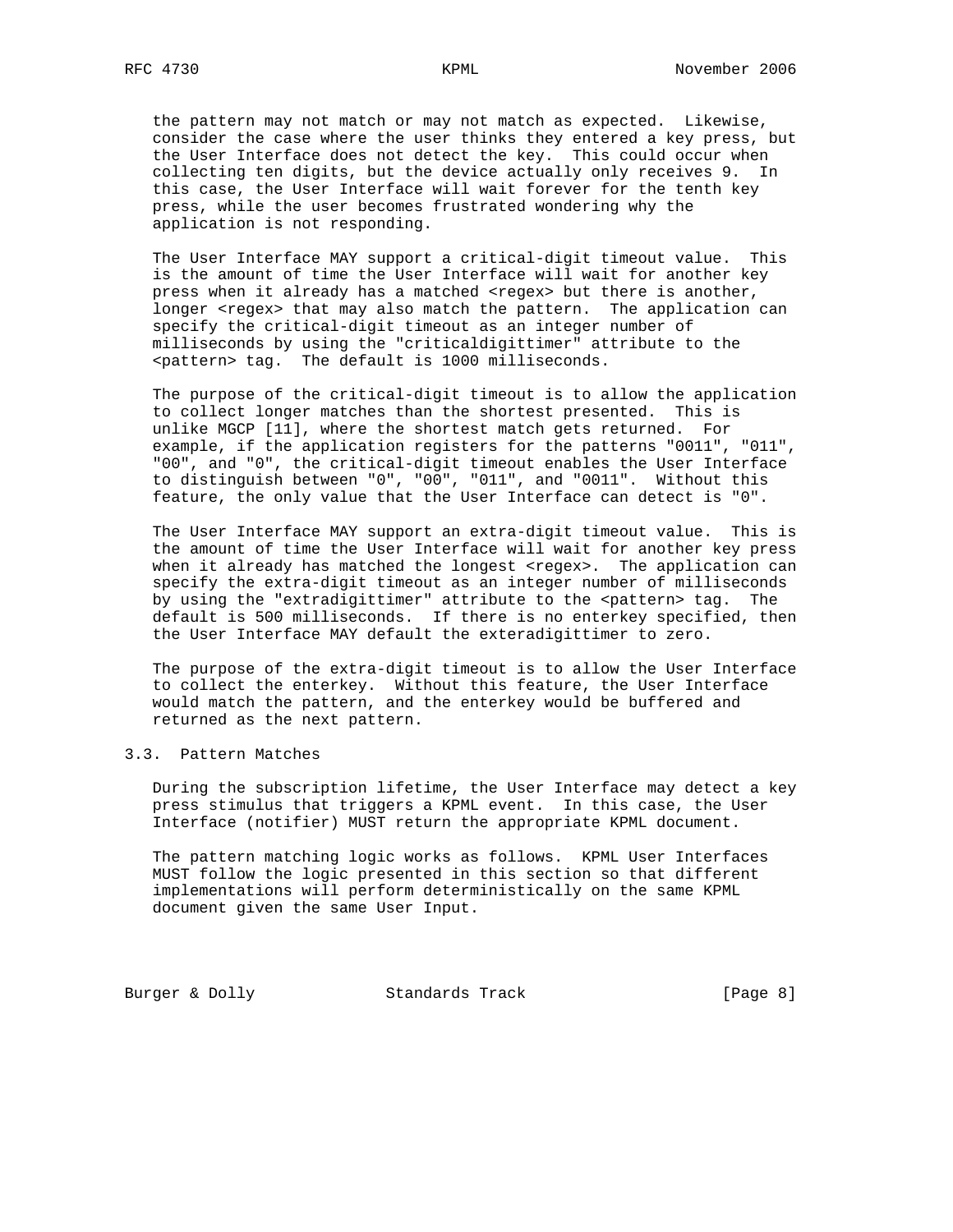A kpml request document contains a <pattern> element with a series of <regex> tags. Each <regex> element specifies a potential pattern for the User Interface to match. The Section 5.1 describes the DRegex, or digit regular expression, language.

 The pattern match algorithm matches the longest regular expression. This is the same mode as H.248.1 [12] and not the mode presented by MGCP [11]. The pattern match algorithm choice has an impact on determining when a pattern matches. Consider the following KPML document.

 <?xml version="1.0" encoding="UTF-8"?> <kpml-request xmlns="urn:ietf:params:xml:ns:kpml-request" xmlns:xsi="http://www.w3.org/2001/XMLSchema-instance" xsi:schemaLocation= "urn:ietf:params:xml:ns:kpml-request kpml-request.xsd" version="1.0"> <pattern> <regex>0</regex> <regex>011</regex> </pattern> </kpml-request>

## Figure 1: Greedy Matching

 In Figure 1, if we were to match on the first found pattern, the string "011" would never match. This happens because the "0" rule would match first.

 While this behavior is what most applications desire, it does come at a cost. Consider the following KPML document snippet.

 $<$ regex> $x$ {7} </regex>  $<$ regex> $x{10}$  </regex>

## Figure 2: Timeout Matching

 Figure 2 shows a typical North American dial plan. From an application perspective, users expect a seven-digit number to respond quickly, not waiting the typical inter-digit critical timer (usually four seconds). Conversely, the user does not want the system to cut off their ten-digit number at seven digits because they did not enter the number fast enough.

 One approach to this problem is to have an explicit dial string terminator. Often, it is the pound key (#). Now, consider the following snippet.

Burger & Dolly Standards Track [Page 9]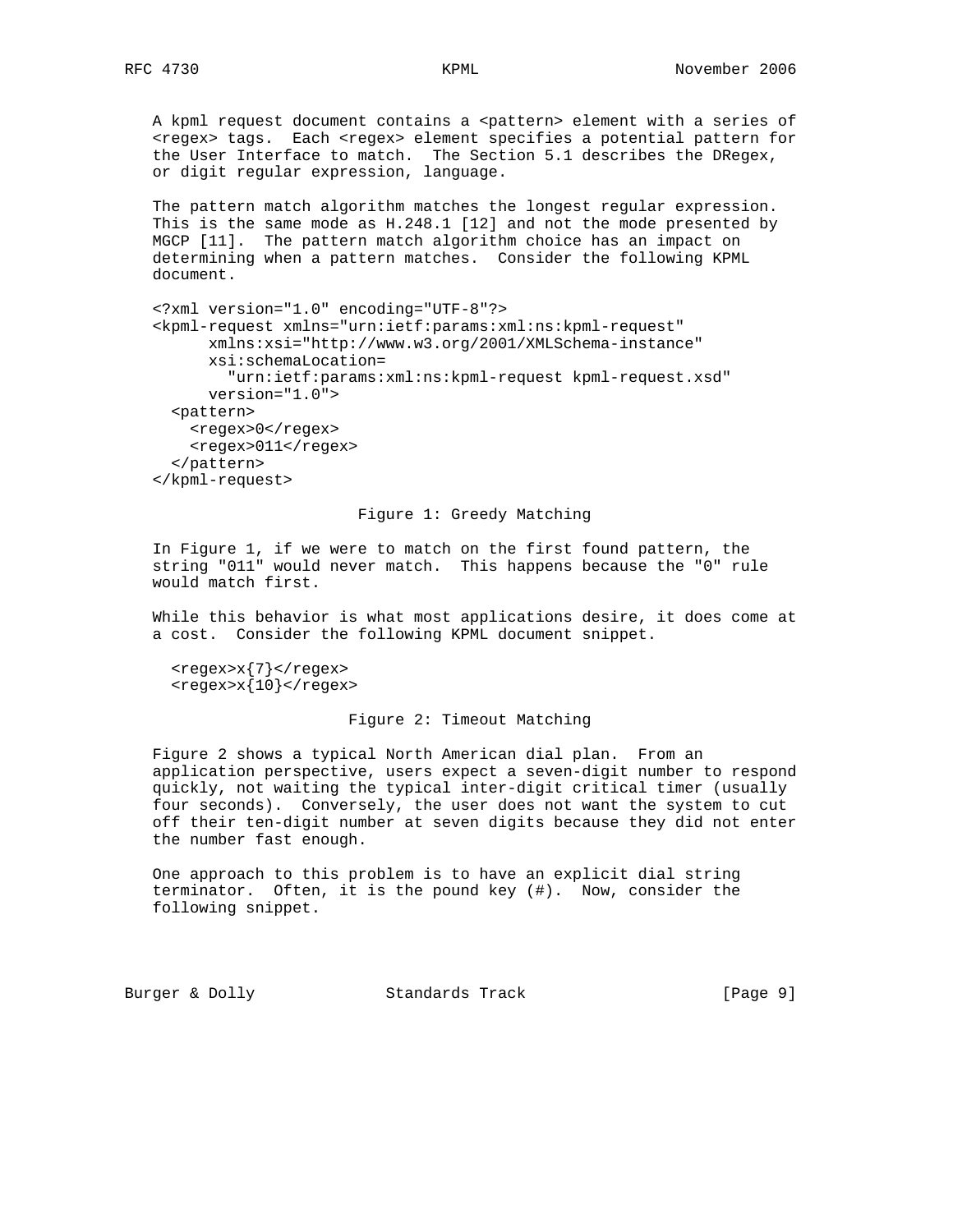<regex>x{7}#</regex>  $<$ regex> $x$ {10}#</regex>

Figure 3: Timeout Matching with Enter

 The problem with the approach in Figure 3 is that the "#" will appear in the returned dial string. Moreover, one often wants to allow the user to enter the string without the dial string termination key. In addition, using explicit matching on the key means one has to double the number of patterns, e.g.,  $x\{7\}$ ",  $x\{7\}$ #",  $x\{10\}$ ", and  $x\{10\}$ #".

 The approach used in KPML is to have an explicit "Enter Key", as shown in the following snippet.

```
 <pattern enterkey="#">
  <regex>x{7}</regex>
 <regex>x{10} </regex>
 </pattern>
```
Figure 4: Timeout Matching with Enter Key

In Figure 4, the enterkey attribute to the <pattern> tag specifies a string that terminates a pattern. In this situation, if the user enters seven digits followed by the "#" key, the pattern matches (or fails) immediately. KPML indicates a terminated nomatch with a KPML status code 402.

 NOTE: The enterkey is a string. The enterkey can be a sequence of key presses, such as "\*\*".

 Some patterns look for long-duration key presses. For example, some applications look for long "#" or long "\*".

KPML uses the "L" modifier to <regex> characters to indicate long key presses. The following KPML document looks for a long pound of at least 3 seconds.

Burger & Dolly Standards Track [Page 10]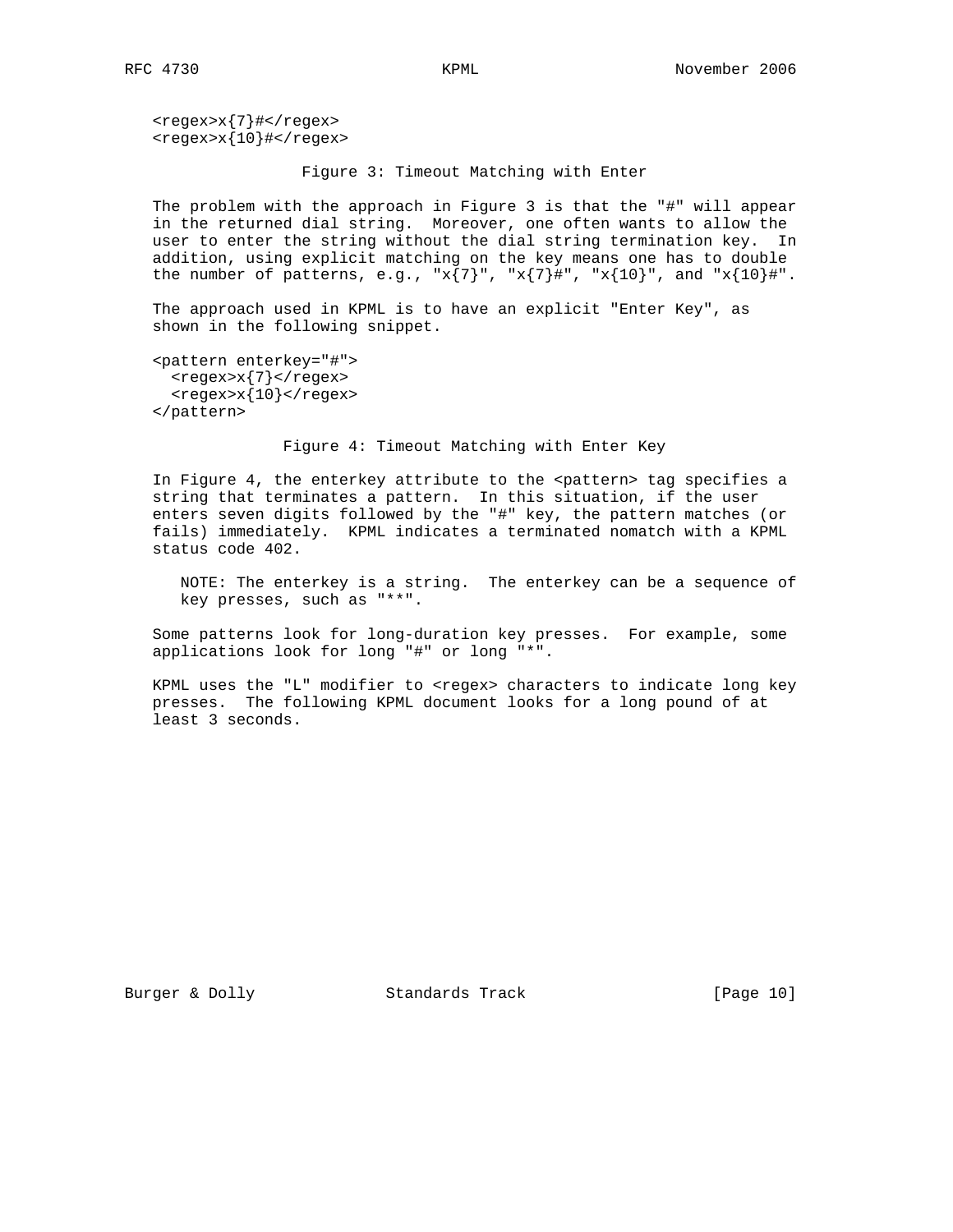```
 <?xml version="1.0" encoding="UTF-8"?>
 <kpml-request xmlns="urn:ietf:params:xml:ns:kpml-request"
       xmlns:xsi="http://www.w3.org/2001/XMLSchema-instance"
       xsi:schemaLocation=
         "urn:ietf:params:xml:ns:kpml-request kpml-request.xsd"
       version="1.0">
   <pattern long="3000">
    <regex>L#</regex>
   </pattern>
 </kpml-request>
```
Long Pound

 The request can specify what constitutes "long" by setting the long attribute to the <pattern>. This attribute is an integer representing the number of milliseconds. If the user presses a key for longer than "long" milliseconds, the Long modifier is true. The default length of the long attribute is 2500 milliseconds.

 User Interfaces MUST distinguish between long and short input when the KPML document specifies both in a document. However, if there is not a corresponding long key press pattern in a document, the User Interface MUST match the key press pattern irrespective of the length of time the user presses the key.

 As an example, in the following snippet in Figure 6, the User Interface discriminates between a long "\*" and a normal "\*", but any length "#" will match the pattern.

 <pattern> <regex tag="short\_star">\*</regex> <regex tag="long\_star">L\*</regex> <regex>#</regex> </pattern>

# Figure 6: Long and Short Matching

 Some User Interfaces are unable to present long key presses. An example is an old private branch exchange (PBX) phone set that emits fixed-length tones when the user presses a key. To address this issue, the User Interface MAY interpret a succession of presses of a single key to be equivalent to a long key press of the same key. The Application indicates it wants this behavior by setting the "longrepeat" attribute to the <pattern> to "true".

 The KPML document specifies if the patterns are to be persistent by setting the "persist" attribute to the <pattern> tag to "persist" or "single-notify". Any other value, including "one-shot", indicates

Burger & Dolly Standards Track [Page 11]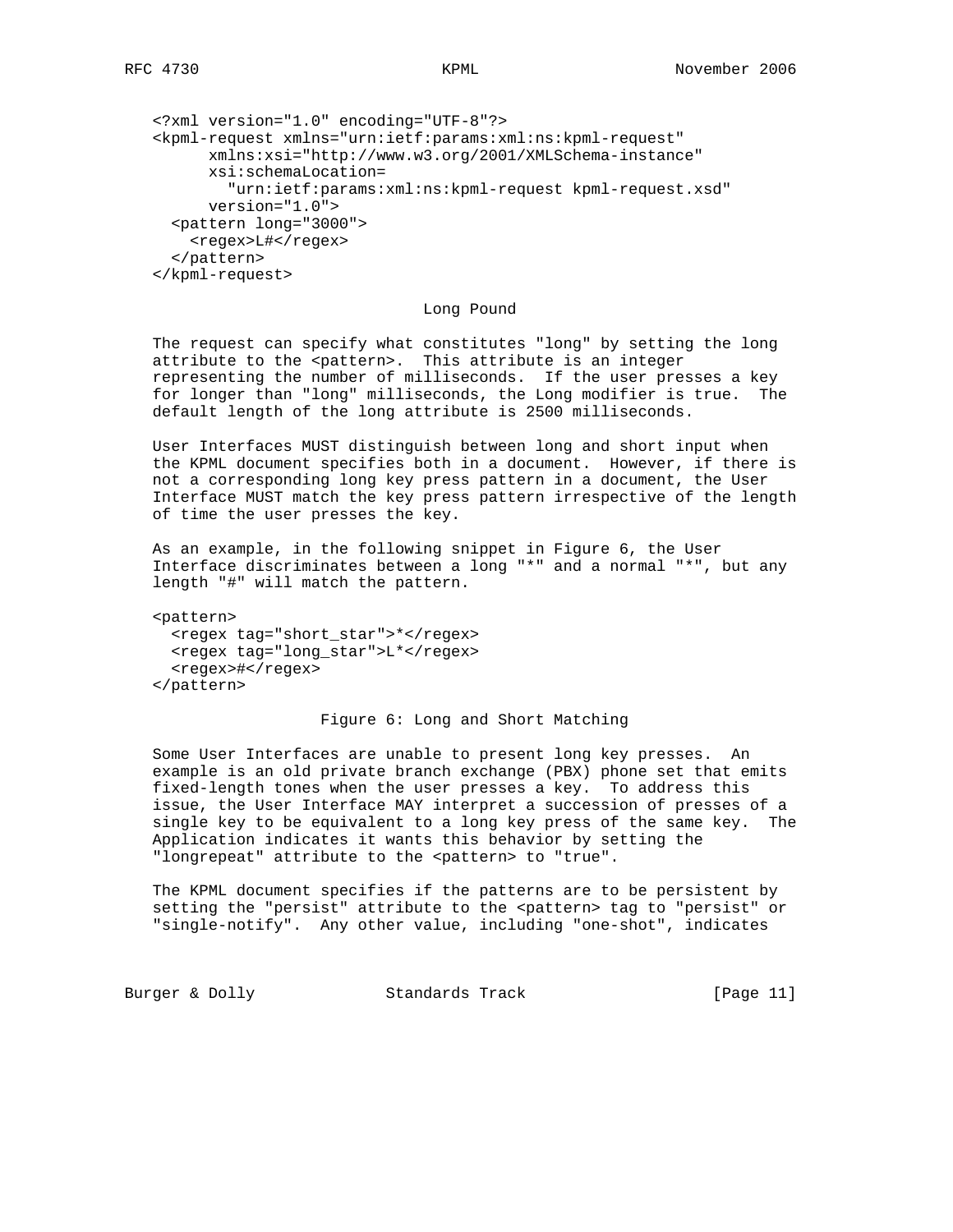the request is a one-shot subscription. If the User Interface does not support persistent subscriptions, it returns a KPML document with the KPML status code set to 531. If there are digits in the buffer and the digits match an expression in the KPML document, the User Interface emits the appropriate kpml notification.

Note the values of the "persist" attribute are case sensitive.

 Some User Interfaces may support multiple regular expressions in a given pattern request. In this situation, the application may wish to know which pattern triggered the event.

 KPML provides a "tag" attribute to the <regex> tag. The "tag" is an opaque string that the User Interface sends back in the notification report upon a match in the digit map. In the case of multiple matches, the User Interface MUST choose the longest match in the KPML document. If multiple matches match the same length, the User Interface MUST choose the first expression listed in the subscription KPML document based on KPML document order.

 If the User Interface cannot support multiple regular expressions in a pattern request, the User Interface MUST return a KPML document with the KPML status code set to 532. If the User Interface cannot support the number of regular expressions in the pattern request, the User Interface MUST return a KPML document with the KPML status code set to 534.

 NOTE: We could mandate a minimum number of regular expressions that a User Interface must support per subscription request and globally. However, such minimums tend to become designed-in, hard-coded limits. For guidance, one should be able to easily handle tens of expressions per subscription and thousands globally. A good implementation should have effectively no limits. That said, to counter possible denial-of-service attacks, implementers of User Interfaces should be aware of the 534 and 501 status codes and feel free to use them.

# 3.4. Digit Suppression

 Under basic operation, a KPML User Interface will transmit in-band tones (RFC 2833 [10] or actual tone) in parallel with User Input reporting.

 NOTE: If KPML did not have this behavior, then a User Interface executing KPML could easily break called applications. For example, take a personal assistant that uses "\*9" for attention. If the user presses the "\*" key, KPML will hold the digit, looking for the "9". What if the user just enters a "\*" key, possibly

Burger & Dolly Standards Track [Page 12]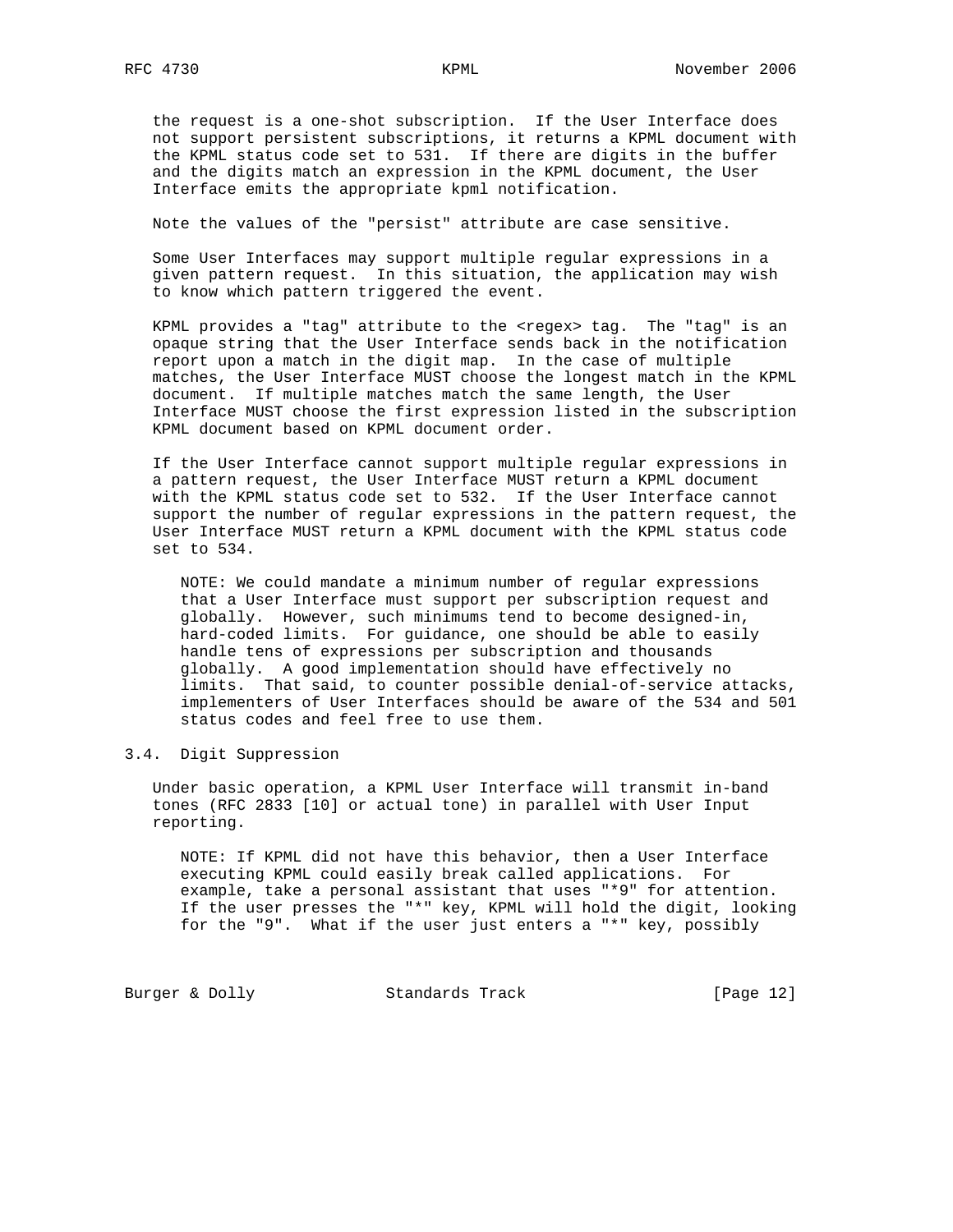because they accessed an interactive voice response (IVR) system that looks for "\*"? In this case, the "\*" would get held by the User Interface, because it is looking for the "\*9" pattern. The user would probably press the "\*" key again, hoping that the called IVR system just did not hear the key press. At that point, the User Interface would send both "\*" entries, as "\*\*" does not match "\*9". However, that would not have the effect the user intended when they pressed "\*".

 On the other hand, there are situations where passing through tones in-band is not desirable. Such situations include call centers that use in-band tone spills to initiate a transfer.

 For those situations, KPML adds a suppression tag, "pre", to the <regex> tag. There MUST NOT be more than one <pre> tag in any given <regex> tag.

If there is only a single <pattern> and a single <regex>, suppression processing is straightforward. The end-point passes User Input until the stream matches the regular expression <pre>. At that point, the User Interface will continue collecting User Input, but will suppress the generation or pass-through of any in-band User Input.

 If the User Interface suppressed stimulus, it MUST indicate this by including the attribute "suppressed" with a value of "true" in the notification.

 Clearly, if the User Interface is processing the KPML document against buffered User Input, it is too late to suppress the transmission of the User Input, as the User Interface has long sent the stimulus. This is a situation where there is a <pre> specification, but the "suppressed" attribute will not be "true" in the notification. If there is a <pre> tag that the User Interface matched and the User Interface is unable to suppress the User Input, it MUST set the "suppressed" attribute to "false".

 A KPML User Interface MAY perform suppression. If it is not capable of suppression, it ignores the suppression attribute. It MUST set the "suppressed" attribute to "false". In this case, the pattern to match is the concatenated pattern of pre+value.

 At some point in time, the User Interface will collect enough User Input to the point it matches a <pre> pattern. The interdigittimer attribute indicates how long to wait for the user to enter stimulus before reporting a time-out error. If the interdigittimer expires, the User Interface MUST issue a time-out report, transmit the suppressed User Input on the media stream, and stop suppression.

Burger & Dolly Standards Track [Page 13]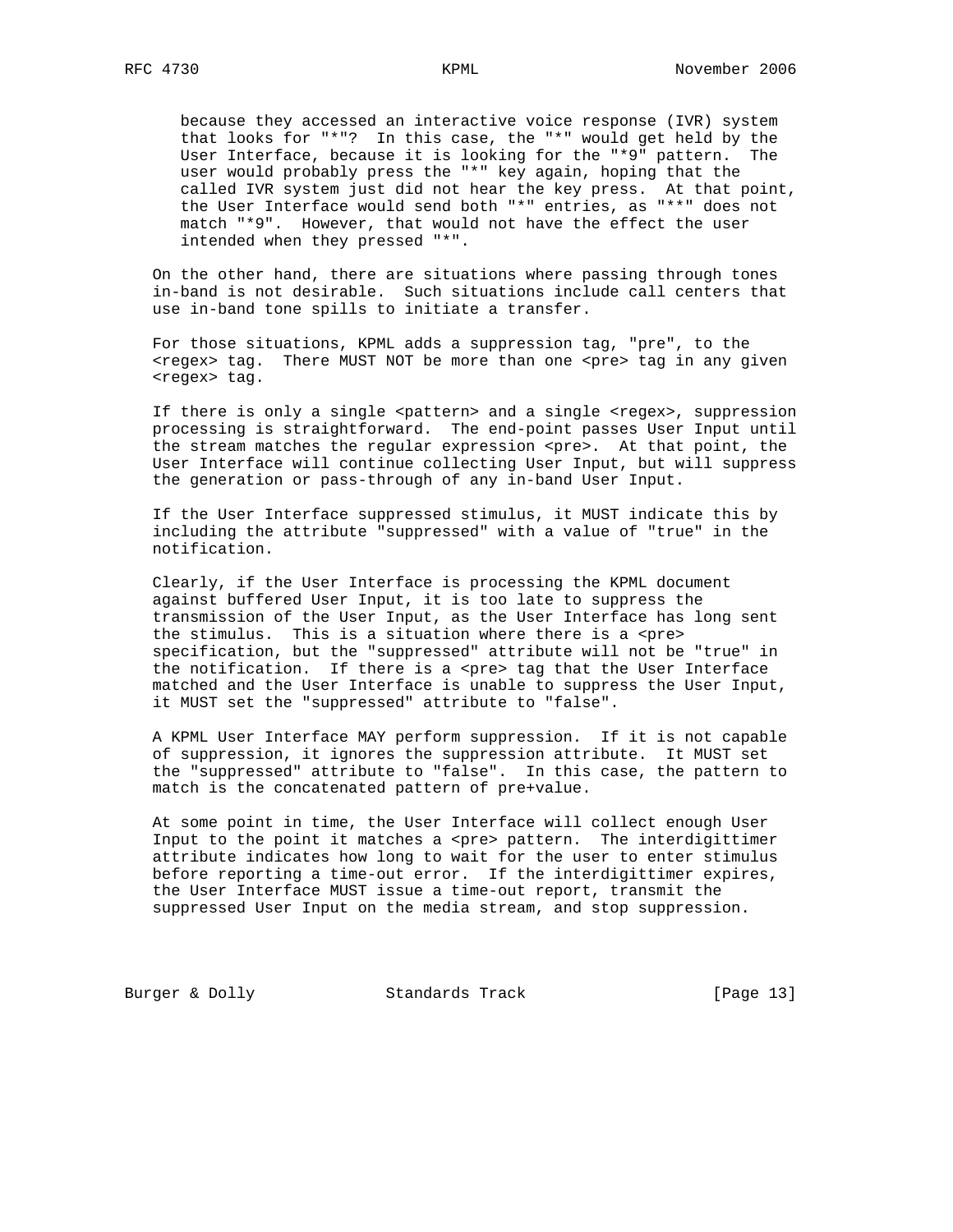Once the User Interface detects a match and it sends a NOTIFY request to report the User Input, the User Interface MUST stop suppression. Clearly, if subsequent User Input matches another <pre> expression, then the User Interface MUST start suppression.

 After suppression begins, it may become clear that a match will not occur. For example, take the expression

<regex><pre>\*8</pre>xxx[2-9]xxxxxx</regex>

 At the point the User Interface receives "\*8", it will stop forwarding stimulus. Let us say that the next three digits are "408". If the next digit is a zero or one, the pattern will not match.

 NOTE: It is critically important for the User Interface to have a sensible inter-digit timer. This is because an errant dot (".") may suppress digit sending forever.

 Applications should be very careful to indicate suppression only when they are fairly sure the user will enter a digit string that will match the regular expression. In addition, applications should deal with situations such as no-match or time-out. This is because the User Interface will hold digits, which will have obvious User Interface issues in the case of a failure.

# 3.5. User Input Buffer Behavior

 User Interfaces MUST buffer User Input upon receipt of an authenticated and accepted subscription. Subsequent KPML documents apply their patterns against the buffered User Input. Some applications use modal interfaces where the first few key presses determine what the following key presses mean. For a novice user, the application may play a prompt describing what mode the application is in. However, "power users" often barge through the prompt.

 User Interfaces MUST NOT provide a subscriber with digits that were detected prior to the authentication and authorization of that subscriber. Without prohibition, a subscriber might be able to gain access to calling card or other information that predated the subscriber's participation in the call. Note that this prohibition MUST be applied on a per-subscription basis.

KPML provides a <flush> tag in the <pattern> element. The default is not to flush User Input. Flushing User Input has the effect of ignoring key presses entered before the installation of the KPML subscription. To flush User Input, include the tag

Burger & Dolly Standards Track [Page 14]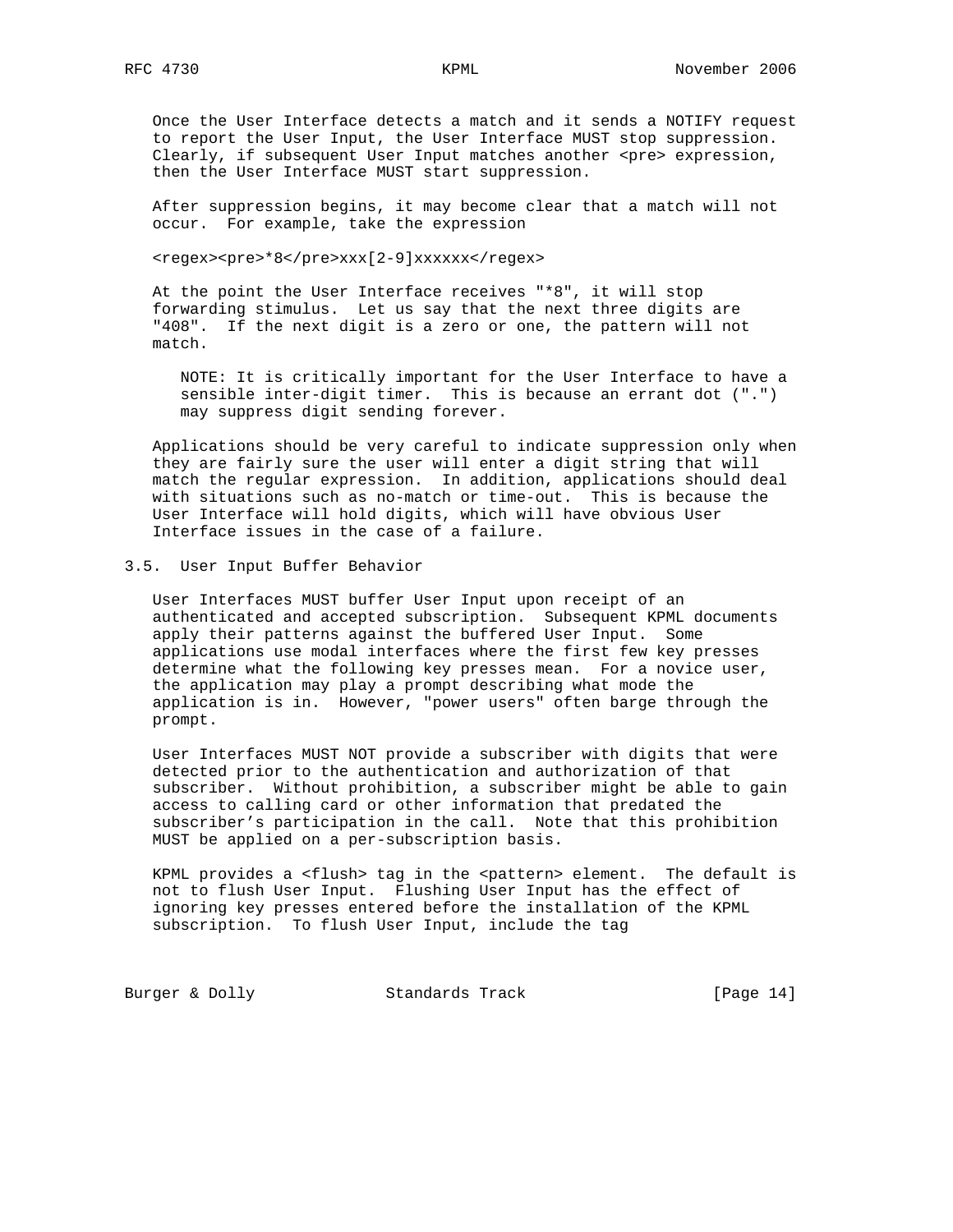<flush>yes</flush> in the KPML subscription document. Note that this directive affects only the current subscription dialog/id combination.

 Lock-step processing of User Input is where the User Interface issues a notification, the Application processes the notification while the User Interface buffers additional User Input, the Application requests more User Input, and only then does the User Interface notify the Application based on the collected User Input. To direct the User Interface to operate in lock-step mode, set the <pattern> attribute persist="single-notify".

 The User Interface MUST be able to process <flush>no</flush>. This directive is effectively a no-op.

 Other string values for <flush> may be defined in the future. If the User Interface receives a string it does not understand, it MUST treat the string as a no-op.

 If the user presses a key that cannot match any pattern within a <regex> tag, the User Interface MUST discard all buffered key presses up to and including the current key press from consideration against the current or future KPML documents on a given dialog. However, as described above, once there is a match, the User Interface buffers any key presses the user entered subsequent to the match.

 NOTE: This behavior allows applications to receive only User Input that is of interest to them. For example, a pre-paid application only wishes to monitor for a long pound. If the user enters other stimulus, presumably for other applications, the pre-paid application does not want notification of that User Input. This feature is fundamentally different than the behavior of Time Division Multiplexer (TDM)-based equipment where every application receives every key press.

 To limit reports to only complete matches, set the "nopartial" attribute to the <pattern> tag to "true". In this case, the User Interface attempts to match a rolling window over the collected User input.

 KPML subscriptions are independent. Thus, it is not possible for the current document to know if a following document will enable barging or want User Input flushed. Therefore, the User Interface MUST buffer all User Input, subject to the forced\_flush caveat described below.

Burger & Dolly Standards Track [Page 15]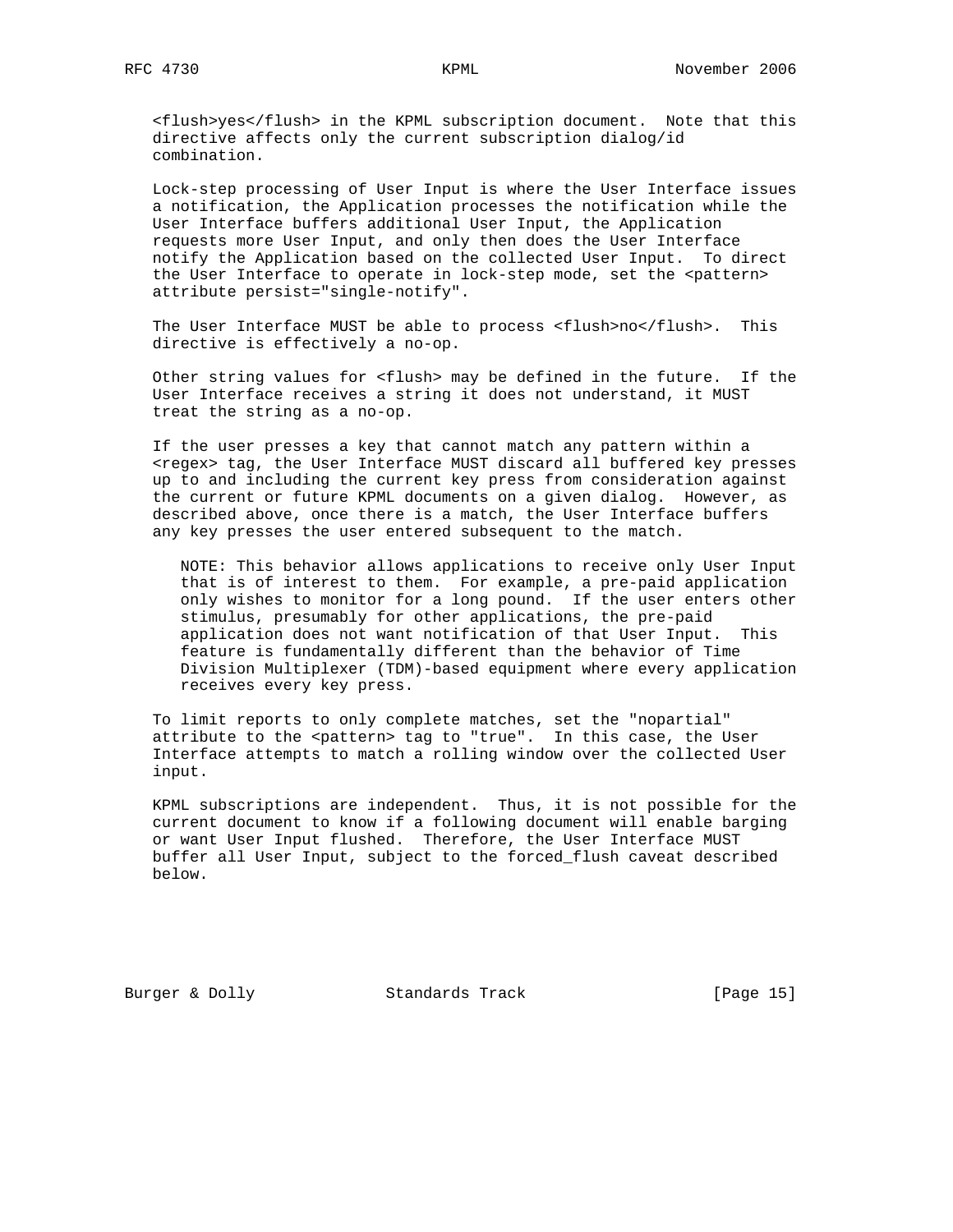On a given SUBSCRIBE dialog with a given id, the User Interface MUST buffer all User Input detected between the time of the report and the receipt of the next document, if any. If the next document indicates a buffer flush, then the interpreter MUST flush all collected User Input from consideration from KPML documents received on that dialog with the given event id. If the next document does not indicate flushing the buffered User Input, then the interpreter MUST apply the collected User Input (if possible) against the digit maps presented by the script's <regex> tags. If there is a match, the interpreter MUST follow the procedures in Section 5.3. If there is no match, the interpreter MUST flush all of the collected User Input.

 Given the potential for needing an infinite buffer for User Input, the User Interface MAY discard the oldest User Input from the buffer. If the User Interface discards digits, when the User Interface issues a KPML notification, it MUST set the forced\_flush attribute of the <response> tag to "true". For future use, the Application MUST consider any non-null value, other than "false", that it does not understand to be the same as "true".

 NOTE: The requirement to buffer all User Input for the entire length of the session is not onerous under normal operation. For example, if one has a gateway with 8,000 sessions, and the gateway buffers 50 key presses on each session, the requirement is only 400,000 bytes, assuming one byte per key press.

 Unless there is a suppress indicator in the digit map, it is not possible to know if the User Input is for local KPML processing or for other recipients of the media stream. Thus, in the absence of a suppression indicator, the User Interface transmits the User Input to the far end in real time, using either RFC 2833, generating the appropriate tones, or both.

# 3.6. DRegex

3.6.1. Overview

This subsection is informative in nature.

 The Digit REGular EXpression (DRegex) syntax is a telephony-oriented mapping of POSIX Extended Regular Expressions (ERE) [13].

KPML does not use full POSIX ERE for the following reasons.

 o KPML will often run on high density or extremely low power and memory footprint devices.

Burger & Dolly Standards Track [Page 16]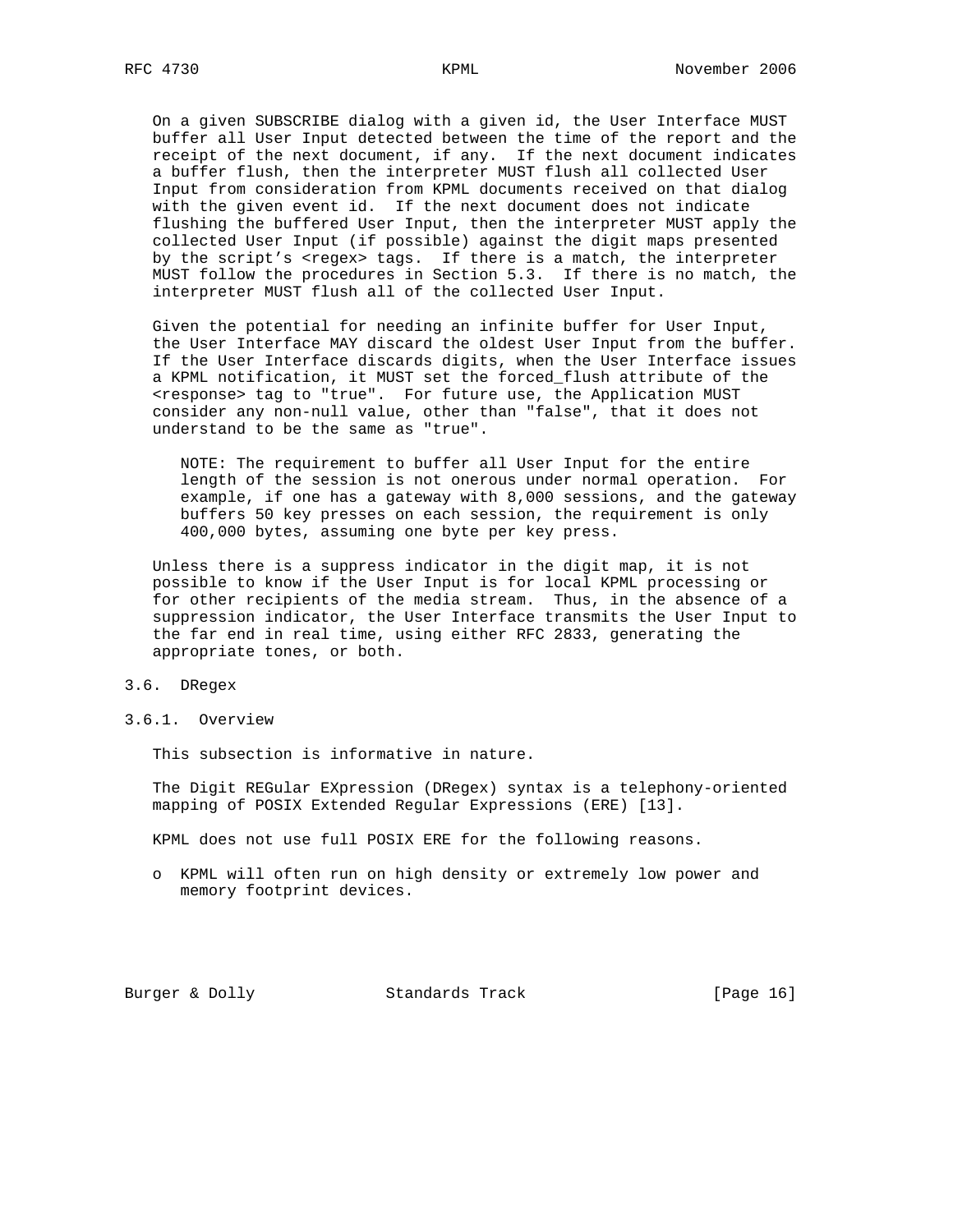- o Telephony application convention uses the star symbol ("\*") for the star key and "x" for any digit 0-9. Requiring the developer to escape the star  $(\sqrt{m})$  and expand the "x"  $(\sqrt{m}-9)$ ") is error prone. This also leads DRegex to use the dot (".") to indicate repetition, which was the function of the unadorned star in POSIX ERE.
- o Implementation experience with MGCP [11] and H.248.1 [12] has been that implementers and users have a hard time understanding the precedence of the alternation operator ("|"). This is due both to an under-specification of the operator in those documents and conceptual problems for users. Thus, the SIPPING Working Group concluded that DRegex should not support alternation. That said, each KPML <pattern> element may contain multiple regular expressions (<regex> elements). Thus, it is straightforward to have pattern alternatives (use multiple <regex> elements) without the problems associated with the alternation operator ("|"). Thus, DRegex does not support the POSIX alternation operator.
- o DRegex includes character classes (characters enclosed in square brackets). However, the negation operator inside a character class only operates on numbers. That is, a negation class implicitly includes A-D, \*, and #. Including A-D, \*, and # in a negation operator is a no-op. Those familiar with POSIX would expect negation of the digits 4 and 5 (e.g., "[^45]") to include all other characters (including  $A-D$ ,  $R$ ,  $*$ , and  $#$ ), while those familiar with telephony digit maps would expect negation to implicitly exclude non-digit characters. Since the complete character set of DRegex is very small, constructing a negation class using  $A-D$ ,  $R$ ,  $*$ , and  $#$  requires the user to specify the positive inverse mapping. For example, to specify all key presses, including A-D and \*, except #, the specification would be "[0-9A-D\*]" instead of "[^#R]".

The following table shows the mapping from DRegex to POSIX ERE.

| $\ast$<br>$\star$<br>$\star$<br>٠<br>$[0 - 9]$<br>X<br>$[0-9c]$<br>[xc] |  | DRegex   POSTX ERE |
|-------------------------------------------------------------------------|--|--------------------|
|                                                                         |  |                    |
|                                                                         |  |                    |
|                                                                         |  |                    |

Table 1: DRegex to POSIX ERE Mapping

Burger & Dolly Standards Track [Page 17]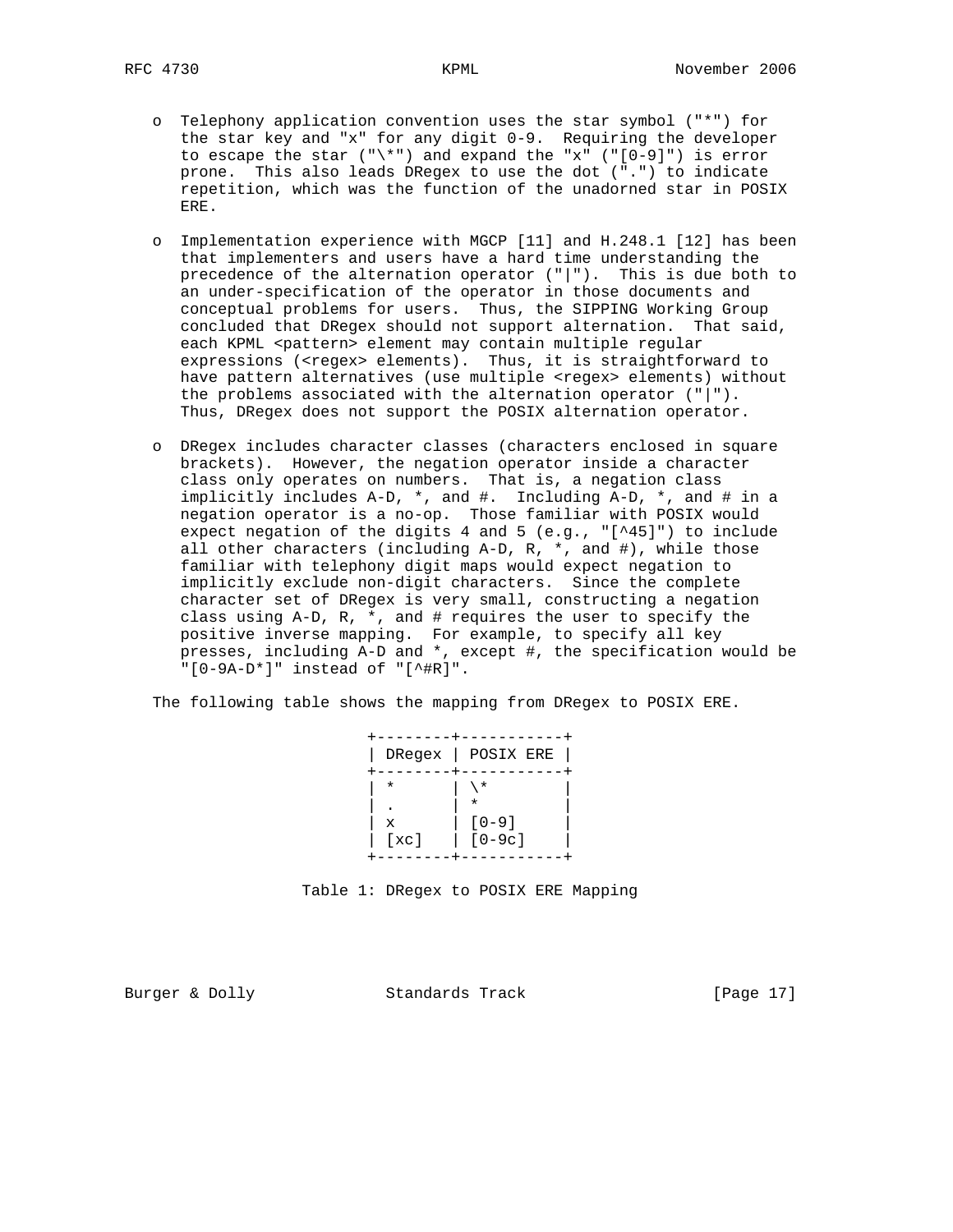The first substitution, which replaces a star for an escaped star, is because telephony application designers are used to using the star for the (very common) star key. Requiring an escape sequence for this common pattern would be error prone. In addition, the usage found in DRegex is the same as found in MGCP [11] and H.248.1 [12].

 Likewise, the use of the dot instead of star is common usage from MGCP and H.248.1, and reusing the star in this context would also be confusing and error prone.

 The "x" character is a common indicator of the digits 0 through 9. We use it here, continuing the convention. Clearly, for the case "[xc]", where c is any character, the substitution is not a blind replacement of " $[0-9]$ " for "x", as that would result in " $[0-9]c]$ " which is not a legal POSIX ERE. Rather, the substitution for "[xc]" is "[0-9c]".

NOTE: "x" does not include the characters \*, #, R, or A through D.

 Users need to take care not to confuse the DRegex syntax with POSIX EREs. They are NOT identical. In particular, there are many features of POSIX EREs that DRegex does not support.

 As an implementation note, if one makes the substitutions described in the above table, then a standard POSIX ERE engine can parse the digit string. However, the mapping does not work in the reverse (POSIX ERE to DRegex) direction. DRegex only implements the normative behavior described below.

3.6.2. Operation

 White space is removed before parsing DRegex. This enables sensible pretty printing in XML without affecting the meaning of the DRegex string.

The following rules demonstrate the use of DRegex in KPML.

Burger & Dolly Standards Track [Page 18]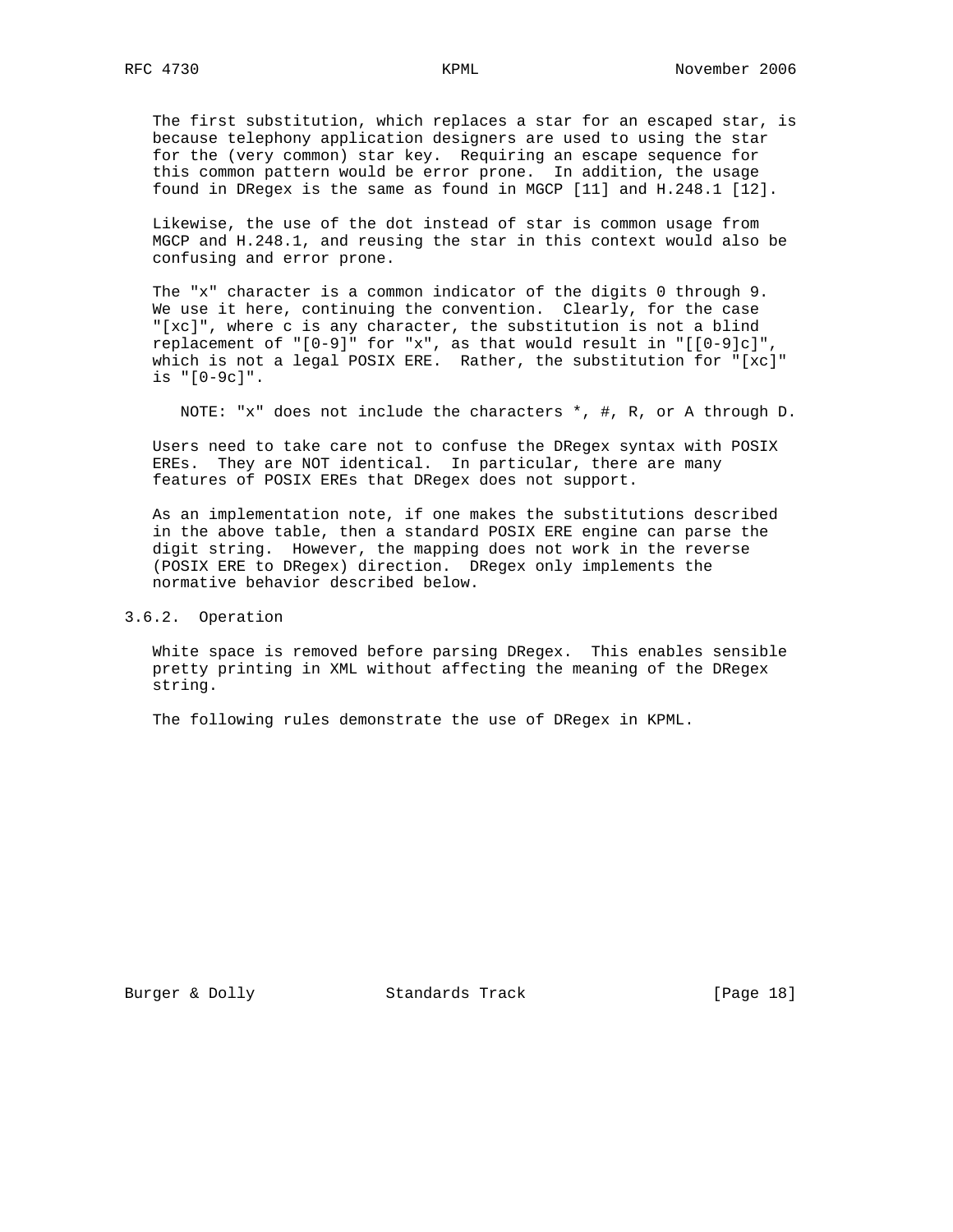| Entity            | Matches                                                                              |
|-------------------|--------------------------------------------------------------------------------------|
| C                 | digits $0-9$ , $\star$ , #, R, and A-D (case insensitive)                            |
| $\star$           | the * character                                                                      |
| #                 | the # character                                                                      |
| R                 | The R (Register Recall) key                                                          |
| $\lceil c \rceil$ | Any character in selector                                                            |
| r^d l             | Any digit (0-9) not in selector                                                      |
| $[r1-r2]$         | Any character in range from r1 to r2, inclusive                                      |
| $\mathbf x$       | Any digit 0-9                                                                        |
| $\{m\}$           | m repetitions of previous pattern                                                    |
| $\{m, \}$         | m or more repetitions of previous pattern                                            |
| $\{n\}$           | At most n (including zero) repetitions of previous                                   |
|                   | pattern                                                                              |
| $\{m, n\}$        | At least m and at most n repetitions of previous                                     |
|                   | pattern                                                                              |
| Lc                | Match the character c if it is "long"; c is a digit $0-9$<br>and $A-D$ , #, or $*$ . |

# DRegex Entities

 For ranges, the A-D characters are disjoint from the 0-9 characters. If the device does not have an "R" key, the device MAY report a hook flash as an R character.

| Example                                                                                                                                                   | Description                                                                                                                                                                                                                                                                                                        |
|-----------------------------------------------------------------------------------------------------------------------------------------------------------|--------------------------------------------------------------------------------------------------------------------------------------------------------------------------------------------------------------------------------------------------------------------------------------------------------------------|
| [179]<br>$\begin{bmatrix} 2 - 9 \end{bmatrix}$<br>$\lceil$ ^15]<br>$[02 - 46 - 9A - D]$<br>$\mathbf{x}$<br>$*6[179]]$<br>$x{10}$<br>$011x\{7,15\}$<br>T.* | Matches the digit 1<br>Matches 1, 7, or 9<br>Matches 2, 3, 4, 5, 6, 7, 8, 9<br>Matches 0, 2, 3, 4, 6, 7, 8, 9<br>Matches 0, 2, 3, 4, 6, 7, 8, 9, A, B, C, D<br>Matches 0, 1, 2, 3, 4, 5, 6, 7, 8, 9<br>Matches *61, *67, *69, or *6#<br>Ten digits $(0-9)$<br>011 followed by seven to fifteen digits<br>Long star |

DRegex Examples

Burger & Dolly **Standards Track** [Page 19]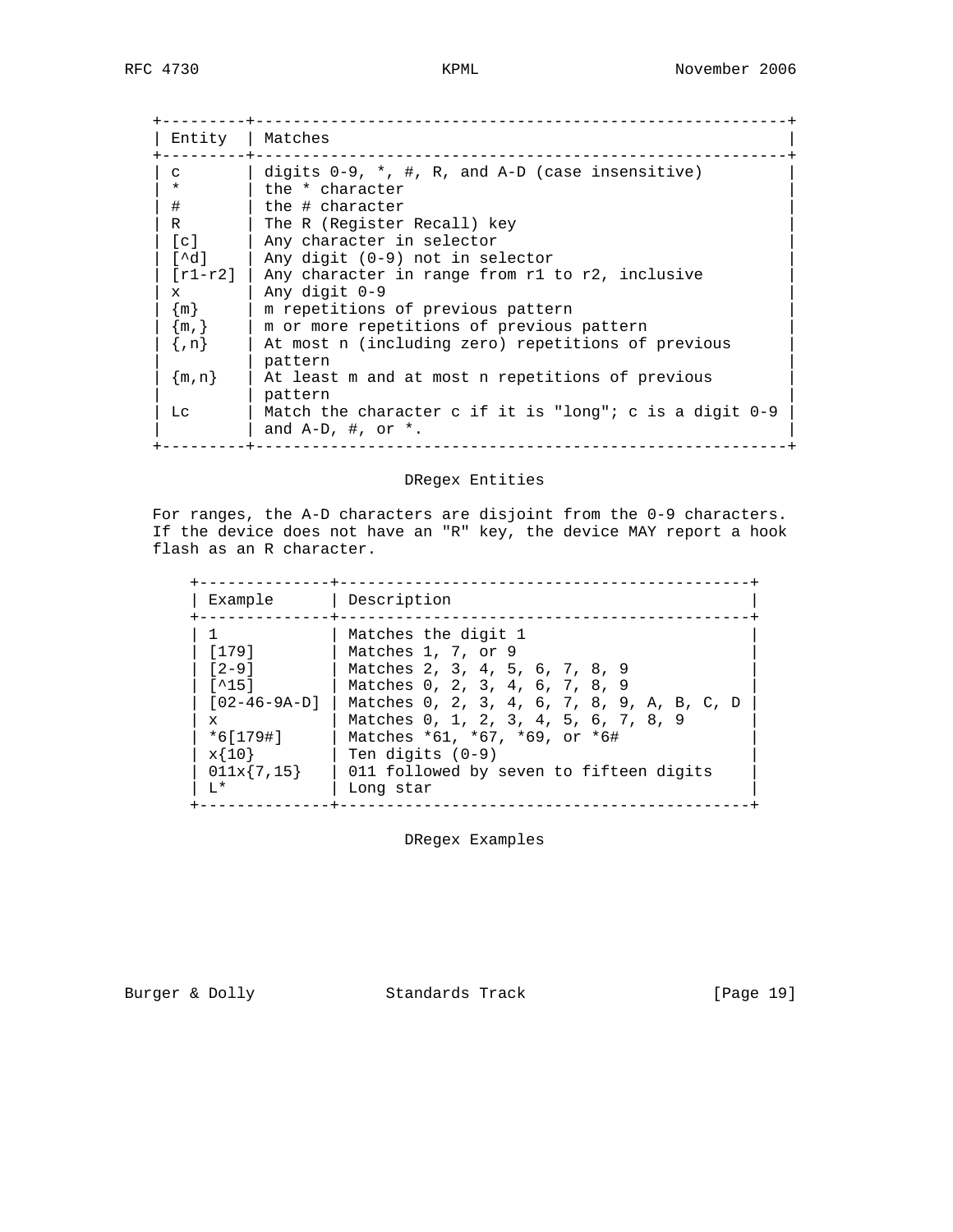# 3.7. Monitoring Direction

 SIP identifies dialogs by their dialog identifier. The dialog identifier is the remote-tag, local-tag, and Call-ID entities defined in RFC 3261 [4].

 One method of determining the dialog identifier, particularly for third-party applications, is the SIP Dialog Package [17].

 For most situations, such as a monaural point-to-point call with a single codec, the stream to monitor is obvious. In such situations the Application need not specify which stream to monitor.

 But there may be ambiguity in specifying only the SIP dialog to monitor. The dialog may specify multiple SDP streams that could carry key press events. For example, a dialog may have multiple audio streams. Wherever possible, the User Interface MAY apply local policy to disambiguate which stream or streams to monitor. In order to have an extensible mechanism for identifying streams, the mechanism for specifying streams is as an element content to the <stream> tag. The only content defined today is the <stream>reverse</stream> tag.

 By default, the User Interface monitors key presses emanating from the User Interface. Given a dialog identifier of Call-ID, local-tag, and remote-tag, the User Interface monitors the key presses associated with the local-tag.

 In the media proxy case, and potentially other cases, there is a need to monitor the key presses arriving from the remote user agent. The optional <stream> element to the <request> tag specifies which stream to monitor. The only legal value is "reverse", which means to monitor the stream associated with the remote-tag. The User Interface MUST ignore other values.

 NOTE: The reason this is a tag is so individual stream selection, if needed, can be addressed in a backwards-compatible way. Further specification of the stream to monitor is the subject of future standardization.

# 3.8. Multiple Simultaneous Subscriptions

 An Application MAY register multiple User Input patterns in a single KPML subscription. If the User Interface supports multiple, simultaneous KPML subscriptions, the Application installs the subscriptions either in a new SUBSCRIBE-initiated dialog or on an existing SUBSCRIBE-initiated dialog with a new event id tag. If the User Interface does not support multiple, simultaneous KPML

Burger & Dolly Standards Track [Page 20]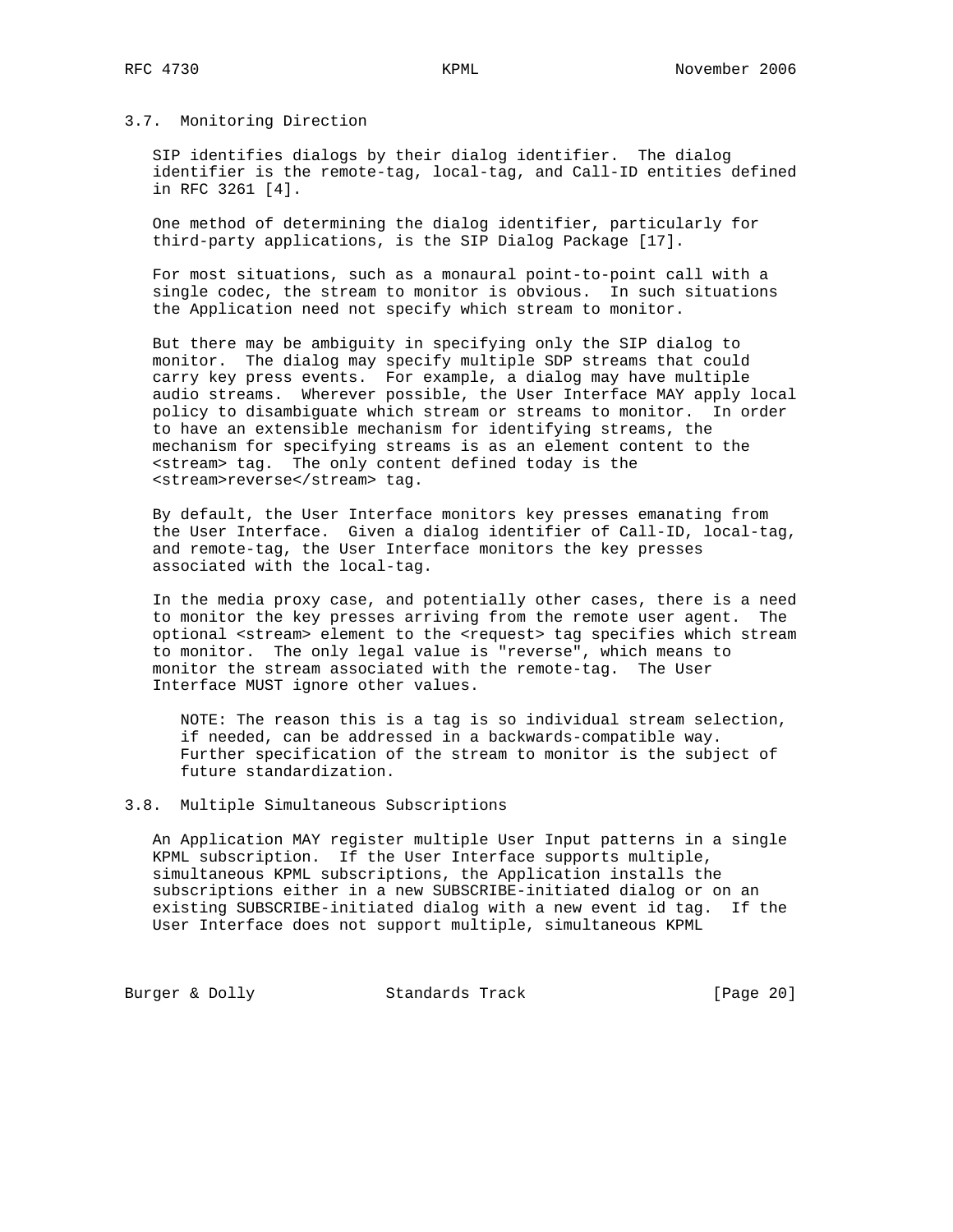subscriptions, the User Interface MUST respond with an appropriate KPML status code.

 Some User Interfaces may support multiple key press event notification subscriptions at the same time. In this situation, the User Interface honors each subscription individually and independently.

 A SIP user agent may request multiple subscriptions on the same SUBSCRIBE dialog, using the id parameter to the kpml event request.

 One or more SIP user agents may request independent subscriptions on different SIP dialogs, although reusing the same dialog for multiple subscriptions is NOT RECOMMENDED.

 If the User Interface does not support multiple, simultaneous subscriptions, the User Interface MUST return a KPML document with the KPML status code set to 533 on the dialog that requested the second subscription. The User Interface MUST NOT modify the state of the first subscription on account of the second subscription attempt.

4. Event Package Formal Definition

4.1. Event Package Name

 This document defines a SIP Event Package as defined in RFC 3265 [5]. The event-package token name for this package is:

"kpml"

### 4.2. Event Package Parameters

 This package defines three Event Package parameters: call-id, remote tag, and local-tag. These parameters MUST be present, to identify the subscription dialog. The User Interface matches the local-tag against the to tag, the remote-tag against the from tag, and the call-id against the Call-ID.

The ABNF for these parameters is below. It refers to many constructions from the ABNF of RFC 3261, such as EQUAL, DQUOTE, and token.

 call-id = "call-id" EQUAL ( token / DQUOTE callid DQUOTE ) :; NOTE: any DQUOTEs inside callid MUST be escaped! remote-tag = "remote-tag" EQUAL token local-tag = "local-tag" EQUAL token

Burger & Dolly **Standards Track** [Page 21]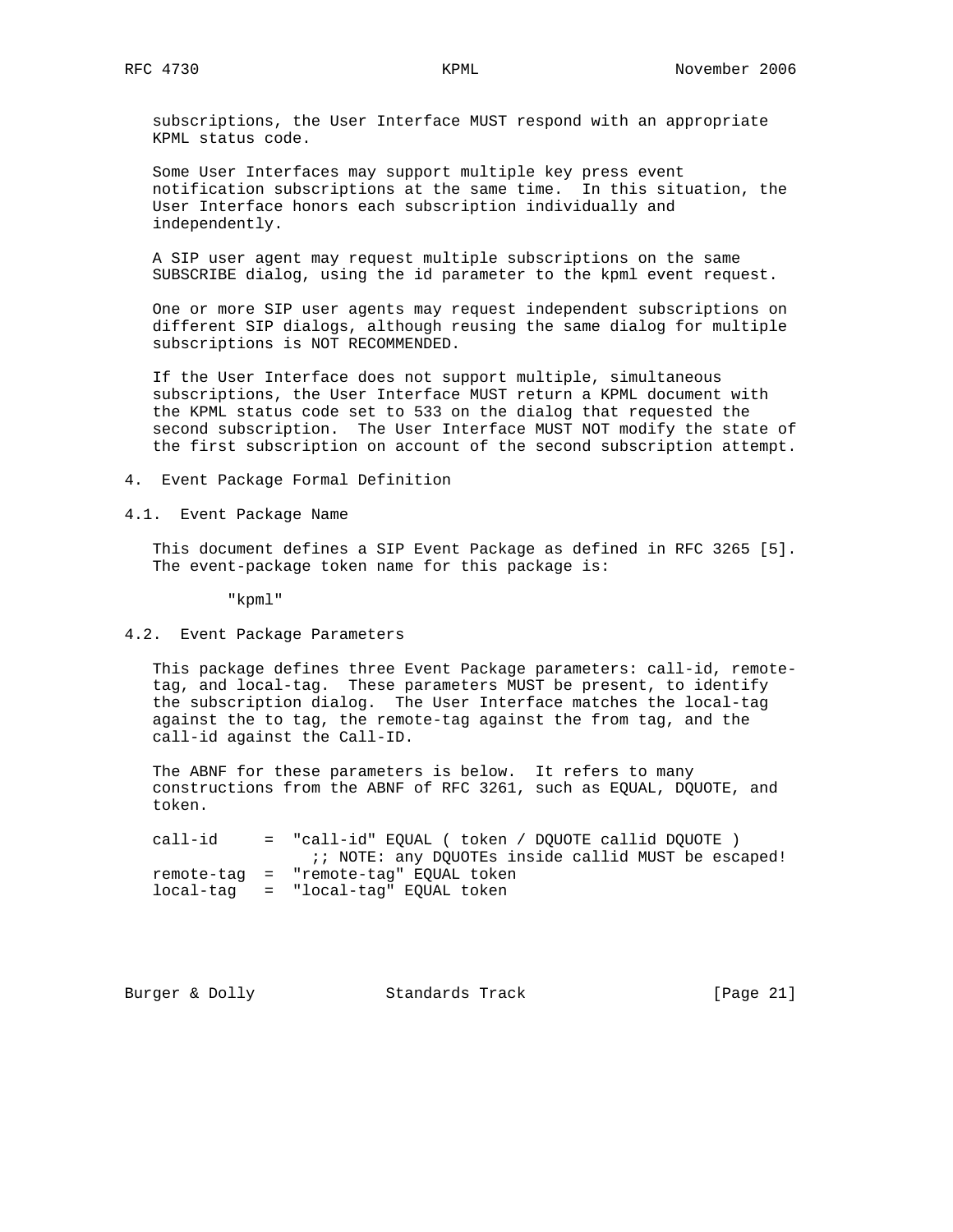If any call-ids contain embedded double-quotes, those double-quotes MUST be escaped using the backslash-quoting mechanism. Note that the call-id parameter may need to be expressed as a quoted string. This is because the ABNF for the callid production and the word production, which is used by callid (both from RFC 3261 [1]), allow some characters (such as "@", "[", and ":") that are not allowed within a token.

# 4.3. SUBSCRIBE Bodies

 Applications using this event package include an application/ kpml-request+xml body in SUBSCRIBE requests to indicate which digit patterns they are interested in. The syntax of this body type is formally described in Section 5.2.

# 4.4. Subscription Duration

 The subscription lifetime should be longer than the expected call time. Subscriptions to this event package MAY range from minutes to weeks. Subscriptions in hours or days are more typical and are RECOMMENDED. The default subscription duration for this event package is 7200 seconds.

 Subscribers MUST be able to handle the User Interface returning an Expires value smaller than the requested value. Per RFC 3265 [5], the subscription duration is the value returned by the Notifier in the 200 OK Expires header.

# 4.5. NOTIFY Bodies

 NOTIFY requests can contain application/kpml-response+xml (KPML Response) bodies. The syntax of this body type is formally described in Section 5.3. NOTIFY requests in immediate response to a SUBSCRIBE request MUST NOT contain a body unless they are notifying the subscriber of an error condition or previously buffered digits.

 Notifiers MAY send notifications with any format acceptable to the subscriber (based on the subscriber's inclusion of these formats in an Accept header). A future extension MAY define other NOTIFY bodies. If no "Accept" header is present in the SUBSCRIBE, the body type defined in this document MUST be assumed.

# 4.6. Subscriber Generation of SUBSCRIBE Requests

A kpml request document contains a <pattern> element with a series of <regex> tags. Each <regex> element specifies a potential pattern for the User Interface to match. Section 5.1 describes the DRegex, or digit regular expression, language.

Burger & Dolly Standards Track [Page 22]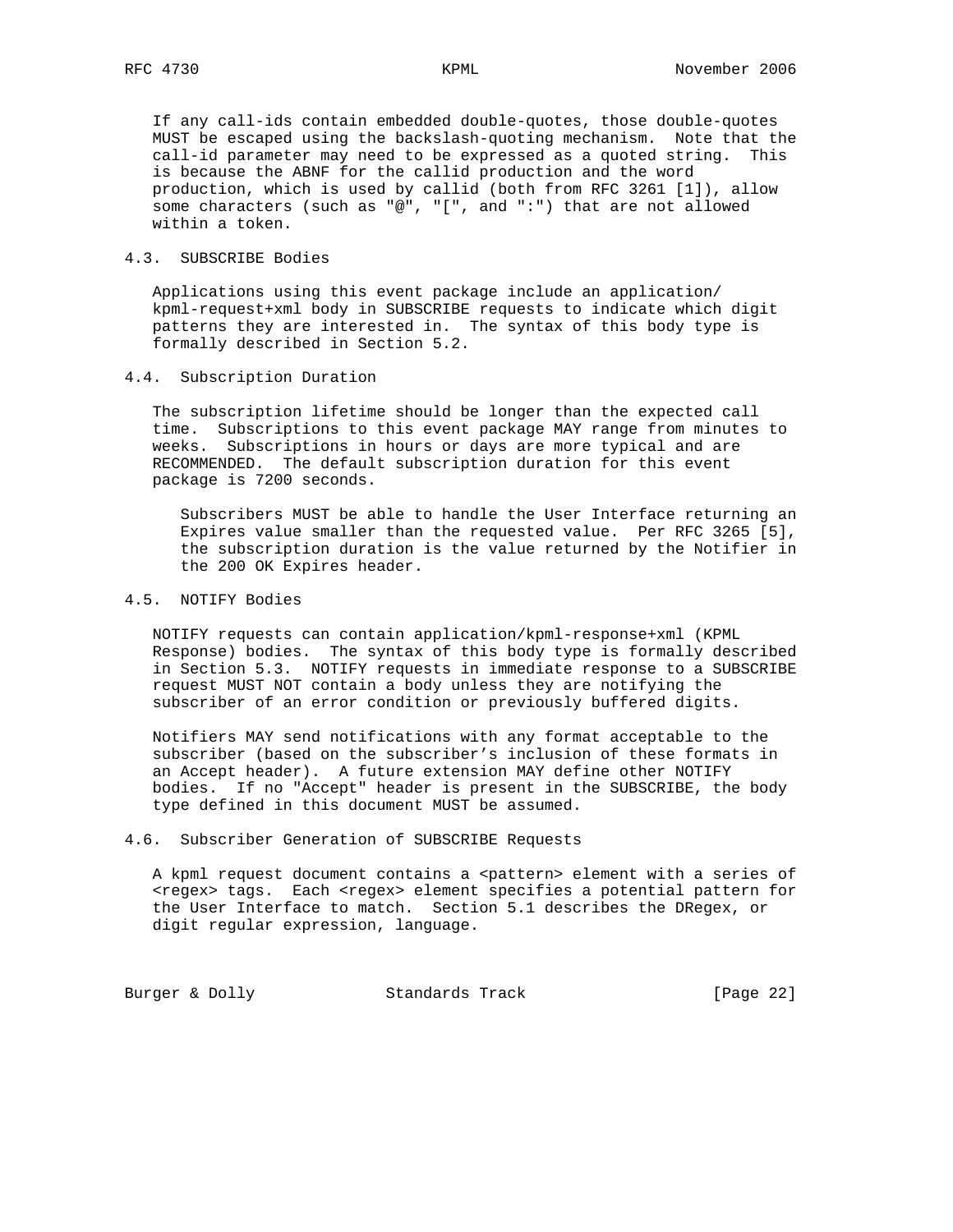KPML specifies key press event notification filters. The MIME type for KPML requests is application/kpml-request+xml.

 The KPML request document MUST be well formed and SHOULD be valid. KPML documents MUST conform to XML 1.0 [14] and MUST use UTF-8 encoding.

 Because of the potentially sensitive nature of the information reported by KPML, subscribers SHOULD use sips: and MAY use S/MIME on the content.

 Subscribers MUST be prepared for the notifier to insist on authentication of the subscription request. Subscribers MUST be prepared for the notifier to insist on using a secure communication channel.

4.7. Notifier Processing of SUBSCRIBE Requests

 The user information transported by KPML is potentially sensitive. For example, it could include calling card or credit card numbers. Thus the User Interface (notifier) MUST authenticate the requesting party in some way before accepting the subscription.

 User Interfaces MUST implement SIP Digest authentication as required by RFC 3261 [4] and MUST implement the sips: scheme and TLS.

 Upon authenticating the requesting party, the User Interface determines if the requesting party has authorization to monitor the user's key presses. The default authorization policy is to allow a KPML subscriber who can authenticate with a specific identity to monitor key presses from SIP sessions in which the same or equivalent authenticated identity is a participant. In addition, KPML will often be used, for example, between "application servers" (subscribers) and PSTN gateways (notifiers) operated by the same domain or federation of domains. In this situation a notifier MAY be configured with a list of subscribers which are specifically trusted and authorized to subscribe to key press information related to all sessions in a particular context.

 The User Interface returns a Contact URI that may have GRUU [9] properties in the Contact header of a SIP INVITE, 1xx, or 2xx response.

 After authorizing the request, the User Interface checks to see if the request is to terminate a subscription. If the request will terminate the subscription, the User Interface does the appropriate processing, including the procedures described in Section 5.2.

Burger & Dolly Standards Track [Page 23]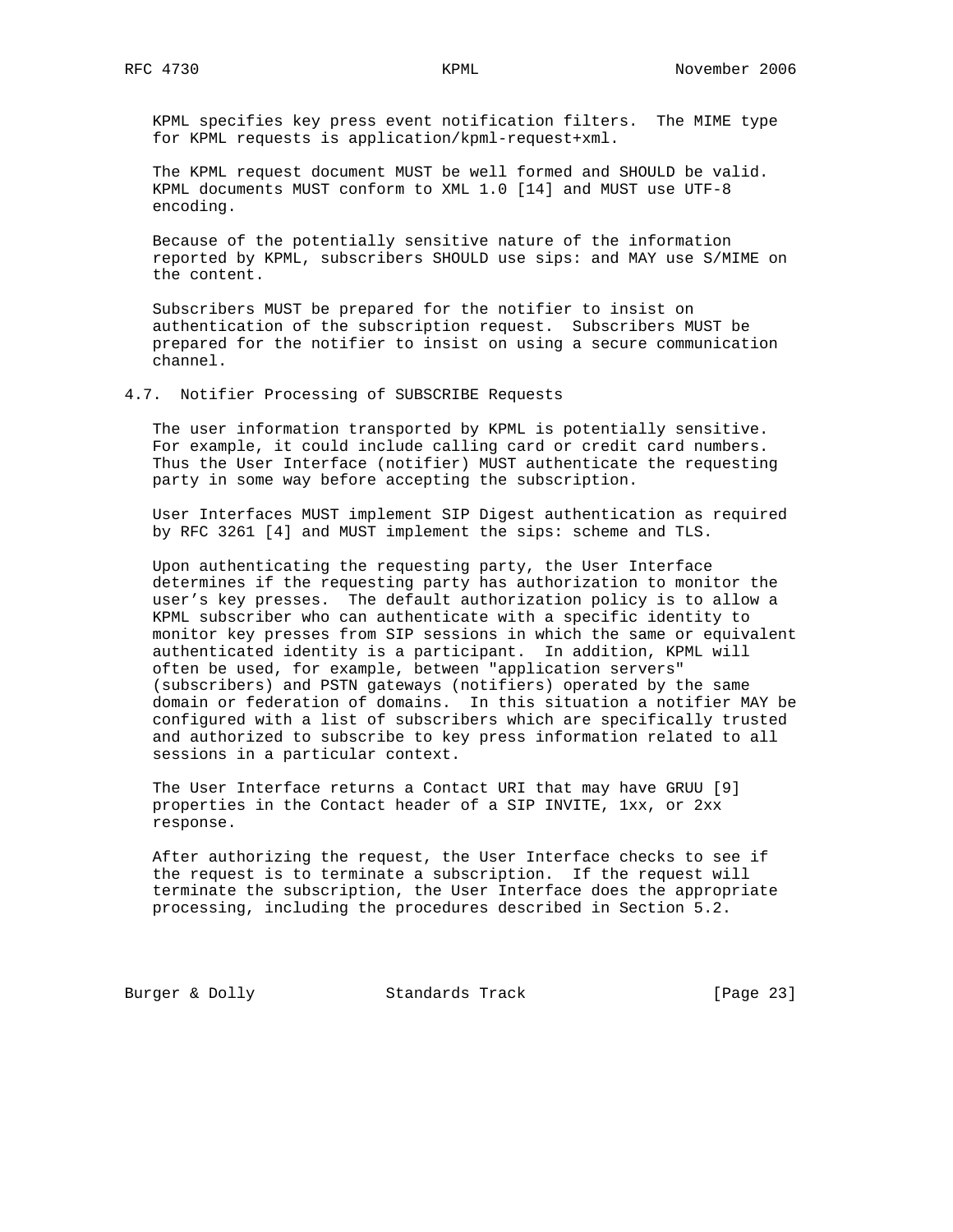If the request has no KPML body, then any KPML document running on that dialog and addressed by the event id, if present, immediately terminates. This is a mechanism for unloading a KPML document while keeping the SUBSCRIBE-initiated dialog active. This can be important for secure sessions that have high costs for session establishment. The User Interface follows the procedures described in Section 5.2.

 If the dialog referenced by the kpml subscription does not exist, the User Interface follows the procedures in Section 5.3. Note the User Interface MUST issue a 200 OK to the SUBSCRIBE request before issuing the NOTIFY, as the SUBSCRIBE itself is well formed.

 If the request has a KPML body, the User Interface parses the KPML document. The User Interface SHOULD validate the XML document against the schema presented in Section 5.2. If the document is not valid, the User Interface rejects the SUBSCRIBE request with an appropriate error response and terminates the subscription. If there is a loaded KPML document on the subscription, the User Interface unloads the document.

 In addition, if there is a loaded KPML document on the subscription, the end device unloads the document.

 Following the semantics of SUBSCRIBE, if the User Interface receives a resubscription, the User Interface MUST terminate the existing KPML request and replace it with the new request.

 It is possible for the INVITE usage of the dialog to terminate during key press collection. The cases enumerated here are explicit subscription termination, automatic subscription termination, and underlying (INVITE-initiated) dialog termination.

 If a SUBSCRIBE request has an expires of zero (explicit SUBSCRIBE termination), includes a KPML document, and there is buffered User Input, then the User Interface attempts to process the buffered digits against the document. If there is a match, the User Interface MUST generate the appropriate KPML report with the KPML status code of 200. The SIP NOTIFY body terminates the subscription by setting the subscription state to "terminated" and a reason of "timeout".

 If the SUBSCRIBE request has an expires of zero and no KPML body or the expires timer on the SUBSCRIBE-initiated dialog fires at the User Interface (notifier), then the User Interface MUST issue a KPML report with the KPML status code 487, Subscription Expired. The report also includes the User Input collected up to the time the expires timer expired or when the subscription with expires equal to zero was processed. This could be the null string.

Burger & Dolly Standards Track [Page 24]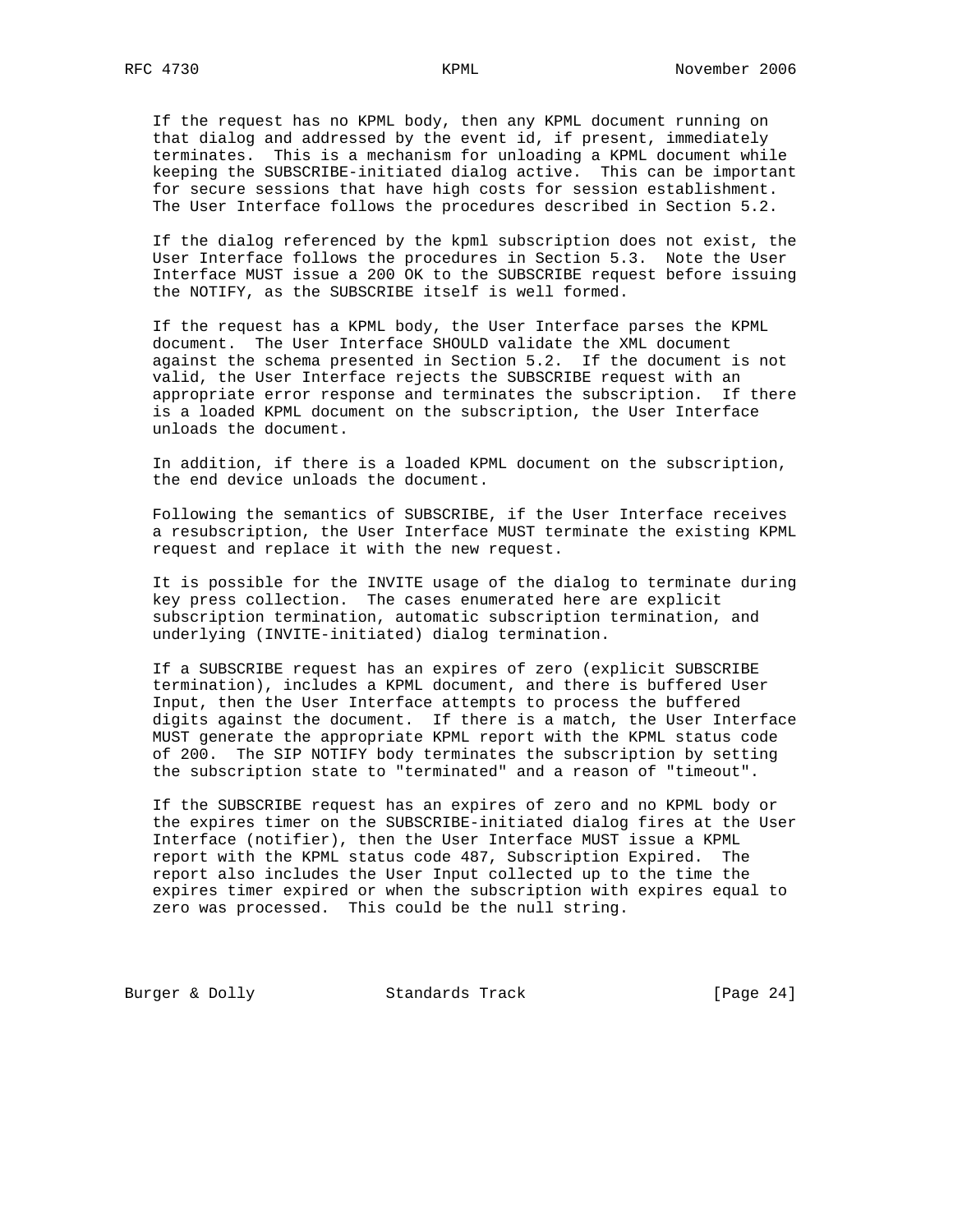Per the mechanisms of RFC 3265 [5], the User Interface MUST terminate the SIP SUBSCRIBE dialog. The User Interface does this via the SIP NOTIFY body transporting the final report described in the preceding paragraph. In particular, the subscription state will be "terminated" and a reason of "timeout".

 Terminating the subscription when a dialog terminates ensures reauthorization (if necessary) for attaching to subsequent subscriptions.

 If a SUBSCRIBE request references a dialog that is not present at the User Interface, the User Interface MUST generate a KPML report with the KPML status code 481, Dialog Not Found. The User Interface terminates the subscription by setting the subscription state to "terminated".

 If the KPML document is not valid, the User Interface generates a KPML report with the KPML status code 501, Bad Document. The User Interface terminates the subscription by setting the subscription state to "terminated".

 If the document is valid but the User Interface does not support a namespace in the document, the User Interface MUST respond with a KPML status code 502, Namespace Not Supported.

4.8. Notifier Generation of NOTIFY Requests

 Immediately after a subscription is accepted, the Notifier MUST send a NOTIFY with the current location information as appropriate based on the identity of the subscriber. This allows the Subscriber to resynchronize its state.

 The User Interface (notifier in SUBSCRIBE/NOTIFY parlance) generates NOTIFY requests based on the requirements of RFC 3265 [5]. Specifically, if a SUBSCRIBE request is valid and authorized, it will result in an immediate NOTIFY.

 The KPML payload distinguishes between an initial NOTIFY and a NOTIFY informing of key presses. If there is no User Input buffered at the time of the SUBSCRIBE (see below) or the buffered User Input does not match the new KPML document, then the immediate NOTIFY MUST NOT contain a KPML body. If User Interface has User Input buffered that results in a match using the new KPML document, then the NOTIFY MUST return the appropriate KPML document.

 The NOTIFY in response to a SUBSCRIBE request has no KPML if there are no matching buffered digits. An example of this is in Figure 10.

Burger & Dolly Standards Track [Page 25]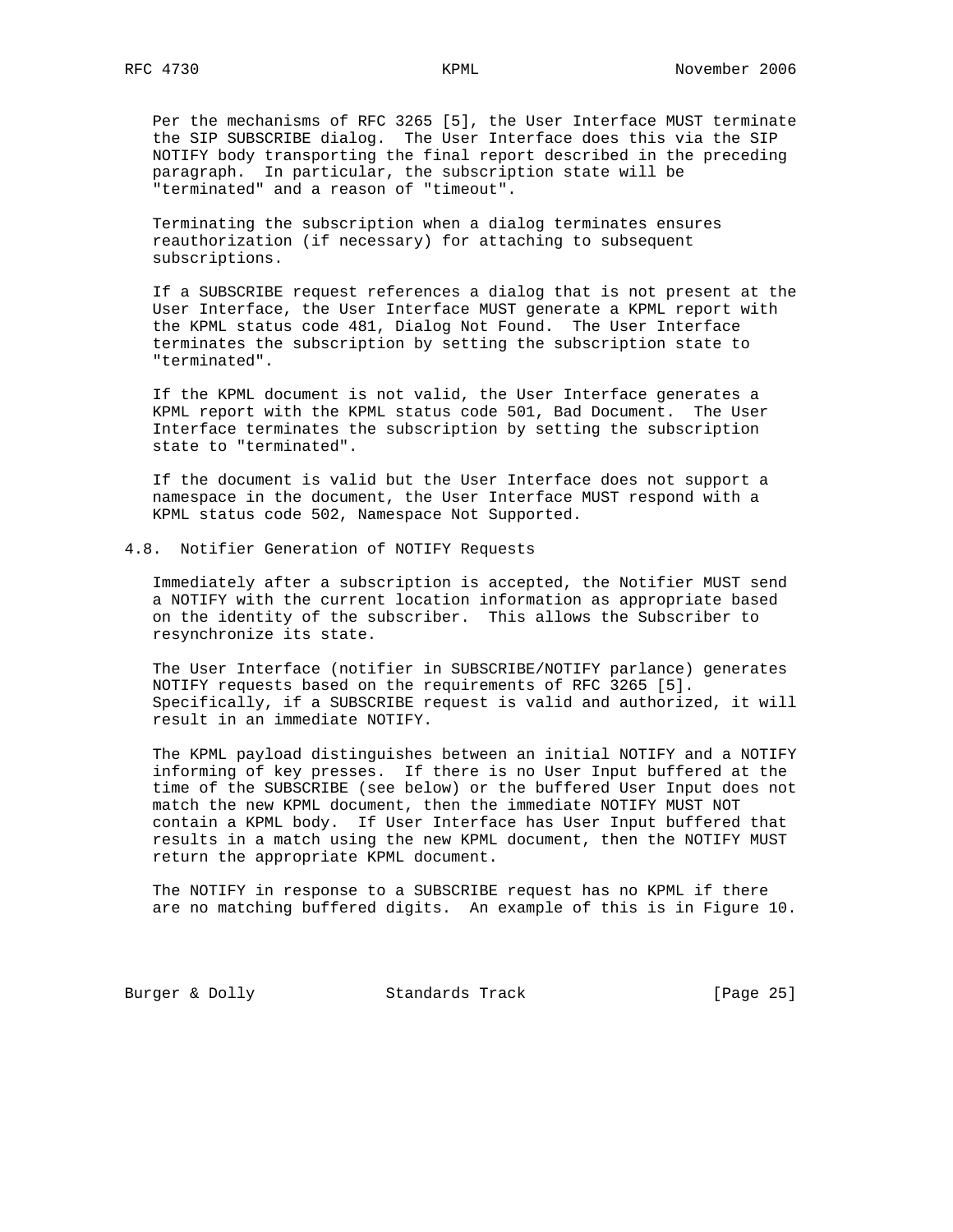If there are buffered digits in the SUBSCRIBE request that match a pattern, then the NOTIFY message in response to the SUBSCRIBE request MUST include the appropriate KPML document.

 NOTIFY sip:application@example.com SIP/2.0 Via: SIP/2.0/UDP proxy.example.com Max-Forwards: 70 To: <sip:application@example.com> From: <sip:endpoint@example.net> Call-Id: 439hu409h4h09903fj0ioij Subscription-State: active; expires=7200 CSeq: 49851 NOTIFY Event: kpml

### Figure 10: Immediate NOTIFY Example

 All subscriptions MUST be authenticated, particularly those that match on buffered input.

 KPML specifies the key press notification report format. The MIME type for KPML reports is application/kpml-response+xml. The default MIME type for the kpml event package is application/ kpml-response+xml.

 If the requestor is not using a secure transport protocol such as TLS for every hop (e.g., by using a sips: URI), the User Interface SHOULD use S/MIME to protect the user information in responses.

When the user enters key presses that match a <regex> tag, the User Interface will issue a report.

 After reporting, the interpreter terminates the KPML session unless the subscription has a persistence indicator. If the subscription does not have a persistence indicator, the User Interface MUST set the state of the subscription to "terminated" in the NOTIFY report.

 If the subscription does not have a persistence indicator, to collect more digits, the requestor must issue a new request.

 NOTE: This highlights the "one shot" nature of KPML, reflecting the balance of features and ease of implementing an interpreter.

 KPML reports have two mandatory attributes, code and text. These attributes describe the state of the KPML interpreter on the User Interface. Note the KPML status code is not necessarily related to the SIP result code. An important example of this is where a legal SIP subscription request gets a normal SIP 200 OK followed by a NOTIFY, but there is something wrong with the KPML request. In this

Burger & Dolly **Standards Track** [Page 26]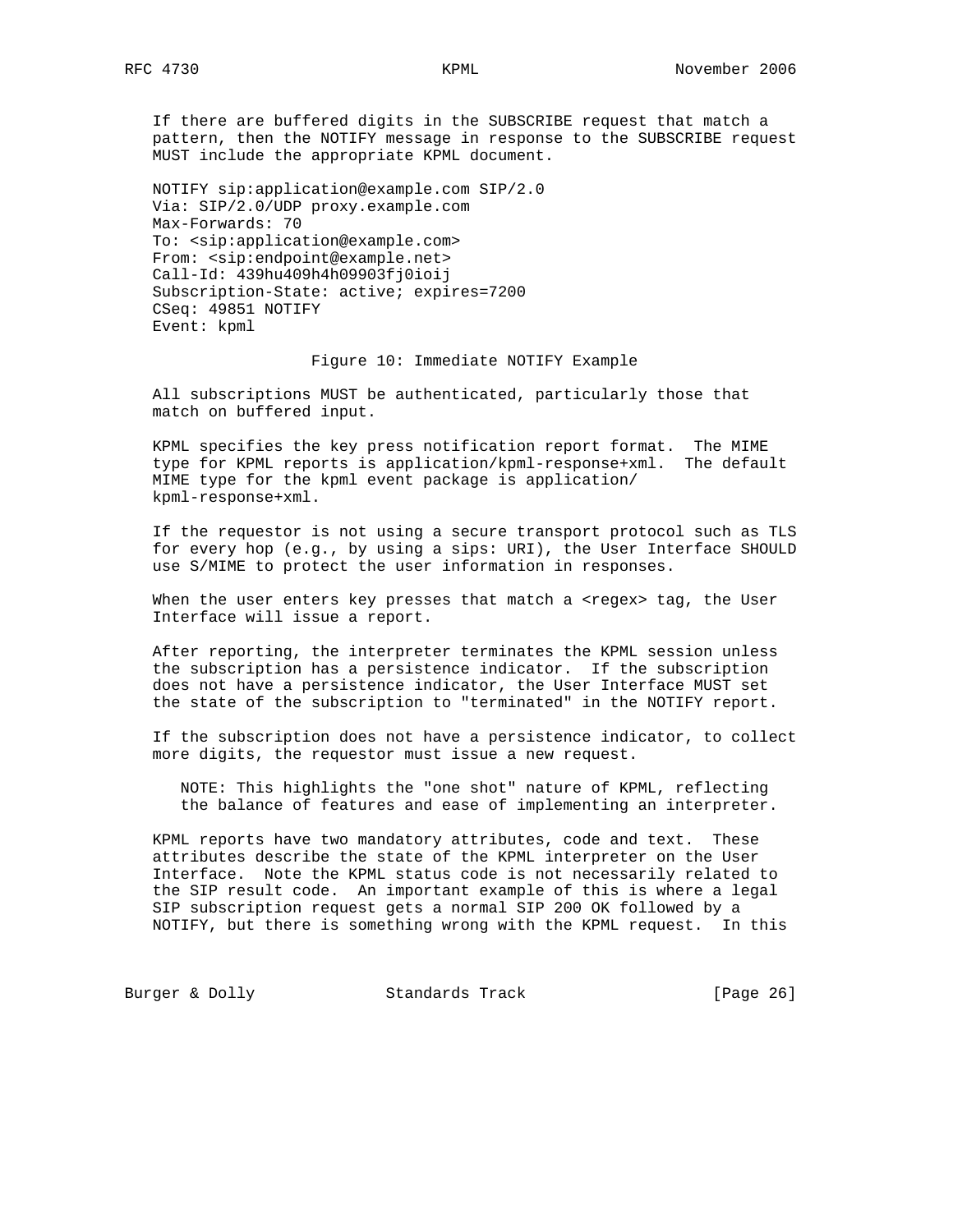case, the NOTIFY would include the KPML status code in the KPML report. Note that from a SIP perspective, the SUBSCRIBE and NOTIFY were successful. Also, if the KPML failure is not recoverable, the User Interface will most likely set the Subscription-State to "terminated". This lets the SIP machinery know the subscription is no longer active.

 If a pattern matches, the User Interface will emit a KPML report. Since this is a success report, the code is "200", and the text is "OK".

 The KPML report includes the actual digits matched in the digit attribute. The digit string uses the conventional characters '\*' and '#' for star and octothorpe, respectively. The KPML report also includes the tag attribute if the regex that matched the digits had a tag attribute.

 If the subscription requested digit suppression and the User Interface suppressed digits, the suppressed attribute indicates "true". The default value of suppressed is "false".

 NOTE: KPML does not include a timestamp. There are a number of reasons for this. First, what timestamp would it include? Would it be the time of the first detected key press? The time the interpreter collected the entire string? A range? Second, if the RTP timestamp is a datum of interest, why not simply get RTP in the first place? That all said, if it is really compelling to have the timestamp in the response, it could be an attribute to the <response> tag.

 Note that if the monitored (INVITE-initiated) dialog terminates, the notifier still MUST explicitly terminate the KPML subscriptions monitoring that dialog.

# 4.9. Subscriber Processing of NOTIFY Requests

 If there is no KPML body, it means the SUBSCRIBE was successful. This establishes the dialog if there is no buffered User Input to report.

 If there is a KPML document, and the KPML status code is 200, then a match occurred.

 If there is a KPML document, and the KPML status code is between 400 and 499, then an error occurred with User Input collection. The most likely cause is a timeout condition.

Burger & Dolly Standards Track [Page 27]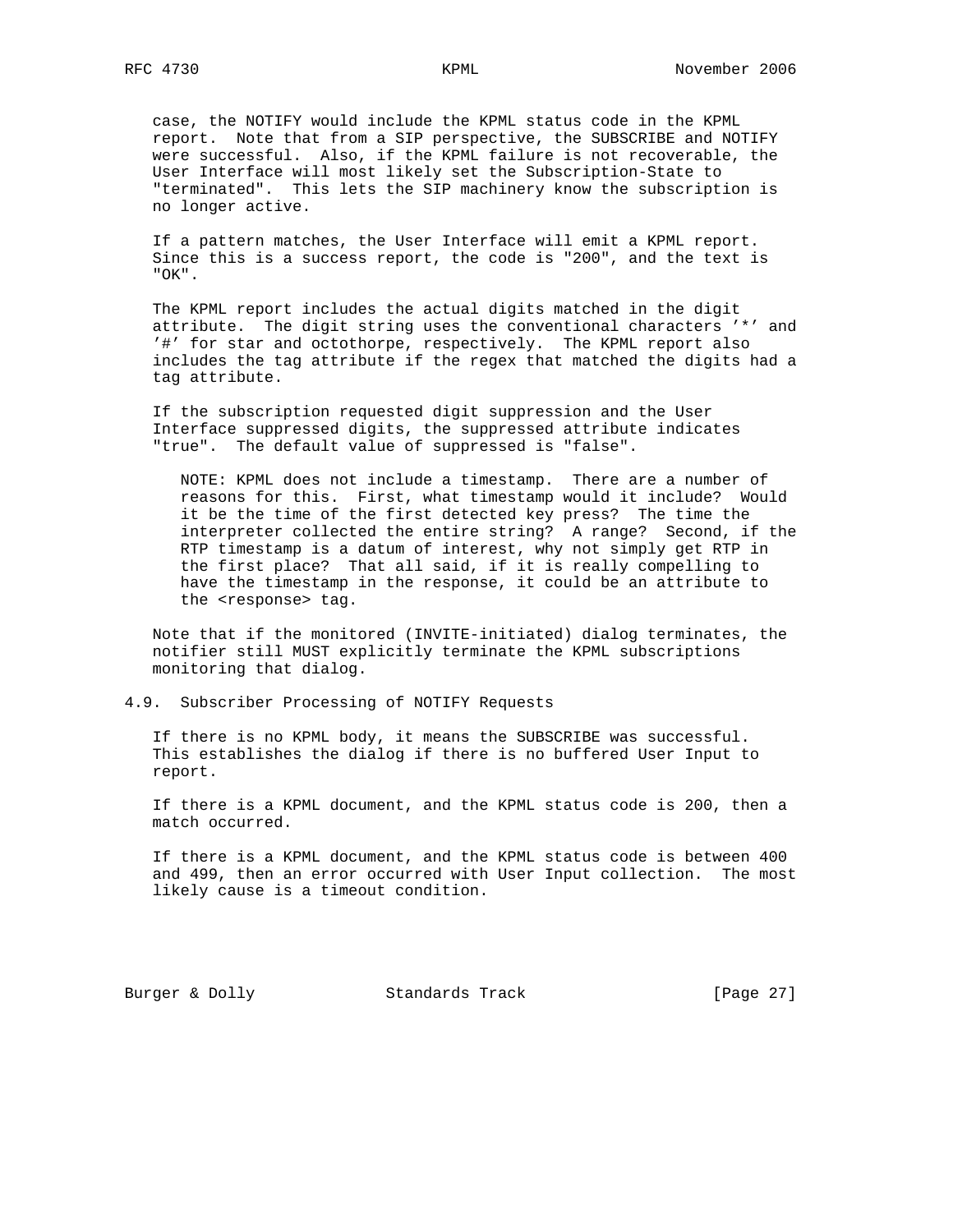If there is a KPML document, and the KPML status code is between 500 and 599, then an error occurred with the subscription. See Section 6 for more on the meaning of KPML status codes.

 The subscriber MUST be mindful of the subscription state. The User Interface may terminate the subscription at any time.

# 4.10. Handling of Forked Requests

 Forked requests are NOT ALLOWED for this event type. This can be ensured if the Subscriptions to this event package are sent to SIP URIs that have GRUU properties.

4.11. Rate of Notifications

 The User Interface MUST NOT generate messages faster than 25 messages per second, or one message every 40 milliseconds. This is the minimum time period for MF digit spills. Even 30-millisecond DTMF, as one sometimes finds in Japan, has a 20-millisecond off time, resulting in a 50-millisecond interdigit time. This document strongly RECOMMENDS AGAINST using KPML for digit-by-digit messaging, such as would be the case if the only <regex> is "x".

 The sustained rate of notification shall be no more than 100 Notifies per minute.

 The User Interface MUST reliably deliver notifications. Because there is no meaningful metric for throttling requests, the User Interface SHOULD send NOTIFY messages over a congestion-controlled transport, such as TCP.

 Note that all SIP implementations are already required to implement SIP over TCP.

# 4.12. State Agents and Lists

 KPML requests are sent to a specific SIP URI, which may have GRUU properties, and they attempt to monitor a specific stream that corresponds with a specific target dialog. Consequently, implementers MUST NOT define state agents for this event package or allow subscriptions for this event package to resource lists using the event list extension [18].

Burger & Dolly **Standards Track** [Page 28]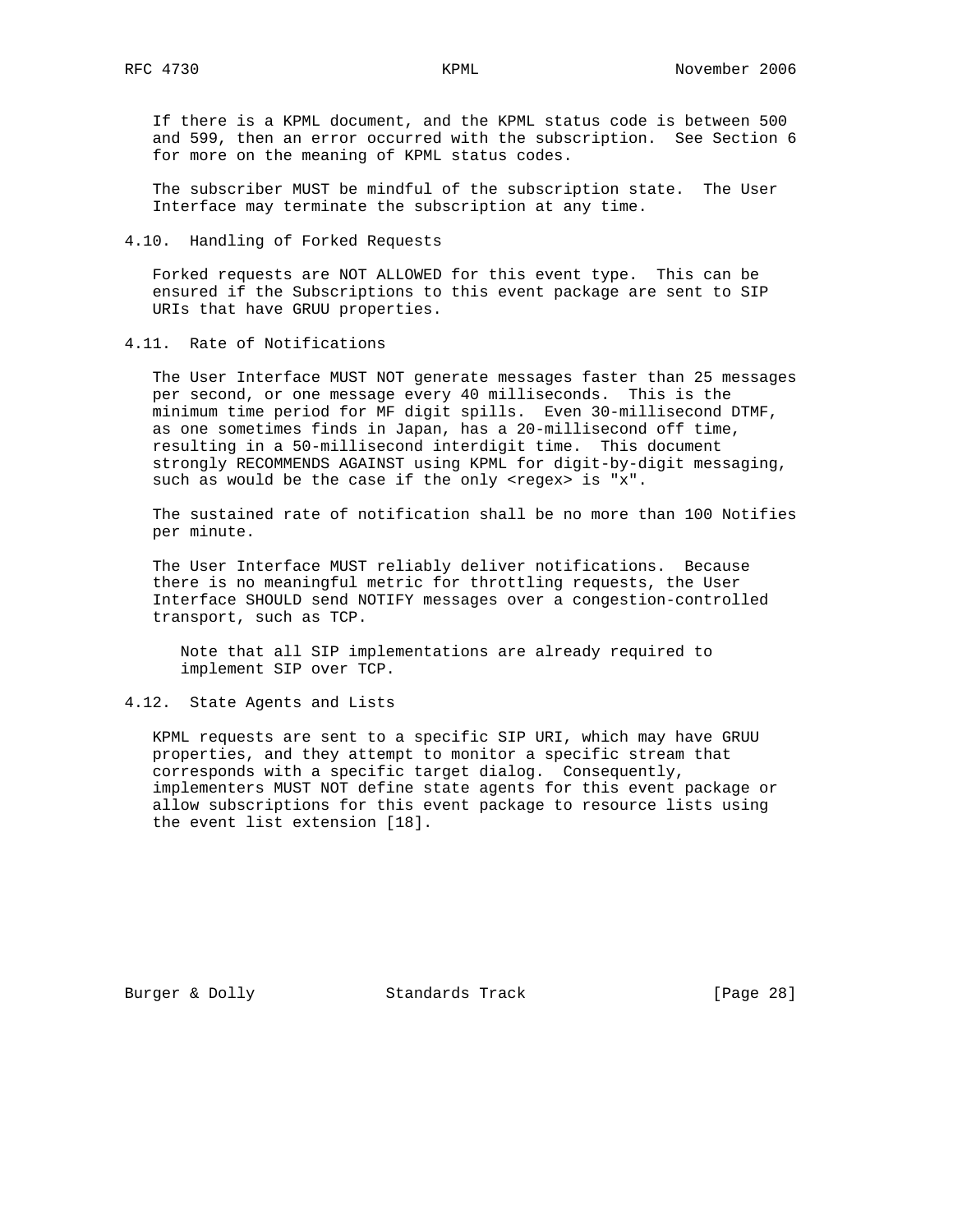# 4.13. Behavior of a Proxy Server

 There are no additional requirements on a SIP Proxy, other than to transparently forward the SUBSCRIBE and NOTIFY methods as required in SIP.

- 5. Formal Syntax
- 5.1. DRegex

 The following definition follows RFC 4234 [2]. The definition of DIGIT is from RFC 4234, namely, the characters "0" through "9". Note the DRegexCharacter is not a HEXDIG from RFC 4234. In particular, DRegexCharacter includes neither "E" nor "F". Note that DRegexCharacter is case insensitive.

| DRegex         | = 1*( DRegexPosition [ RepeatCount ] )                              |
|----------------|---------------------------------------------------------------------|
| DRegexPosition | = DRegexSymbol / DRegexSet                                          |
| DRegexSymbol   | = [ "L" ] DRegexCharacter                                           |
| DRegexSet      | $= "[' 1*DRequestSetList " ]"$                                      |
| DRegexSetList  | = DRegexCharacter [ "-" DRegexCharacter ]                           |
|                | DRegexCharacter = DIGIT / "A" / "B" / "C" / "D" / "R" / "*" / "#" / |
|                | "a" / "b" / "c" / "d" / "r"                                         |
| RepeatCount    | = "." / " $\{$ " RepeatRange "}"                                    |
| RepeatRange    | $=$ Count / ( Count "," Count ) /                                   |
|                | ( Count "," ) / ( "," Count )                                       |
| Count          | $= 1*DTGTT$                                                         |
|                |                                                                     |

### ABNF for DRegex

 Note that future extensions to this document may introduce other characters for DRegexCharacter, in the scheme of H.248.1 [12] or possibly as named strings or XML namespaces.

Burger & Dolly Standards Track [Page 29]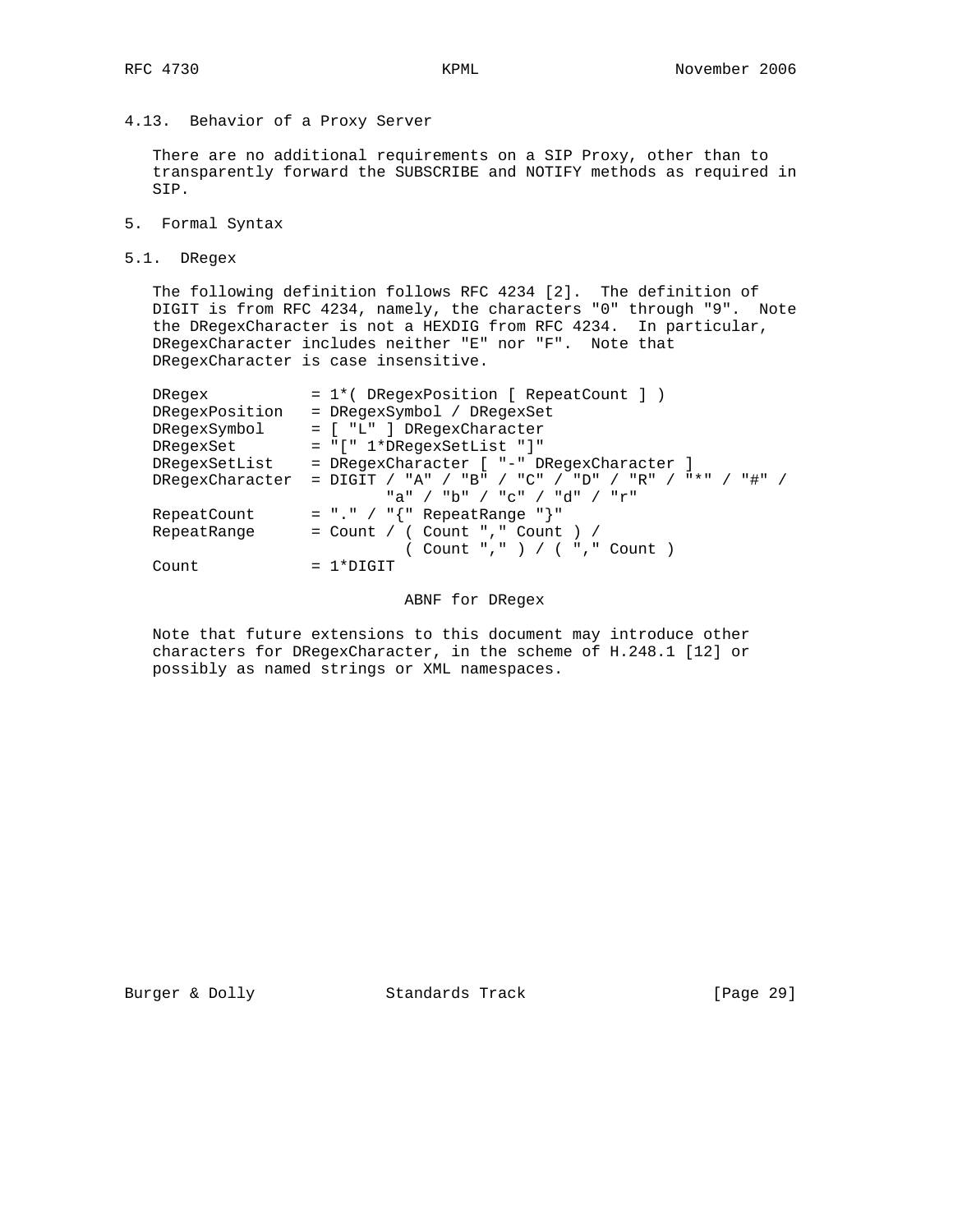# 5.2. KPML Request

The following syntax for KPML requests uses the XML Schema [8].

```
 <?xml version="1.0" encoding="UTF-8"?>
 <xs:schema targetNamespace="urn:ietf:params:xml:ns:kpml-request"
 xmlns="urn:ietf:params:xml:ns:kpml-request"
 xmlns:xs="http://www.w3.org/2001/XMLSchema"
 elementFormDefault="qualified"
 attributeFormDefault="unqualified">
   <xs:element name="kpml-request">
     <xs:annotation>
       <xs:documentation>IETF Keypad Markup Language Request
       </xs:documentation>
     </xs:annotation>
     <xs:complexType>
       <xs:sequence>
         <xs:element name="stream" minOccurs="0">
           <xs:complexType>
             <xs:choice>
               <xs:element name="reverse" minOccurs="0"/>
               <xs:any namespace="##other"/>
             </xs:choice>
           </xs:complexType>
         </xs:element>
         <xs:element name="pattern">
           <xs:complexType>
             <xs:sequence>
               <xs:element name="flush" minOccurs="0">
                  <xs:annotation>
                    <xs:documentation>
                      Default is to not flush buffer
                    </xs:documentation>
                  </xs:annotation>
                  <xs:complexType>
                    <xs:simpleContent>
                      <xs:extension base="xs:string"/>
                    </xs:simpleContent>
                  </xs:complexType>
                </xs:element>
               <xs:element name="regex" maxOccurs="unbounded">
                  <xs:annotation>
                    <xs:documentation>
                     Key press notation is a string to allow
                      for future extension of non-16 digit
                      keypads or named keys
                    </xs:documentation>
                  </xs:annotation>
```
Burger & Dolly Standards Track [Page 30]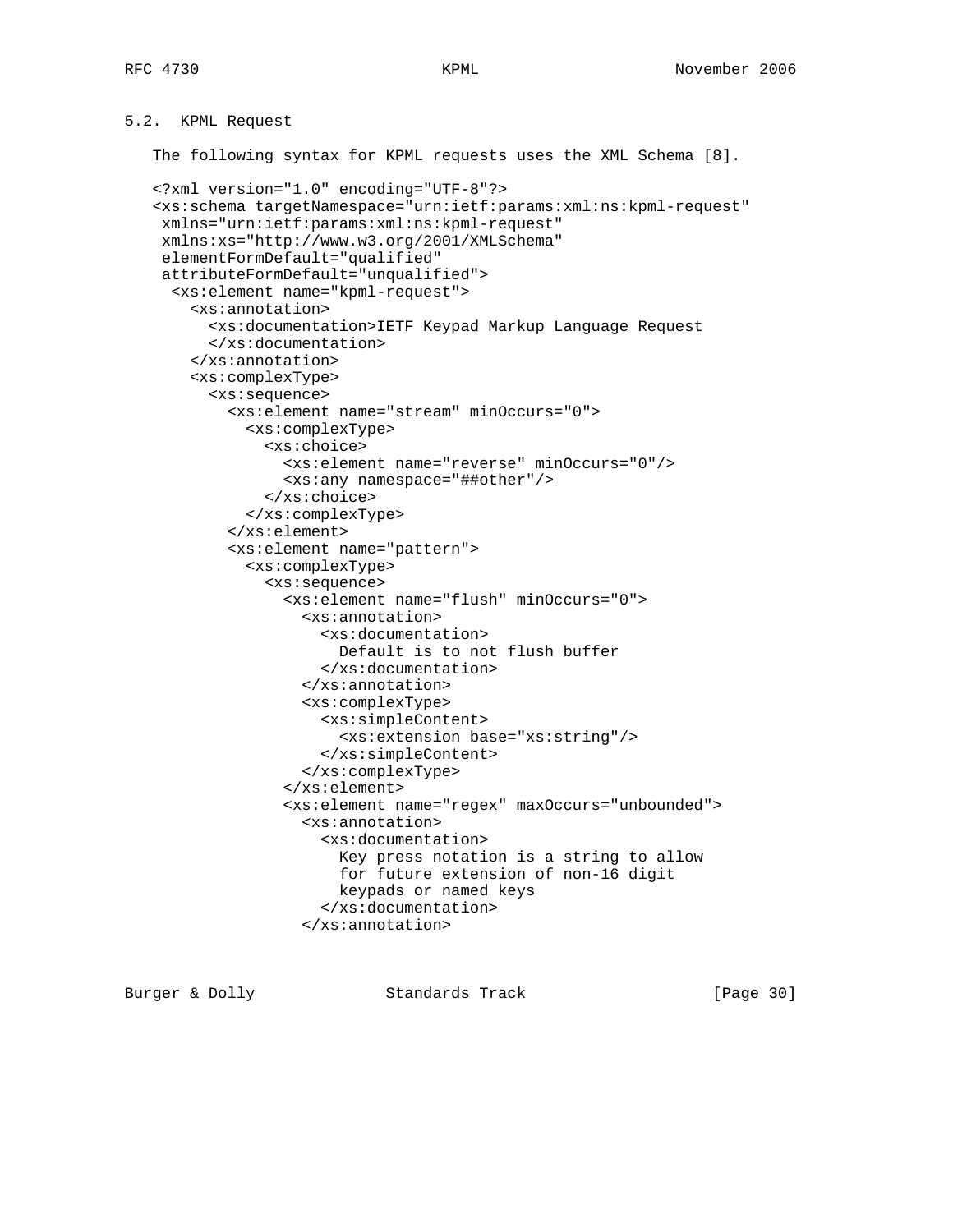```
 <xs:complexType mixed="true">
       <xs:choice>
         <xs:element name="pre" minOccurs="0">
           <xs:complexType>
             <xs:simpleContent>
               <xs:extension base="xs:string"/>
             </xs:simpleContent>
           </xs:complexType>
         </xs:element>
         <xs:any namespace="##other"/>
       </xs:choice>
       <xs:attribute name="tag" type="xs:string"
                      use="optional"/>
     </xs:complexType>
   </xs:element>
 </xs:sequence>
 <xs:attribute name="persist" use="optional">
   <xs:annotation>
     <xs:documentation>Default is "one-shot"
     </xs:documentation>
   </xs:annotation>
   <xs:simpleType>
     <xs:restriction base="xs:string">
       <xs:enumeration value="one-shot"/>
       <xs:enumeration value="persist"/>
       <xs:enumeration value="single-notify"/>
     </xs:restriction>
   </xs:simpleType>
 </xs:attribute>
 <xs:attribute name="interdigittimer"
              type="xs:integer"
               use="optional">
   <xs:annotation>
     <xs:documentation>Default is 4000 (ms)
     </xs:documentation>
   </xs:annotation>
 </xs:attribute>
 <xs:attribute name="criticaldigittimer"
               type="xs:integer"
               use="optional">
   <xs:annotation>
     <xs:documentation>Default is 1000 (ms)
     </xs:documentation>
   </xs:annotation>
 </xs:attribute>
 <xs:attribute name="extradigittimer"
               type="xs:integer"
               use="optional">
```
Burger & Dolly Standards Track [Page 31]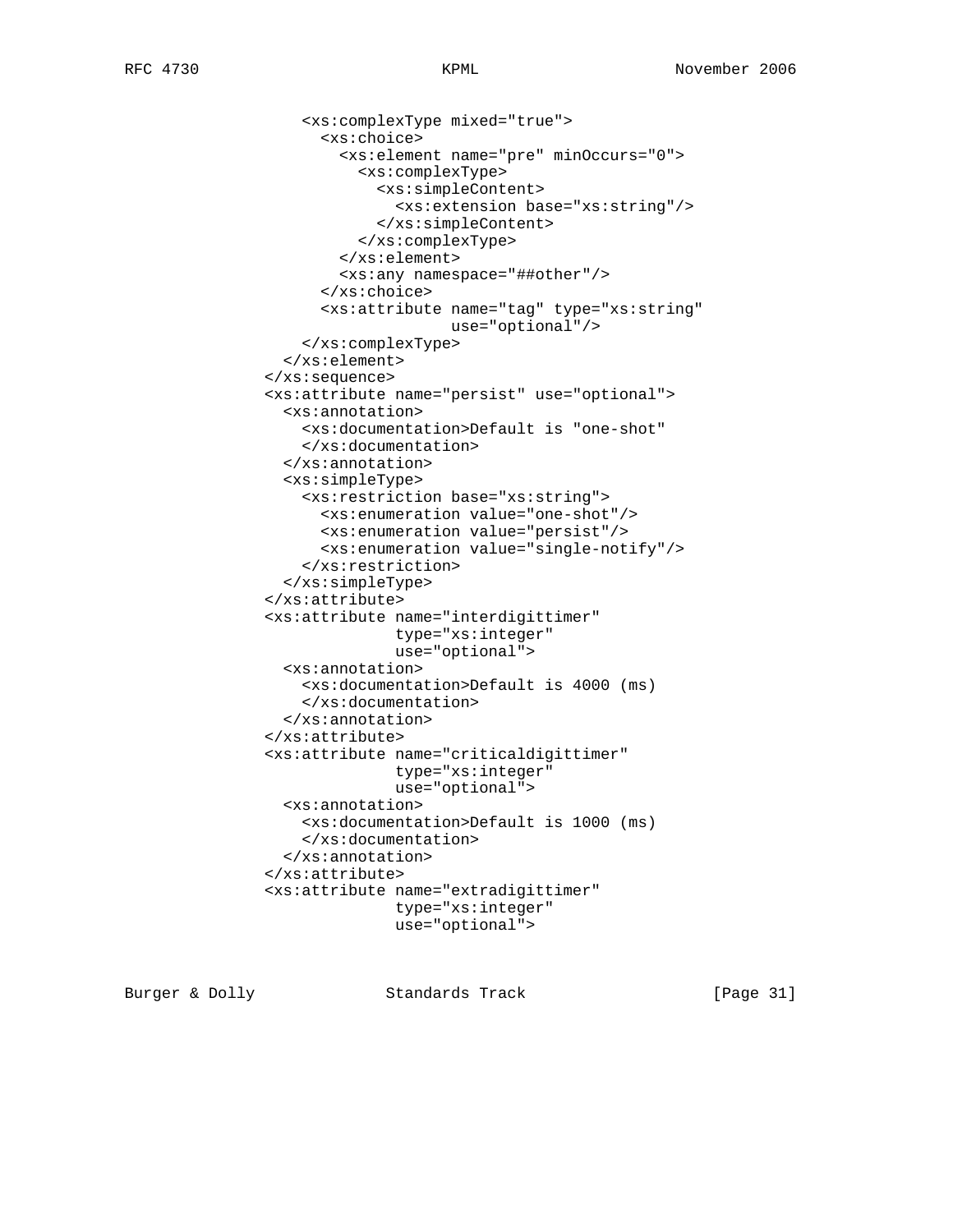```
 <xs:annotation>
                 <xs:documentation>Default is 500 (ms)
                 </xs:documentation>
               </xs:annotation>
             </xs:attribute>
             <xs:attribute name="long" type="xs:integer"
                           use="optional"/>
             <xs:attribute name="longrepeat" type="xs:boolean"
                           use="optional"/>
             <xs:attribute name="nopartial" type="xs:boolean"
                           use="optional">
               <xs:annotation>
                 <xs:documentation>Default is false
                 </xs:documentation>
               </xs:annotation>
             </xs:attribute>
             <xs:attribute name="enterkey" type="xs:string"
                          use="optional">
               <xs:annotation>
                 <xs:documentation>No default enterkey
                 </xs:documentation>
               </xs:annotation>
             </xs:attribute>
           </xs:complexType>
         </xs:element>
       </xs:sequence>
       <xs:attribute name="version" type="xs:string"
                     use="required"/>
     </xs:complexType>
   </xs:element>
 </xs:schema>
```
Figure 12: XML Schema for KPML Requests

Burger & Dolly Standards Track [Page 32]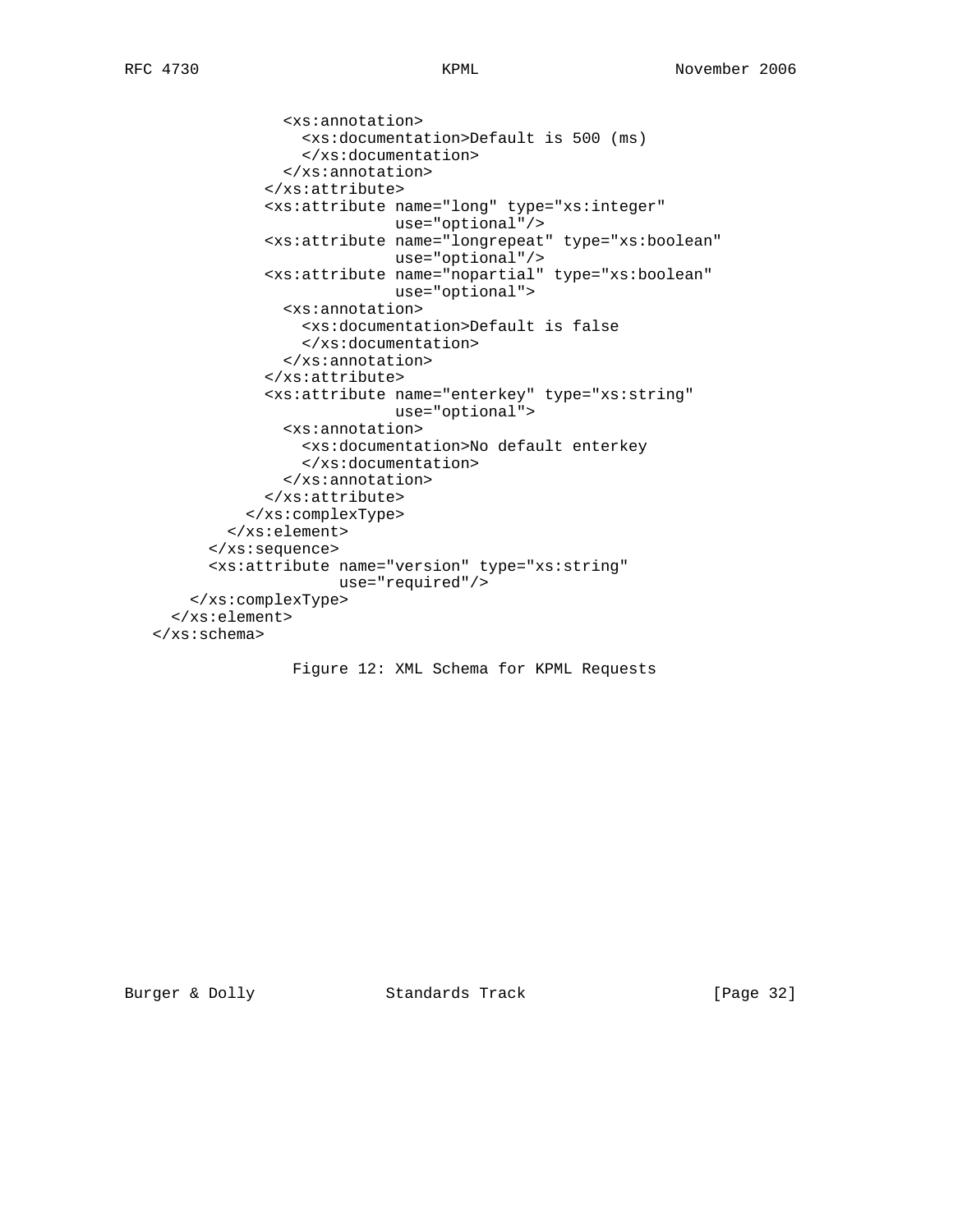# 5.3. KPML Response

The following syntax for KPML responses uses the XML Schema [8].

```
 <?xml version="1.0" encoding="UTF-8"?>
 <xs:schema targetNamespace="urn:ietf:params:xml:ns:kpml-response"
 xmlns:xs="http://www.w3.org/2001/XMLSchema"
 xmlns="urn:ietf:params:xml:ns:kpml-response"
 elementFormDefault="qualified"
 attributeFormDefault="unqualified">
   <xs:element name="kpml-response">
     <xs:annotation>
       <xs:documentation>IETF Keypad Markup Language Response
       </xs:documentation>
     </xs:annotation>
     <xs:complexType>
       <xs:attribute name="version" type="xs:string"
                     use="required"/>
       <xs:attribute name="code" type="xs:string"
                     use="required"/>
       <xs:attribute name="text" type="xs:string"
                     use="required"/>
       <xs:attribute name="suppressed" type="xs:boolean"
                     use="optional"/>
       <xs:attribute name="forced_flush" type="xs:string"
                     use="optional">
         <xs:annotation>
           <xs:documentation>
             String for future use for e.g., number of digits lost.
           </xs:documentation>
         </xs:annotation>
       </xs:attribute>
       <xs:attribute name="digits" type="xs:string"
                     use="optional"/>
       <xs:attribute name="tag" type="xs:string" use="optional">
         <xs:annotation>
           <xs:documentation>Matches tag from regex in request
           </xs:documentation>
         </xs:annotation>
       </xs:attribute>
     </xs:complexType>
   </xs:element>
 </xs:schema>
```

```
 XML Schema for KPML Responses
```
Burger & Dolly Standards Track [Page 33]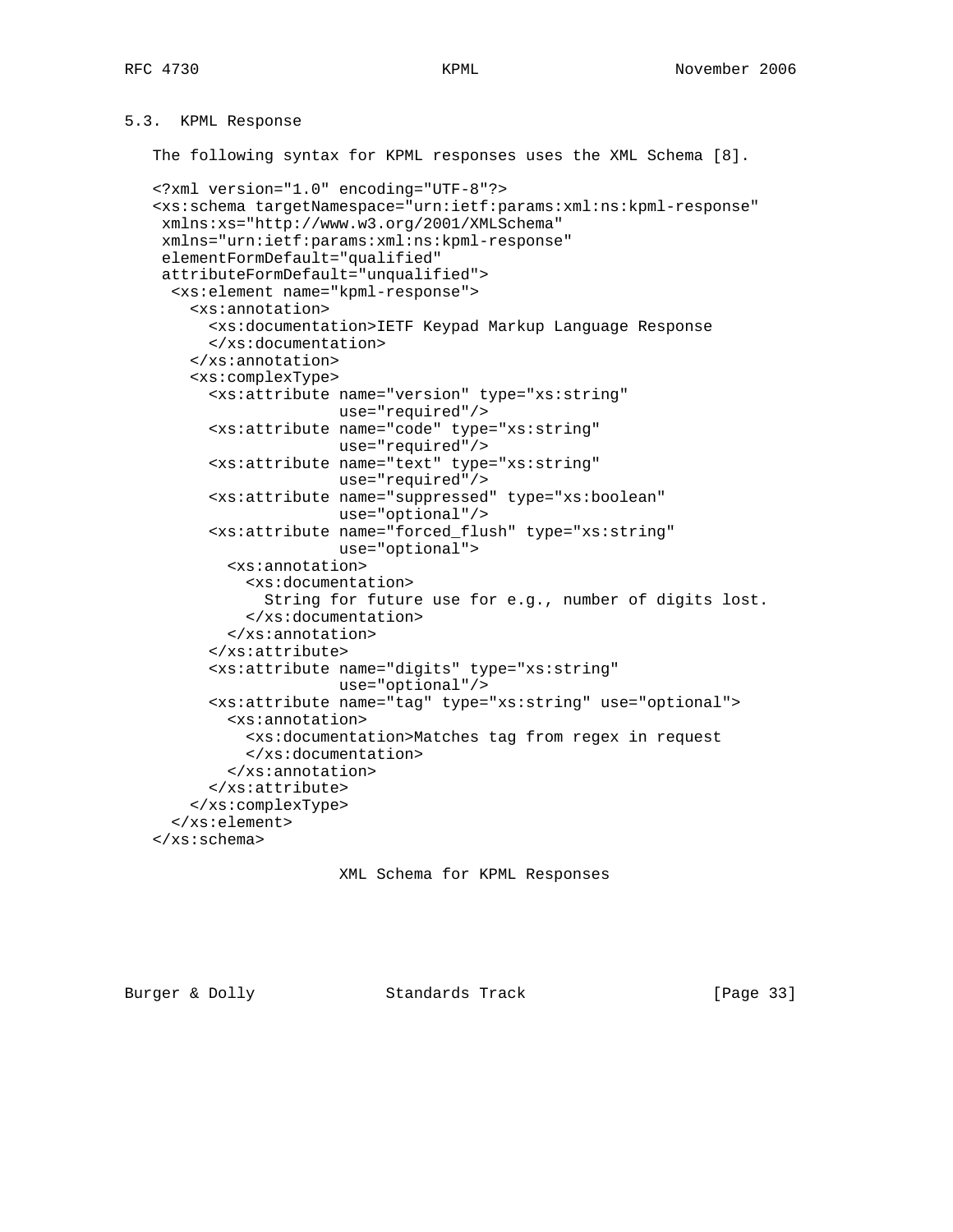6. Enumeration of KPML Status Codes

 KPML status codes broadly follow their SIP counterparts. Codes that start with a 2 indicate success. Codes that start with a 4 indicate failure. Codes that start with a 5 indicate a server failure, usually a failure to interpret the document or to support a requested feature.

 KPML clients MUST be able to handle arbitrary status codes by examining the first digit only.

 Any text can be in a KPML report document. KPML clients MUST NOT interpret the text field.

| Code | Text                                             |
|------|--------------------------------------------------|
| 200  | Success                                          |
| 402  | User Terminated without Match                    |
| 423  | Timer Expired                                    |
| 481  | Dialog Not Found                                 |
| 487  | Subscription Expired                             |
| 501  | Bad Document                                     |
| 502  | Namespace Not Supported                          |
| 531  | Persistent Subscriptions Not Supported           |
| 532  | Multiple Reqular Expressions Not Supported       |
| 533  | Multiple Subscriptions on a Dialog Not Supported |
| 534  | Too Many Regular Expressions                     |

Table 4: KPML Status Codes

# 7. IANA Considerations

 This document registers a new SIP Event Package, two new MIME types, and two new XML namespaces.

7.1. SIP Event Package Registration

 Package name: kpml Type: package Contact: Eric Burger, <e.burger@ieee.org> Change Controller: SIPPING Working Group delegated from the IESG Published Specification: RFC 4730

Burger & Dolly Standards Track [Page 34]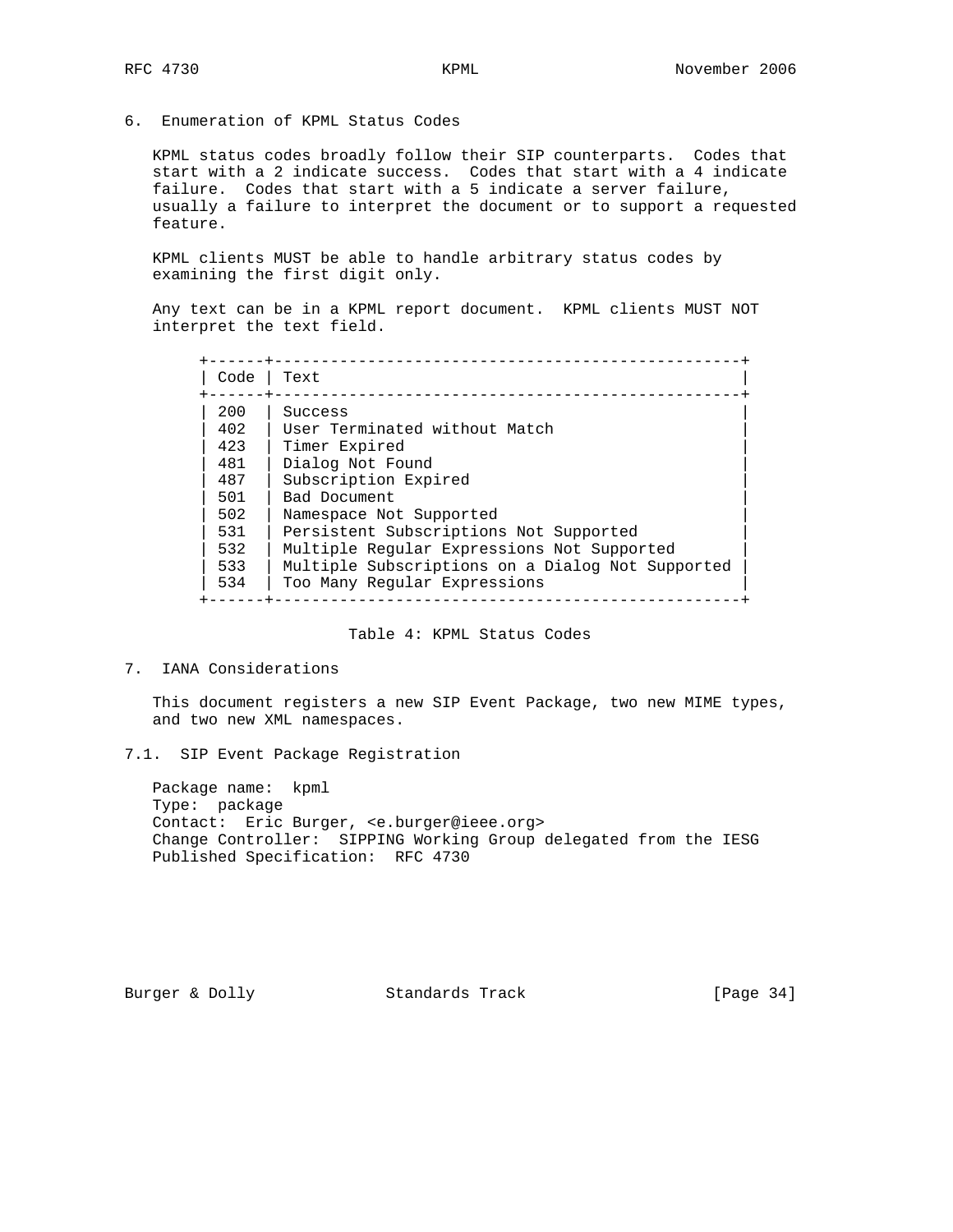7.2. MIME Media Type application/kpml-request+xml

 MIME media type name: application MIME subtype name: kpml-request+xml Required parameters: none Optional parameters: Same as charset parameter application/xml as specified in XML Media Types [3] Encoding considerations: See RFC 3023 [3]. Security considerations: See Section 10 of RFC 3023 [3] and Section 8 of RFC 4730 Interoperability considerations: See RFC 2023 [3] and RFC 4730 Published specification: RFC 4730 Applications which use this media type: Session-oriented applications that have primitive User Interfaces. Change controller: SIPPING Working Group delegated from the IESG Personal and email address for further information: Eric Burger <e.burger@ieee.org> Intended usage: COMMON

7.3. MIME Media Type application/kpml-response+xml

 MIME media type name: application MIME subtype name: kpml-response+xml Required parameters: none Optional parameters: Same as charset parameter application/xml as specified in XML Media Types [3] Encoding considerations: See RFC 3023 [3]. Security considerations: See Section 10 of RFC 3023 [3] and Section 8 of RFC 4730 Interoperability considerations: See RFC 2023 [3] and RFC 4730 Published specification: RFC 4730 Applications which use this media type: Session-oriented applications that have primitive User Interfaces. Change controller: SIPPING Working Group delegated from the IESG Personal and email address for further information: Eric Burger <e.burger@ieee.org> Intended usage: COMMON

7.4. URN Sub-Namespace Registration for urn:ietf:xml:ns:kpml-request

URI: urn:ietf:params:xml:ns:kpml-request

Registrant Contact: The IESG <iesg@ietf.org>

Burger & Dolly **Standards Track** [Page 35]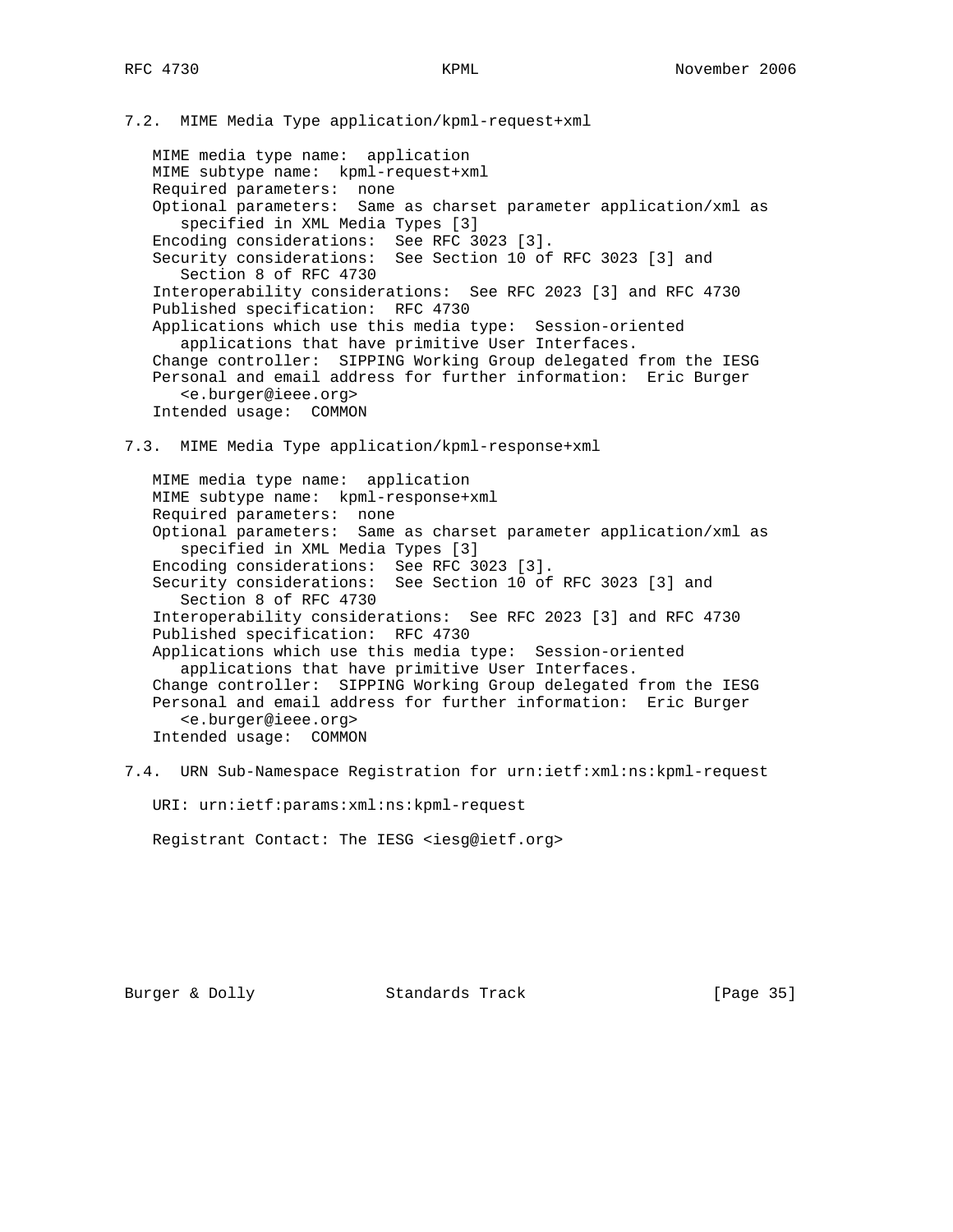XML:

```
 <?xml version="1.0"?>
    <!DOCTYPE html PUBLIC "-//W3C/DTD XHTML Basic 1.0//EN"
              "http://www.w3.org/TR/xhtml-basic/xhtml-basic10.dtd">
    <html xmlns="http://www.w3.org/1999/xhtml">
      <head>
        <meta http-equiv="content-type"
              content="text/html;charset=iso-8859-1"/>
        <title>Key Press Markup Language Request</title>
      </head>
      <body>
        <h1>Namespace for Key Press Markup Language Request</h1>
        <h2>urn:ietf:params:xml:ns:kpml-request</h2>
       <sub>0</sub></sub>
    <a href="ftp://ftp.rfc-editor.org/in-notes/RFC4730.txt">RFC 4730</a>.
        </p>
      </body>
    </html>
7.5. URN Sub-Namespace Registration for urn:ietf:xml:ns:kpml-response
    URI: urn:ietf:params:xml:ns:kpml-response
   Registrant Contact: The IESG <iesg@ietf.org>
```
XML:

```
 <?xml version="1.0"?>
 <!DOCTYPE html PUBLIC "-//W3C/DTD XHTML Basic 1.0//EN"
           "http://www.w3.org/TR/xhtml-basic/xhtml-basic10.dtd">
 <html xmlns="http://www.w3.org/1999/xhtml">
   <head>
     <meta http-equiv="content-type"
           content="text/html;charset=iso-8859-1"/>
     <title>Key Press Markup Language Response</title>
   </head>
   <body>
     <h1>Namespace for Key Press Markup Language Response</h1>
     <h2>urn:ietf:params:xml:ns:kpml-response</h2>
     <p>
 <a href="ftp://ftp.rfc-editor.org/in-notes/rfc4730.txt">RFC 4730</a>.
    \langle/p>
   </body>
 </html>
```
Burger & Dolly **Standards Track** [Page 36]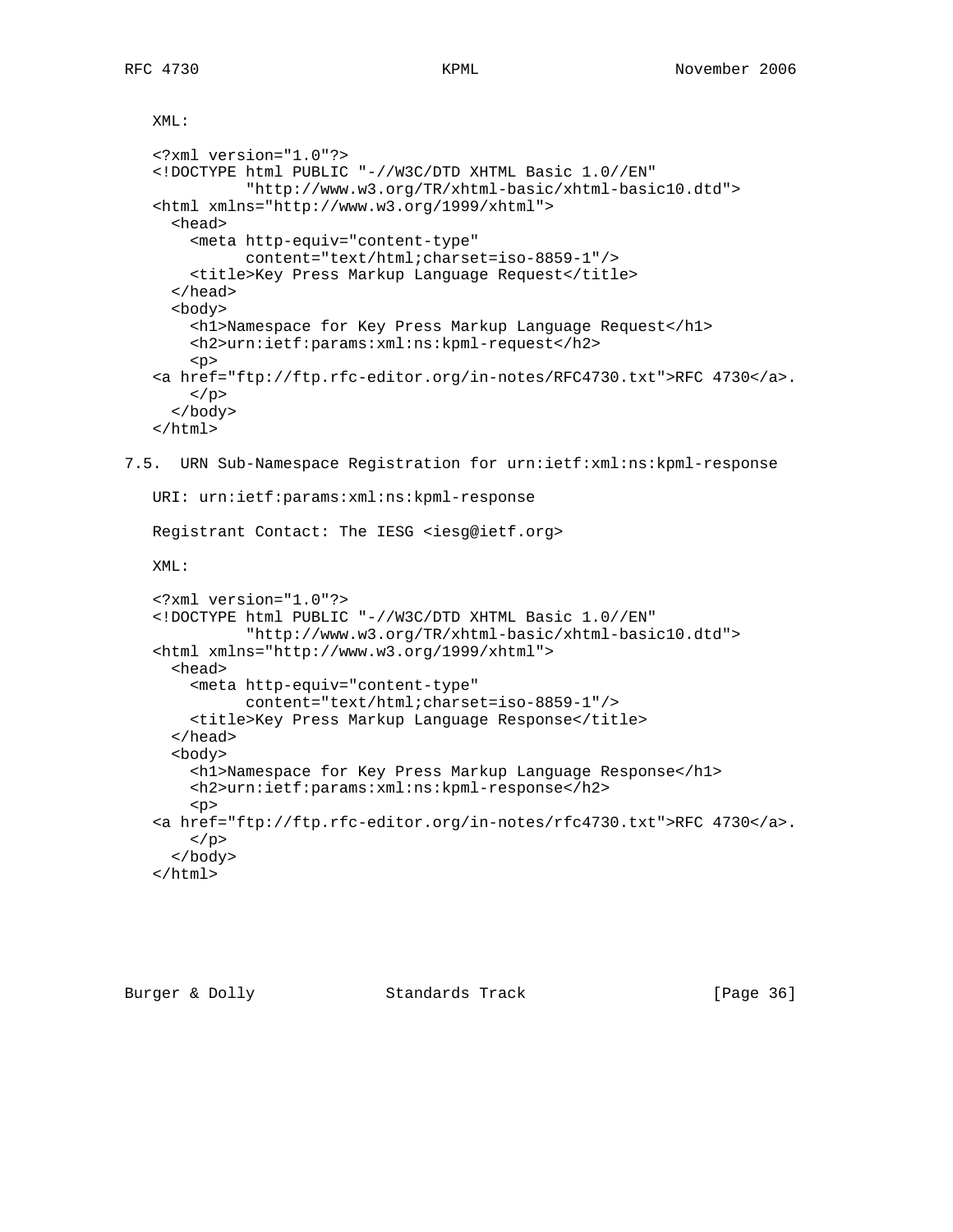7.6. KPML Request Schema Registration

 Per RFC 3688 [7], IANA registered the XML Schema for KPML as referenced in Section 5.2 of RFC 4730.

URI: urn:ietf:params:xml:schema:kpml-request

Registrant Contact: <iesg@ietf.org>

7.7. KPML Response Schema Registration

 Per RFC 3688 [7], IANA registered the XML Schema for KPML as referenced in Section 5.3 of RFC 4730.

URI: urn:ietf:params:xml:schema:kpml-response

 Registrant Contact: IETF, SIPPING Work Group <sipping@ietf.org>, Eric Burger <e.burger@ieee.org>.

8. Security Considerations

 The user information transported by KPML is potentially sensitive. For example, it could include calling card or credit card numbers. This potentially private information could be provided accidentally if the notifier does not properly authenticate or authorize a subscription. Similarly private information (such as a credit card number or calling card number) could be revealed to an otherwise legitimate subscriber (one operating an IVR) if digits buffered earlier in the session are provided unintentionally to the new subscriber.

 Likewise, an eavesdropper could view KPML digit information if it is not encrypted, or an attacker could inject fraudulent notifications unless the messages or the SIP path over which they travel are integrity protected.

 Therefore, User Interfaces MUST NOT downgrade their own security policy. That is, if a User Interface policy is to restrict notifications to authenticated and authorized subscribers over secure communications, then the User Interface must not accept an unauthenticated, unauthorized subscription over an insecure communication channel.

 As an XML markup, all of the security considerations of RFC 3023 [3] and RFC 3406 [6] MUST be met. Pay particular attention to the robustness requirements of parsing XML.

Burger & Dolly Standards Track [Page 37]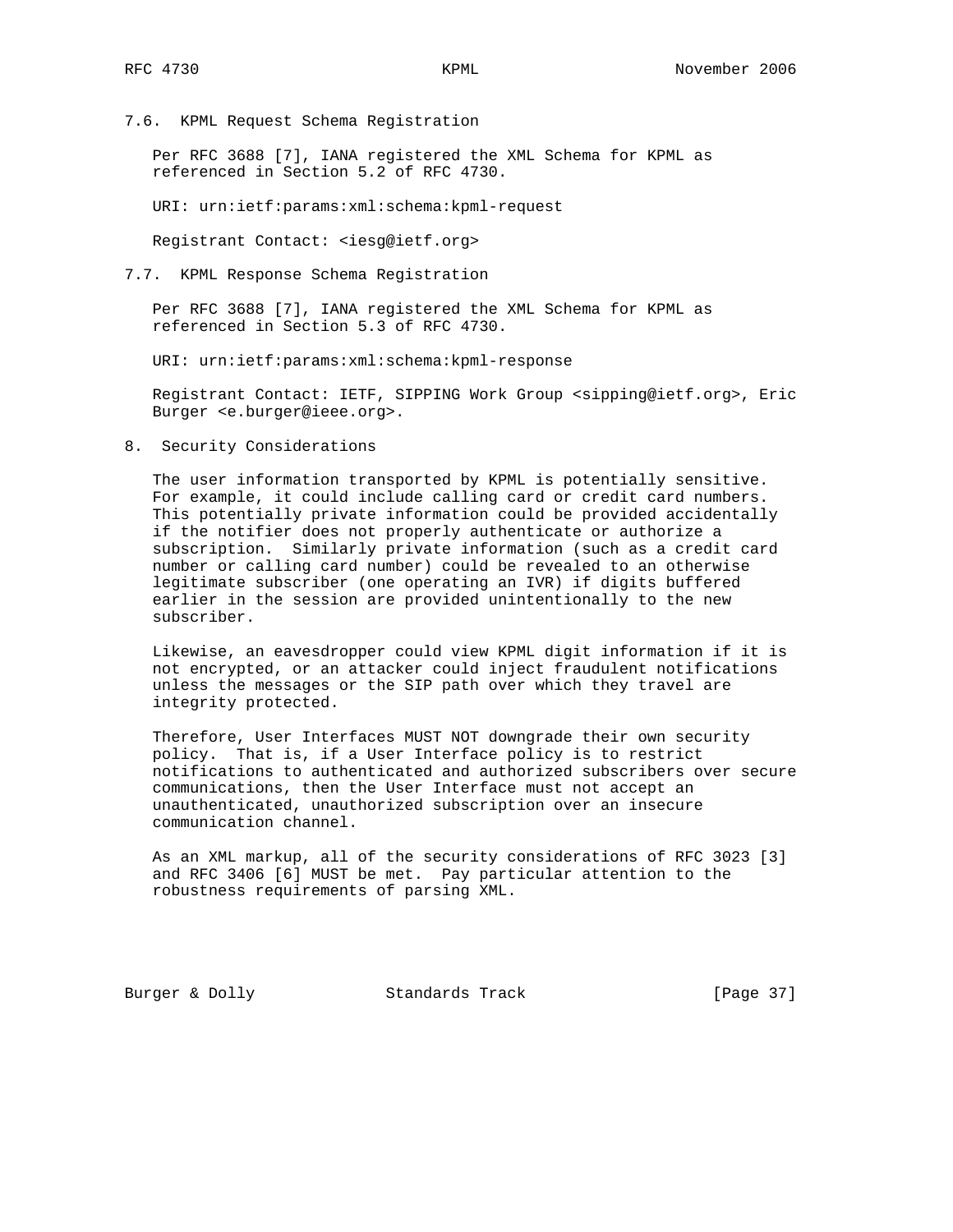Key press information is potentially sensitive. For example, it can represent credit card, calling card, or other personal information. Hijacking sessions allow unauthorized entities access to this sensitive information. Therefore, signaling SHOULD be secure, e.g., use of TLS and sips: SHOULD be used. Moreover, the information itself is sensitive so S/MIME or other appropriate mechanisms SHOULD be used.

 Subscriptions MUST be authenticated in some manner. As required by the core SIP [4] specification, all SIP implementations MUST support digest authentication. In addition, User Interfaces MUST implement support for the sips: scheme and SIP over TLS. Subscribers MUST expect the User Interface to demand the use of an authentication scheme. If the local policy of a User Interface is to use authentication or secure communication channels, the User Interface MUST reject subscription requests that do not meet that policy.

 User Interfaces MUST begin buffering User Input upon receipt of an authenticated and accepted subscription. This buffering is done on a per-subscription basis.

9. Examples

 This section is informative in nature. If there is a discrepancy between this section and the normative sections above, the normative sections take precedence.

# 9.1. Monitoring for Octothorpe

 A common need for pre-paid and personal assistant applications is to monitor a conversation for a signal indicating a change in user focus from the party they called through the application to the application itself. For example, if you call a party using a pre-paid calling card, and the party you call redirects you to voice mail, digits you press are for the voice mail system. However, many applications have a special key sequence, such as the octothorpe (#, or pound sign) or \*9, that terminate the called party session and shift the user's focus to the application.

Burger & Dolly Standards Track [Page 38]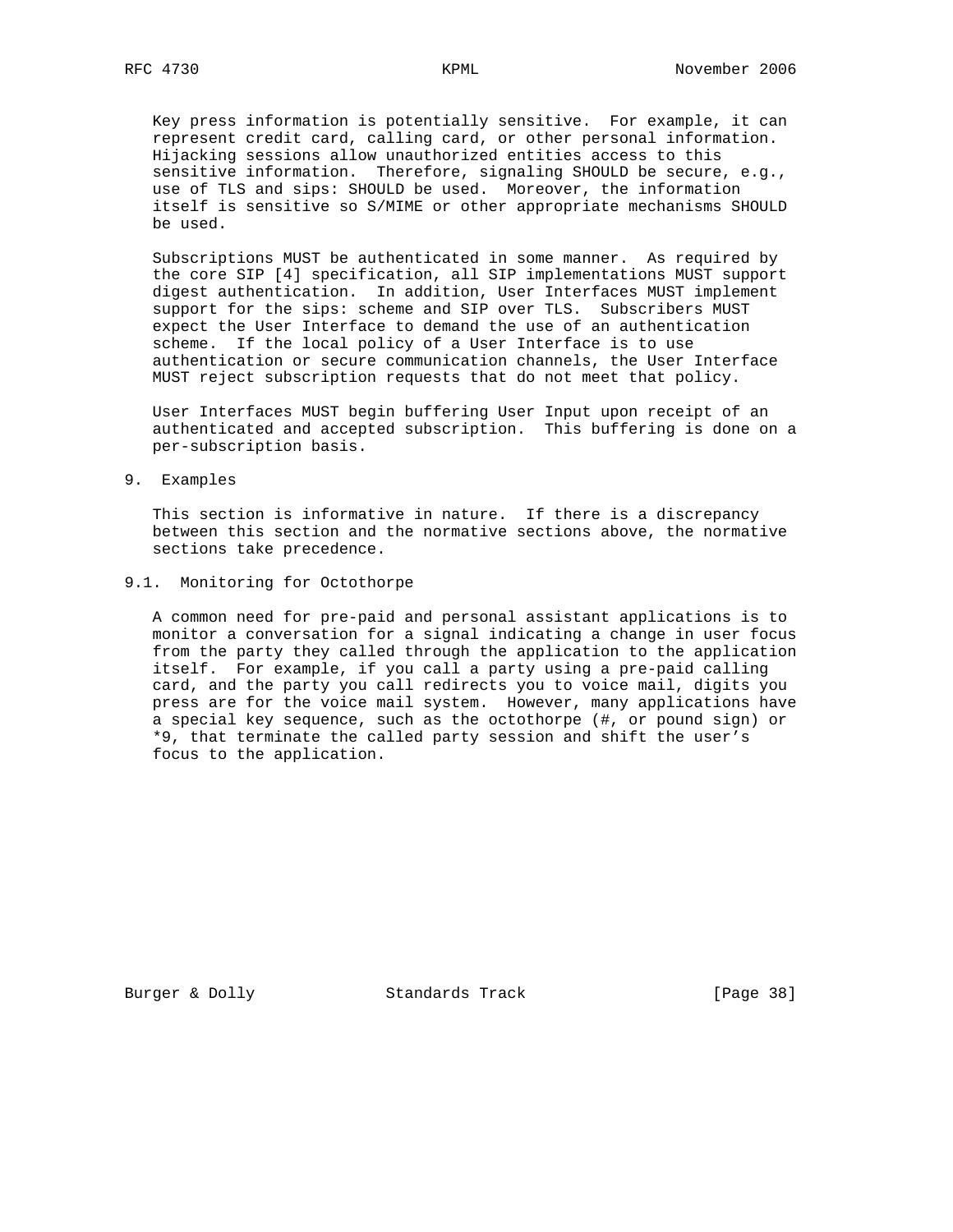```
 Figure 16 shows the KPML for long octothorpe.
 <?xml version="1.0"?>
 <kpml-request xmlns="urn:ietf:params:xml:ns:kpml-request"
       xmlns:xsi="http://www.w3.org/2001/XMLSchema-instance"
       xsi:schemaLocation=
         "urn:ietf:params:xml:ns:kpml-request kpml-request.xsd"
       version="1.0">
   <pattern>
    <regex>L#</regex>
   </pattern>
 </kpml-request>
```
Figure 16: Long Octothorpe Example

 The regex value L indicates the following digit needs to be a long duration key press.

```
9.2. Dial String Collection
```
 In this example, the User Interface collects a dial string. The application uses KPML to quickly determine when the user enters a target number. In addition, KPML indicates what type of number the user entered.

```
 <?xml version="1.0"?>
 <kpml-request xmlns="urn:ietf:params:xml:ns:kpml-request"
       xmlns:xsi="http://www.w3.org/2001/XMLSchema-instance"
       xsi:schemaLocation=
         "urn:ietf:params:xml:ns:kpml-request kpml-request.xsd"
       version="1.0">
   <pattern>
     <regex tag="local-operator">0</regex>
     <regex tag="ld-operator">00</regex>
     <regex tag="vpn">7[x][x][x]</regex>
     <regex tag="local-number7">9xxxxxxx</regex>
     <regex tag="RI-number">9401xxxxxxx</regex>
     <regex tag="local-number10">9xxxxxxxxxx</regex>
     <regex tag="ddd">91xxxxxxxxxx</regex>
    <regex tag="iddd">011x.</regex>
   </pattern>
 </kpml-request>
```
Figure 17: Dial String KPML Example Code

 Note the use of the "tag" attribute to indicate which regex matched the dialed string. The interesting case here is if the user entered "94015551212". This string matches both the "9401xxxxxxx" and

Burger & Dolly **Standards Track** [Page 39]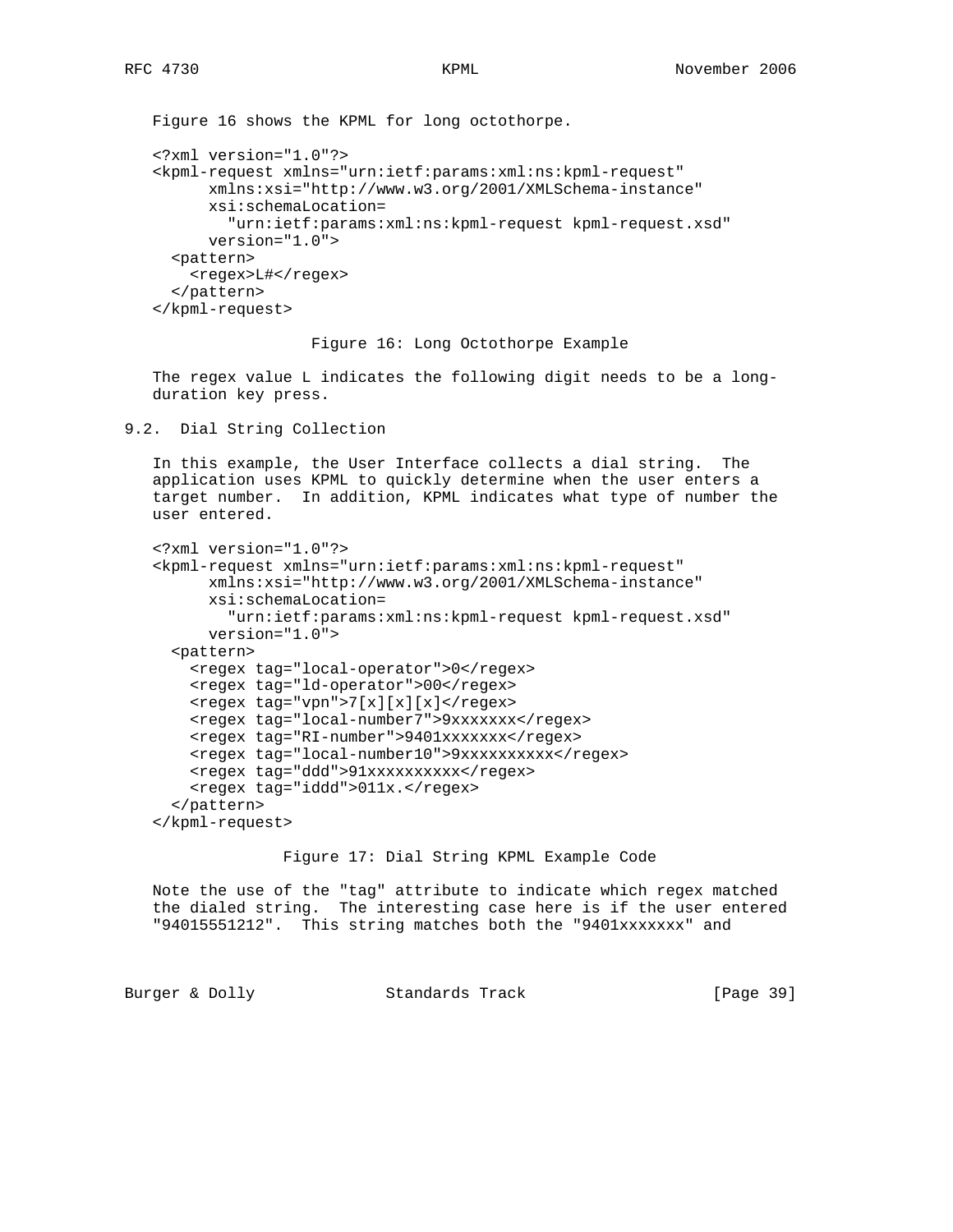"9xxxxxxxxxx" regular expressions. Both expressions are the same length. Thus the KPML interpreter will pick the "9401xxxxxxx" string, as it occurs first in document order. Figure 18 shows the response.

 <?xml version="1.0"?> <kpml-response xmlns="urn:ietf:params:xml:ns:kpml-resposne" xmlns:xsi="http://www.w3.org/2001/XMLSchema-instance" xsi:schemaLocation= "urn:ietf:params:xml:ns:kpml-response kpml-response.xsd" version="1.0" code="200" text="OK" digits="94015551212" tag="RI-number"/>

Figure 18: Dial String KPML Response

10. Call Flow Examples

10.1. Supplemental Digits

 This section gives a non-normative example of an application that collects supplemental digits. Supplemental digit collection is where the network requests additional digits after the caller enters the destination address. A typical supplemental dial string is four digits in length.

Burger & Dolly Standards Track [Page 40]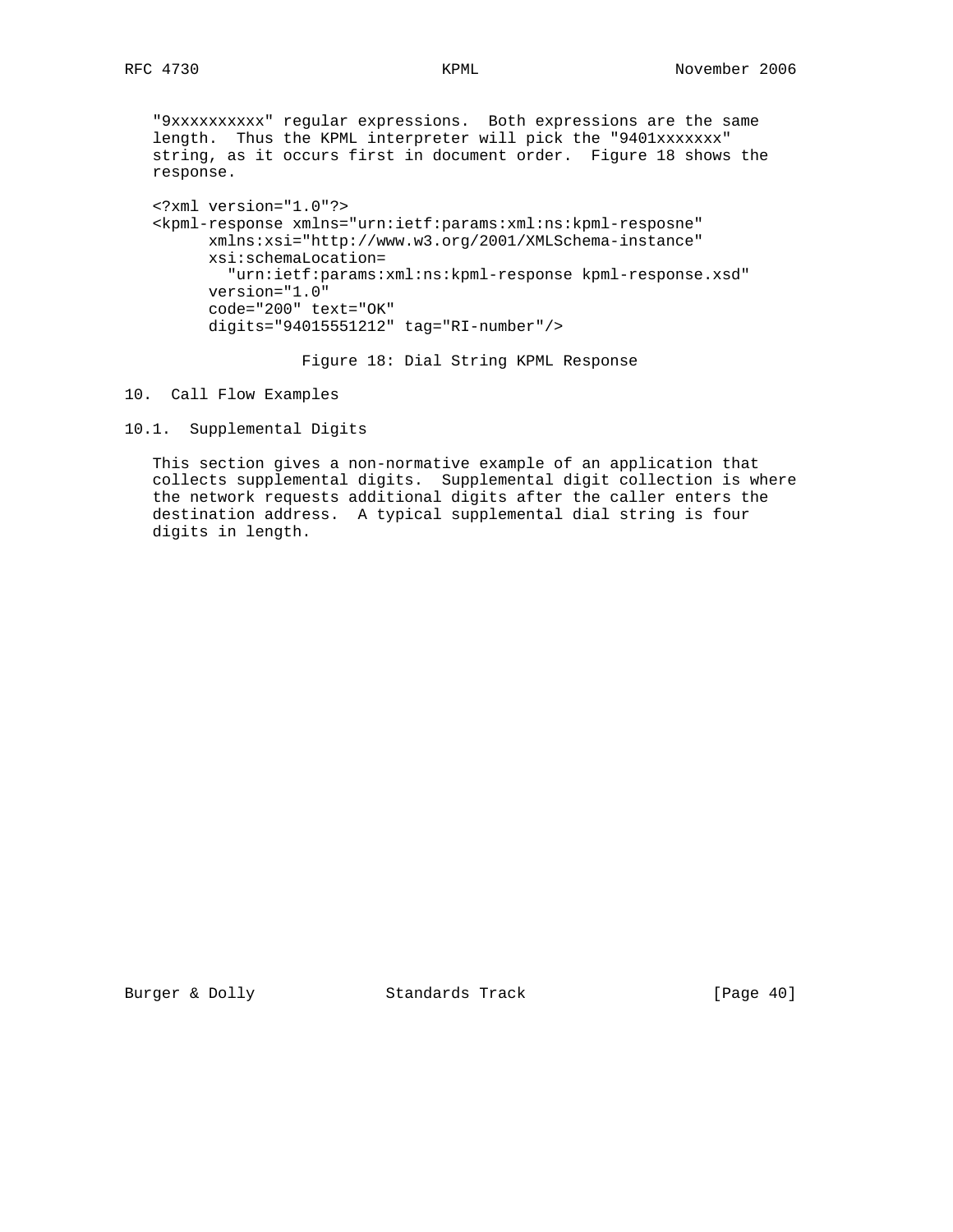|                                                   |                     | Ingress Gateway Application Server Bgress Gateway |  |
|---------------------------------------------------|---------------------|---------------------------------------------------|--|
| $(1)$ INVITE                                      |                     |                                                   |  |
| $(2)$ 200 OK<br><-----------------                |                     | ________________                                  |  |
| $(3)$ ACK                                         |                     |                                                   |  |
| (4) SUBSCRIBE (one-shot)<br>--------------------- |                     |                                                   |  |
| $(5)$ 200 OK                                      |                     |                                                   |  |
| $(6)$ NOTIFY<br>--------------------->            |                     |                                                   |  |
| (7) 200 OK<br>---------------------               |                     |                                                   |  |
| (8)                                               |                     |                                                   |  |
| (9) NOTIFY (digits)                               | ------------------> |                                                   |  |
| (10) 200 OK<br>---------------------              |                     |                                                   |  |
|                                                   |                     |                                                   |  |

Figure 19: Supplemental Digits Call Flow

Burger & Dolly Standards Track [Page 41]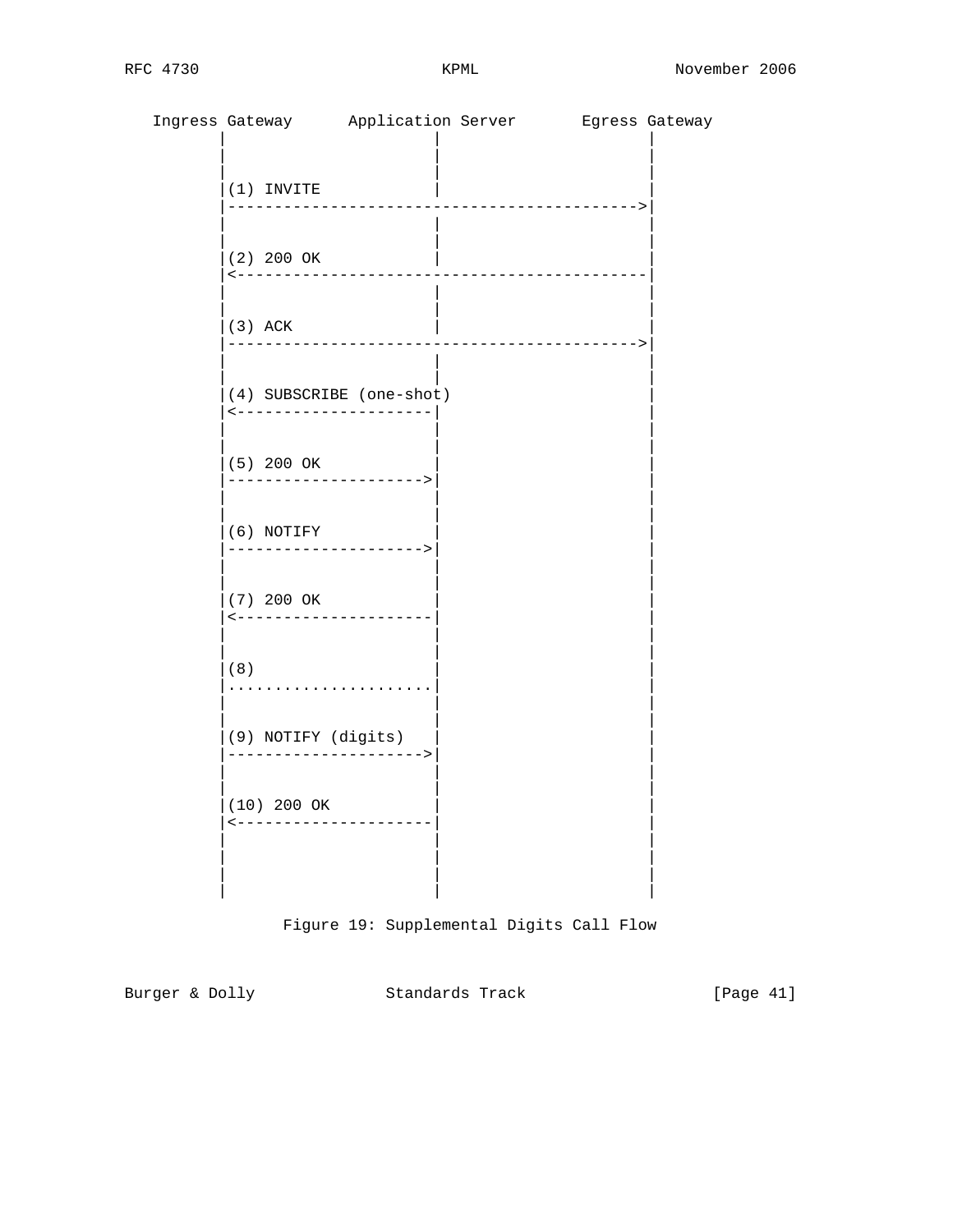In messages (1-3), the ingress gateway establishes a dialog with an egress gateway. The application learns the dialog ID through out-of band mechanisms, such as the Dialog Package or being co-resident with the egress gateway. Part of the ACK message is below, to illustrate the dialog identifiers. ACK sip:gw@subA.example.com SIP/2.0 Via: ... Max-Forwards: ... Route: ... From: <sip:phn@example.com>;tag=jfh21 To: <sip:gw@subA.example.com>;tag=onjwe2 Call-ID: 12345592@subA.example.com ... In message (4), the application the requests that gateway collect a string of four key presses. SUBSCRIBE sip:gw@subA.example.com SIP/2.0 Via: SIP/2.0/TCP client.subB.example.com;branch=q4i9ufr4ui3 From:  $<$ sip:ap@subB.example.com>;tag=567890 To: <sip:gw@subA.example.com> Call-ID: 12345601@subA.example.com CSeq: 1 SUBSCRIBE Contact: <sip:ap@client.subB.example.com> Max-Forwards: 70 Event: kpml ;remote-tag="sip:phn@example.com;tag=jfh21" ;local-tag="sip:gw@subA.example.com;tag=onjwe2" ;call-id="12345592@subA.example.com" Expires: 7200 Accept: application/kpml-response+xml Content-Type: application/kpml-request+xml Content-Length: 292 <?xml version="1.0" encoding="UTF-8"?> <kpml-request xmlns="urn:ietf:params:xml:ns:kpml-request" xmlns:xsi="http://www.w3.org/2001/XMLSchema-instance" xsi:schemaLocation= "urn:ietf:params:xml:ns:kpml-request kpml-request.xsd" version="1.0"> <pattern persist="one-shot"> <regex>xxxx</regex> </pattern> </kpml-request>

Burger & Dolly Standards Track [Page 42]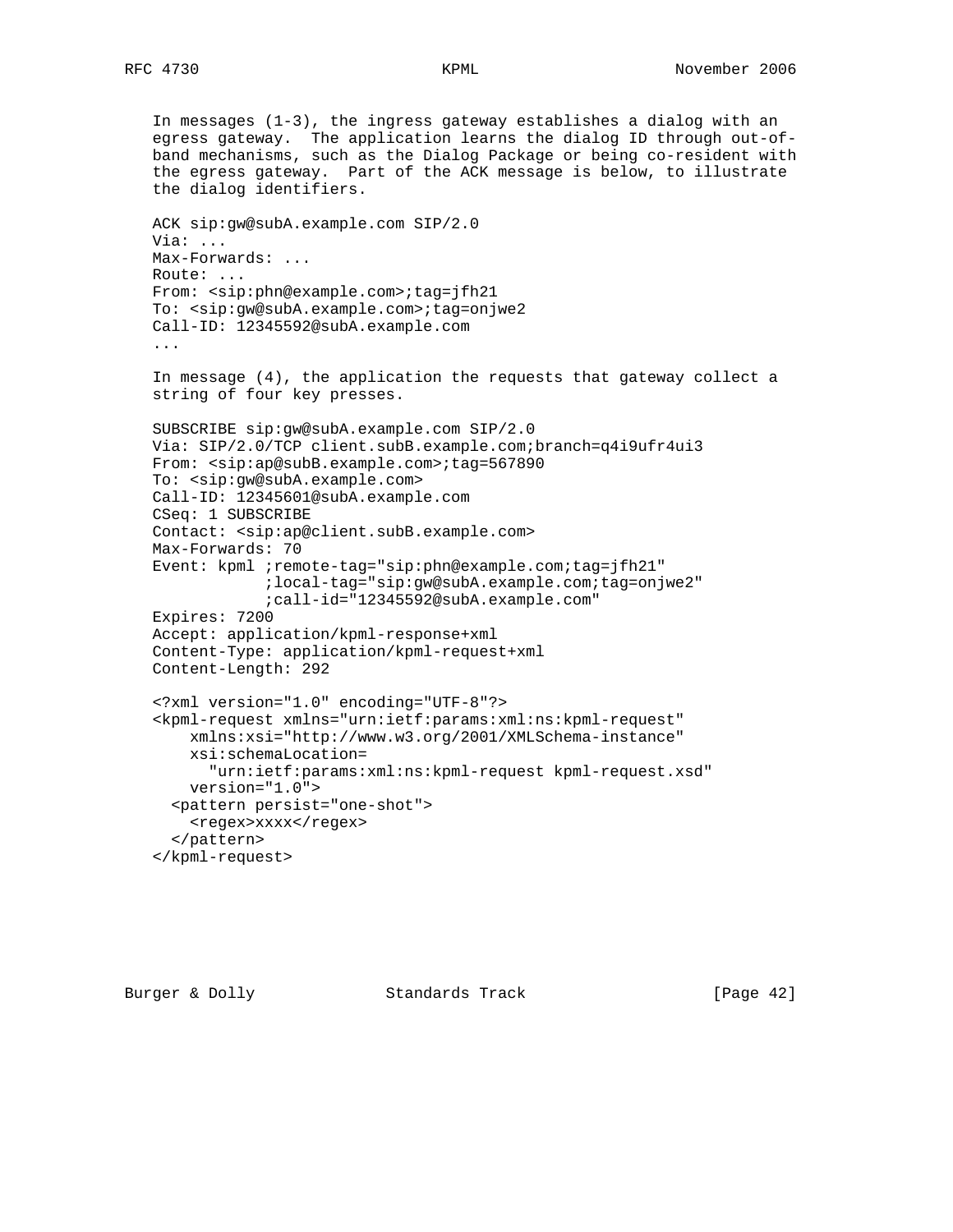```
 Message (5) is the acknowledgement of the subscription request.
 SIP/2.0 200 OK
 Via: SIP/2.0/TCP subB.example.com;branch=q4i9ufr4ui3;
      received=192.168.125.12
 From: <sip:ap@subB.example.com>;tag=567890
 To: <sip:gw@subA.example.com>;tag=1234567
 Call-ID: 12345601@subA.example.com
 CSeq: 1 SUBSCRIBE
 Contact: <sip:gw27@subA.example.com>
 Expires: 3600
 Event: kpml
 Message (6) is the immediate notification of the subscription.
 NOTIFY sip:ap@client.subB.example.com SIP/2.0
 Via: SIP/2.0/UDP subA.example.com;branch=gw27id4993
 To: <sip:ap@subB.example.com>;tag=567890
 From: <sip:gw@subA.example.com>;tag=1234567
 Call-ID: 12345601@subA.example.com
 CSeq: 1000 NOTIFY
 Contact: <sip:gw27@subA.example.com>
 Event: kpml
 Subscription-State: active;expires=3599
 Max-Forwards: 70
 Content-Length: 0
 Message (7) is the acknowledgement of the notification message.
 SIP/2.0 200 OK
 Via: SIP/2.0/TCP subA.example.com;branch=gw27id4993
 To: <sip:ap@subB.example.com>;tag=567890
From: <sip:gw@subA.example.com>;tag=1234567
 Call-ID: 12345601@subA.example.com
 CSeq: 1000 NOTIFY
 Some time elapses (8).
 The user enters the input. The device provides the notification of
```
 the collected digits in message (9). Since this was a one-shot subscription, note the Subscription-State is "terminated".

Burger & Dolly Standards Track [Page 43]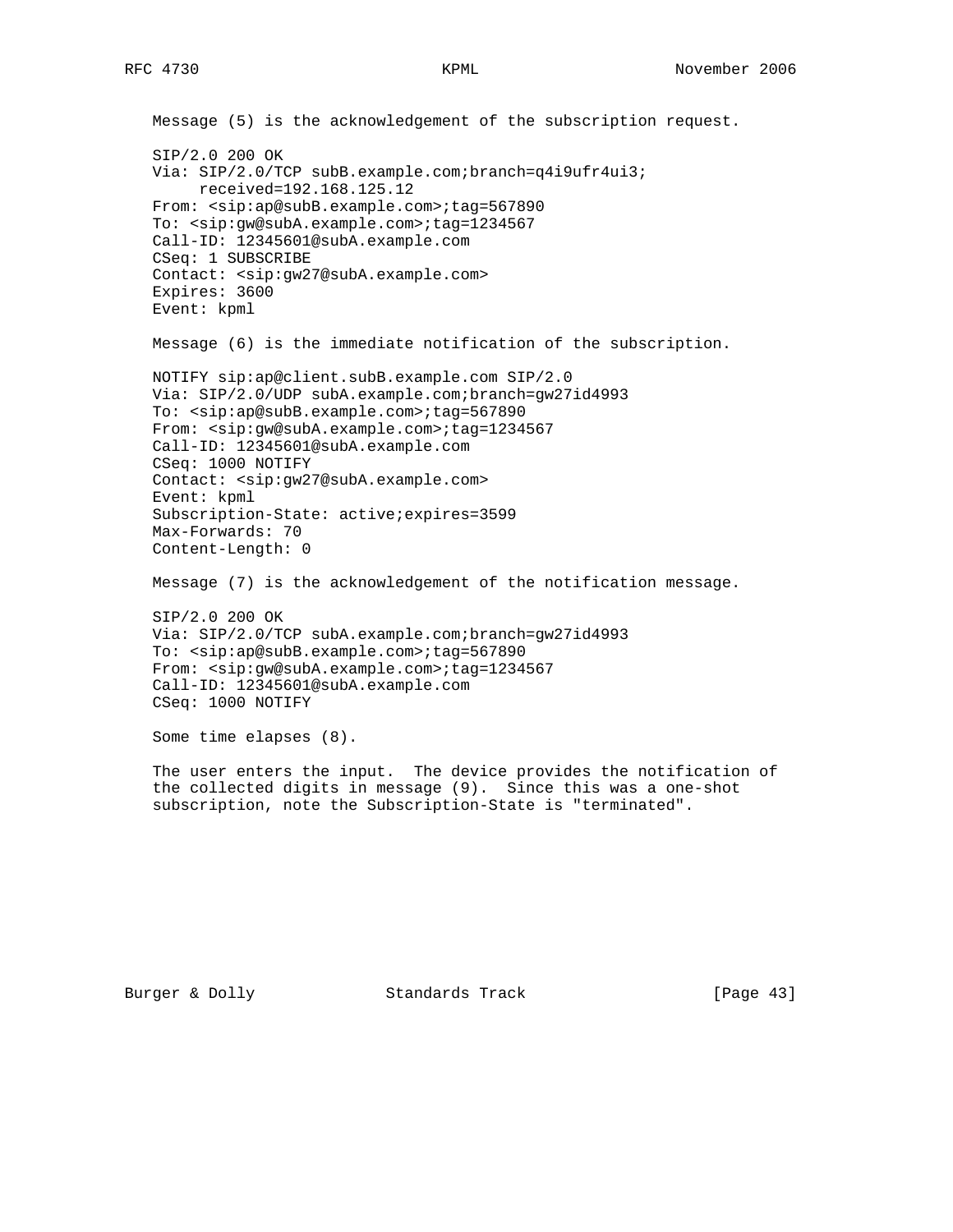```
 NOTIFY sip:ap@client.subB.example.com SIP/2.0
 Via: SIP/2.0/UDP subA.example.com;branch=gw27id4993
 To: <sip:ap@subB.example.com>;tag=567890
 From: <sip:gw@subA.example.com>;tag=1234567
 Call-ID: 12345601@subA.example.com
 CSeq: 1001 NOTIFY
 Contact: <sip:gw27@subA.example.com>
 Event: kpml
 Subscription-State: terminated
 Max-Forwards: 70
 Content-Type: application/kpml-response+xml
 Content-Length: 258
 <?xml version="1.0" encoding="UTF-8"?>
 <kpml-response xmlns="urn:ietf:params:xml:ns:kpml-response"
       xmlns:xsi="http://www.w3.org/2001/XMLSchema-instance"
       xsi:schemaLocation=
         "urn:ietf:params:xml:ns:kpml-response kpml-response.xsd"
       version="1.0"
       code="200" text="OK"
       digits="4336"/>
 Message (10) is the acknowledgement of the notification.
 SIP/2.0 200 OK
 Via: SIP/2.0/TCP subA.example.com;branch=gw27id4993
 To: <sip:ap@subB.example.com>;tag=567890
 From: <sip:gw@subA.example.com>;tag=1234567
 Call-ID: 12345601@subA.example.com
```
CSeq: 1001 NOTIFY

Burger & Dolly Standards Track [Page 44]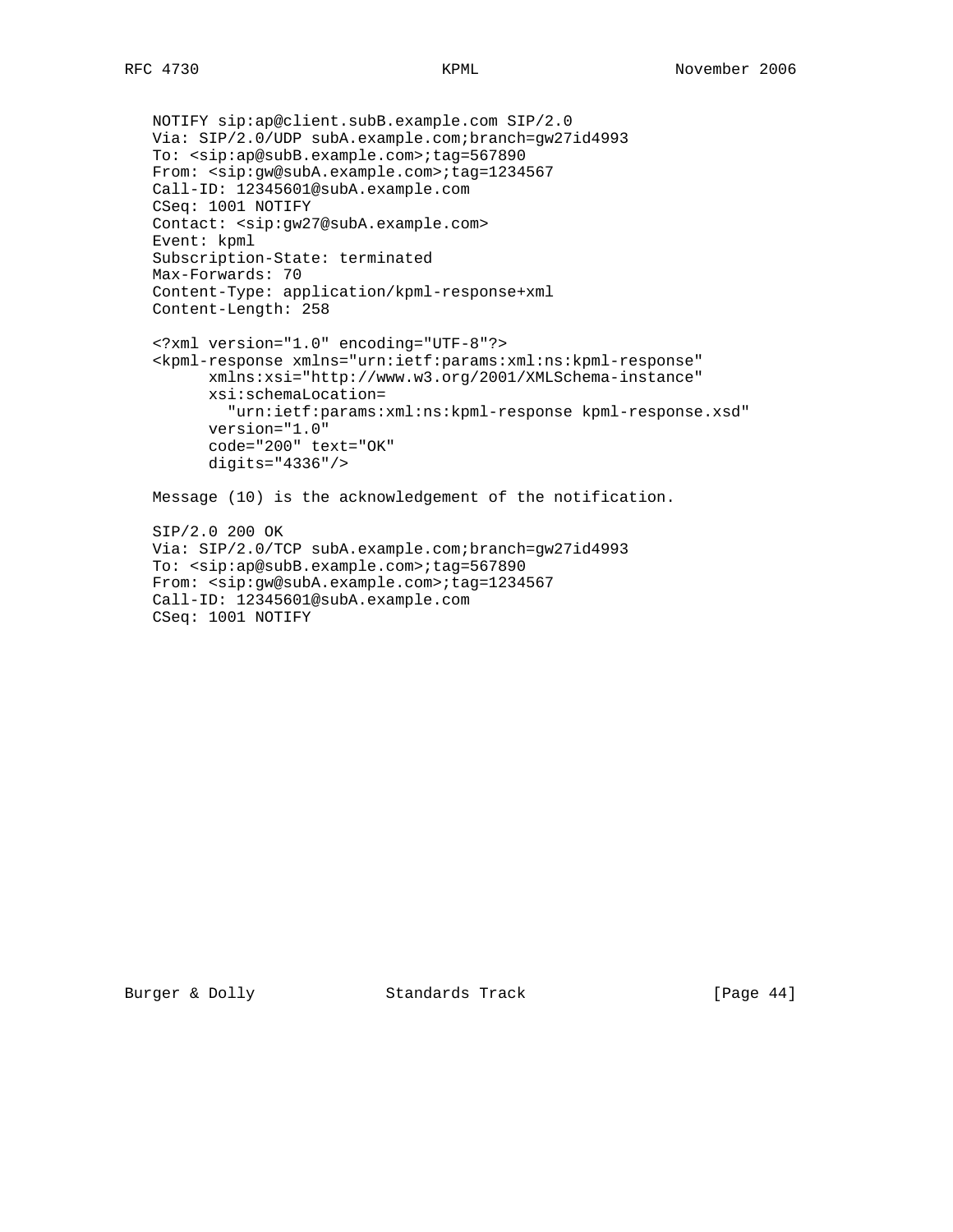# 10.2. Multiple Applications

 This section gives a non-normative example of multiple applications. One application collects a destination number to call. That application then waits for a "long pound." During the call, the call goes to a personal assistant application, which interacts with the user. In addition, the personal assistant application looks for a "short pound."

For clarity, we do not show the INVITE dialogs.

| Gateway                                               | Card Application Personal Assistant |  |
|-------------------------------------------------------|-------------------------------------|--|
| (1) SUBSCRIBE (persistent)<br><---------------------- |                                     |  |
| $(2)$ 200 OK<br>---------------------->               |                                     |  |
| (3) NOTIFY<br>--------------------->                  |                                     |  |
| $(4)$ 200 OK<br><----------------------               |                                     |  |
| (5)<br>.                                              |                                     |  |
| (6) NOTIFY (tag=card)                                 |                                     |  |
| (7) 200 OK<br><---------------------                  |                                     |  |
| (8)                                                   |                                     |  |
|                                                       |                                     |  |

 $|(9)$  NOTIFY (tag=number)  $|$ 

Burger & Dolly Standards Track [Page 45]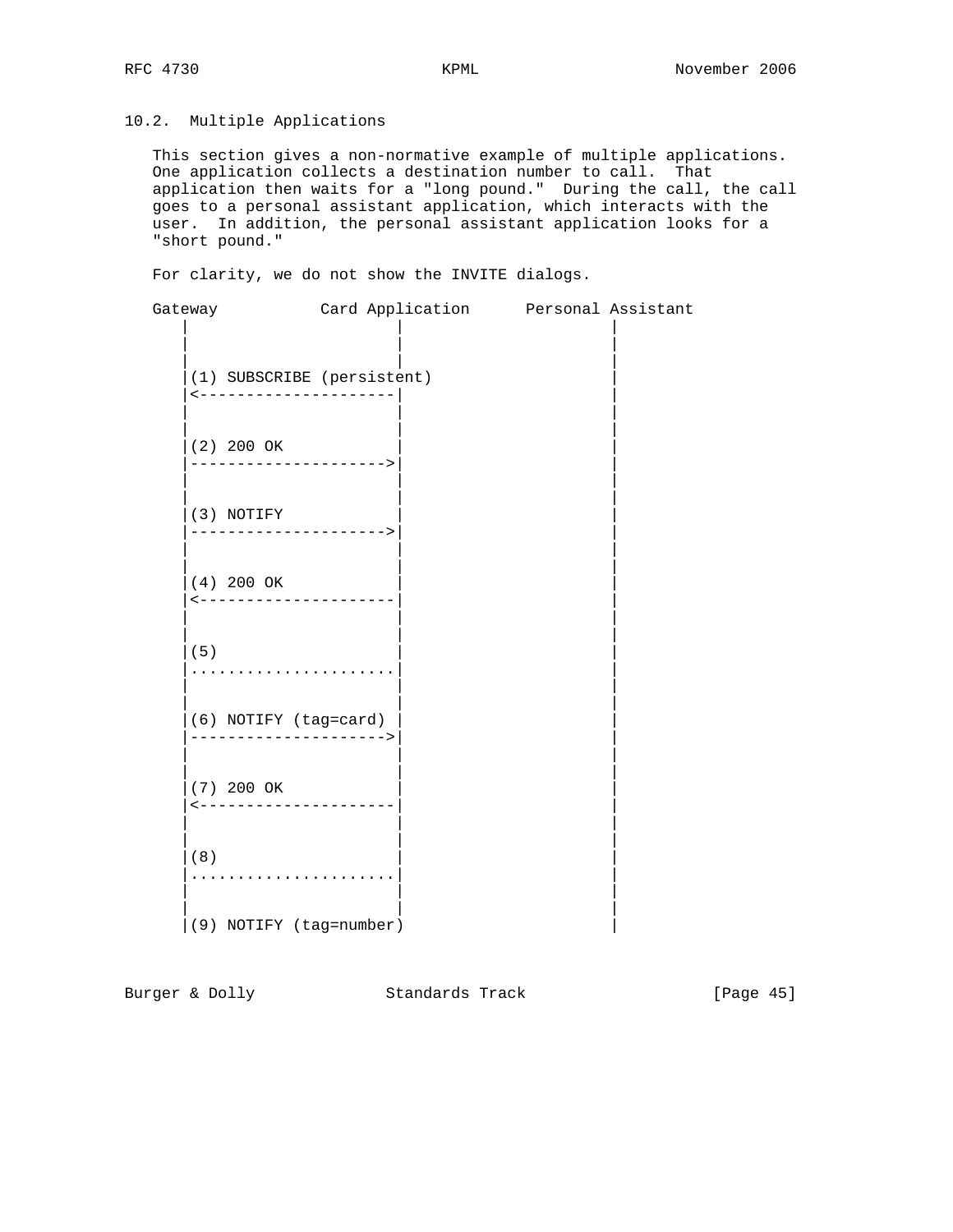| ------->                                                  |
|-----------------------------------------------------------|
| $(10)$ 200 OK<br>. <u>.</u> .<br>$\overline{\phantom{0}}$ |
| (11) SUBSCRIBE<br>------------                            |
| $(12)$ 200 OK<br>$--- - >$                                |
| $ (13)$ NOTIFY<br>-------------->                         |
| $(14)$ 200 OK<br><--------------                          |
| (15)                                                      |
| $(16)$ NOTIFY (tag=number)<br>------------->              |
| $(17)$ 200 OK<br>--------------                           |
| (18)                                                      |
| $(19)$ NOTIFY $(tag=\#)$                                  |
| (20) 200 OK<br>$\lt$ $-$                                  |
| (21)                                                      |

Burger & Dolly Standards Track

[Page 46]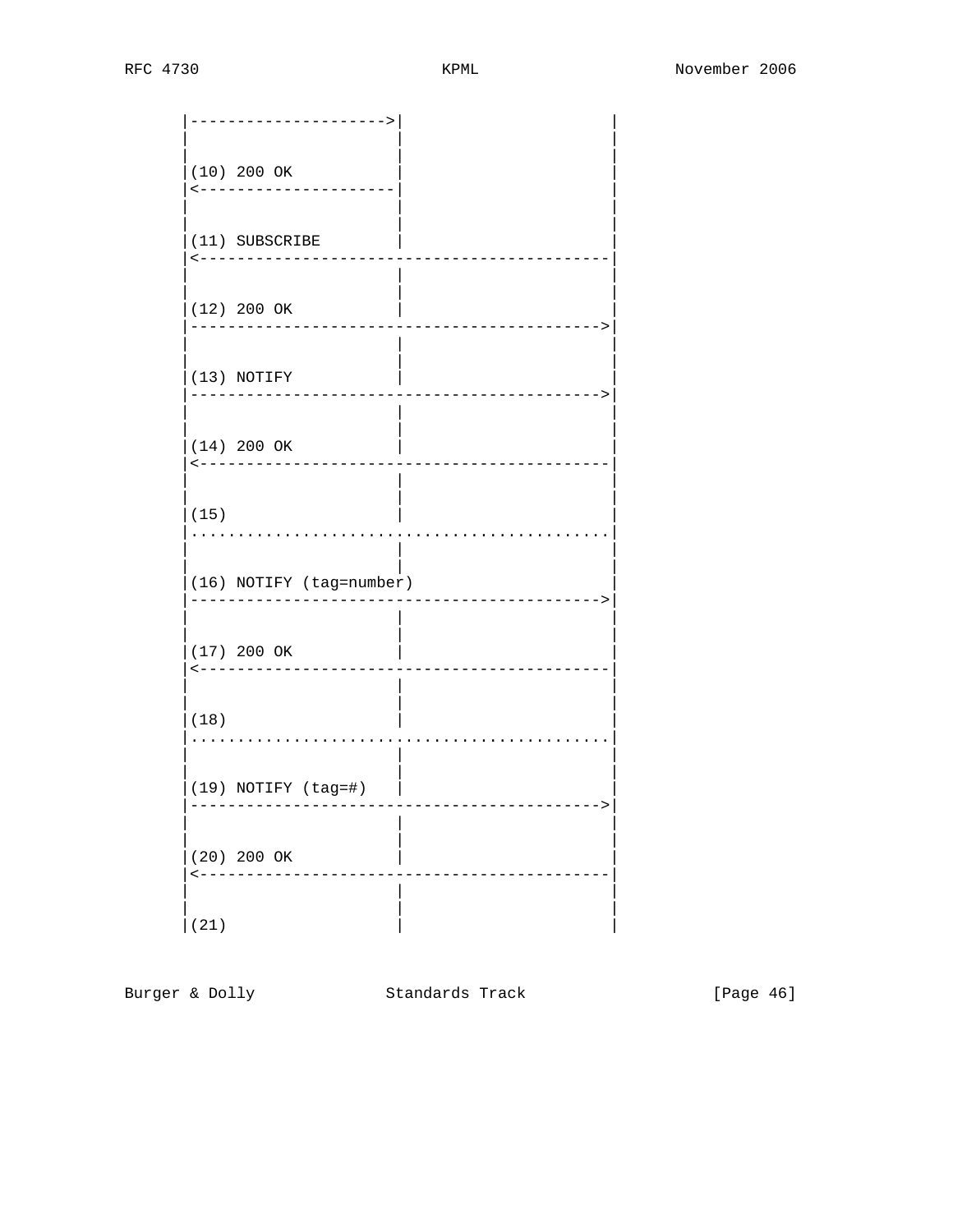| (22) NOTIFY (tag=number)<br>$---->$   |
|---------------------------------------|
| (23) 200 OK<br>$\leftarrow$ $  -$     |
| (24)                                  |
| (25) NOTIFY (L#)<br>$-----&>$         |
| (26) 200 OK<br>$\leftarrow$ – – – – – |
|                                       |

# Figure 27: Multiple Application Call Flow

Message (1) is the subscription request for the card number.

```
 SUBSCRIBE sip:gw@subA.example.com SIP/2.0
 Via: SIP/2.0/TCP client.subB.example.com;branch=3qo3j0ouq
From: <sip:ap@subB.example.com>;tag=978675
 To: <sip:gw@subA.example.com>
 Call-ID: 12345601@subA.example.com
 CSeq: 20 SUBSCRIBE
 Contact: <sip:ap@client.subB.example.com>
 Max-Forwards: 70
 Event: kpml ;remote-tag="<sip:phn@example.com;tag=jfi23>"
             ;local-tag="sip:gw@subA.example.com;tag=oi43jfq"
             ;call-id="12345598@subA.example.com"
 Expires: 7200
 Accept: application/kpml-response+xml
 Content-Type: application/kpml-request+xml
 Content-Length: 339
```
Burger & Dolly Standards Track [Page 47]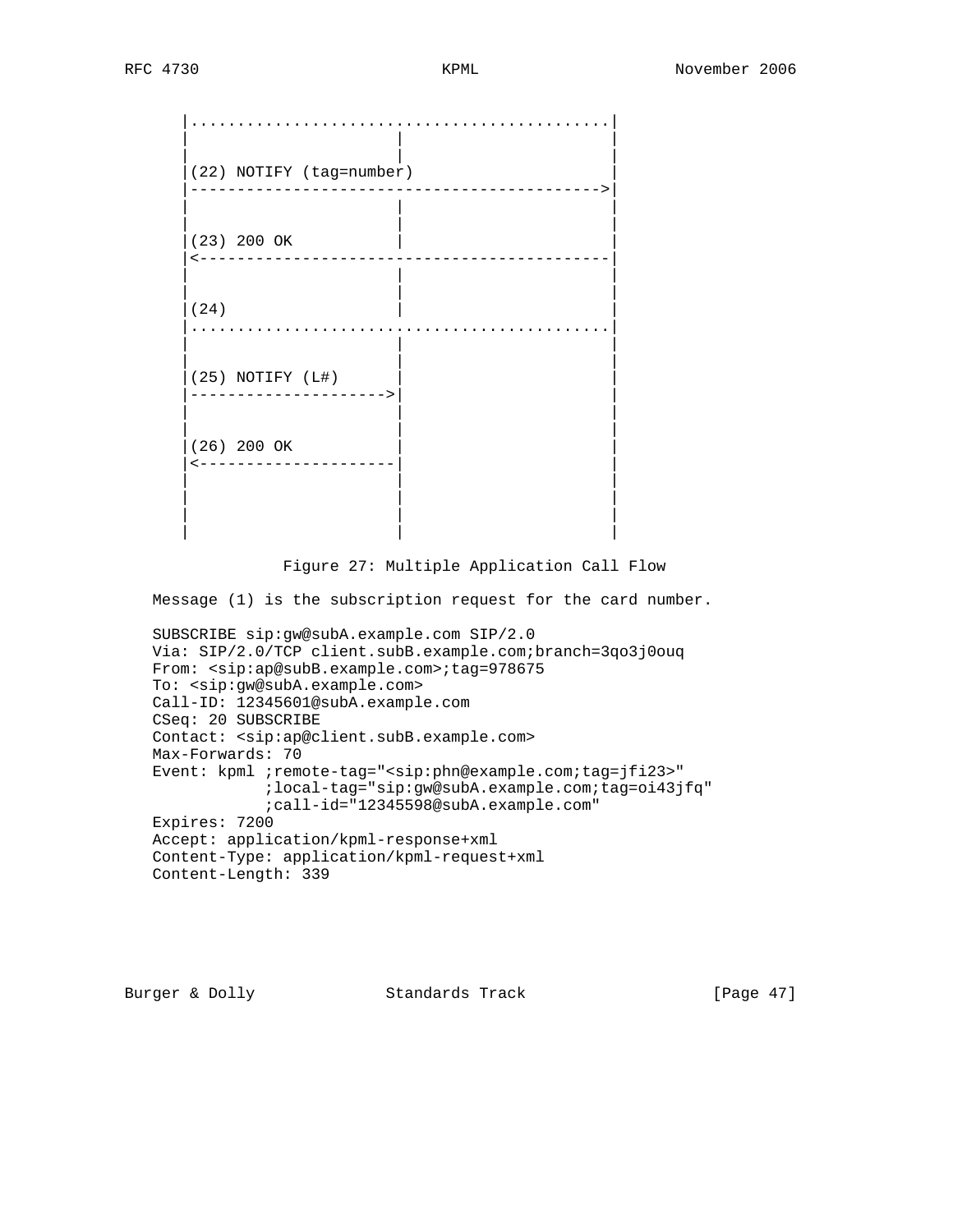```
 <?xml version="1.0" encoding="UTF-8"?>
 <kpml-request xmlns="urn:ietf:params:xml:ns:kpml-request"
       xmlns:xsi="http://www.w3.org/2001/XMLSchema-instance"
       xsi:schemaLocation=
         "urn:ietf:params:xml:ns:kpml-request kpml-request.xsd"
       version="1.0">
   <pattern persist="persist">
    <regex tag="card">x{16}</regex>
    <regex tag="number">x{10} </regex>
   </pattern>
 </kpml-request>
 Messages (2-4) are not shown, for brevity. Message (6) is the
 notification of the card number.
 NOTIFY sip:ap@client.subB.example.com SIP/2.0
 Via: SIP/2.0/UDP subA.example.com;branch=3qo3j0ouq
 To: <sip:ap@subB.example.com>;tag=978675
 From: <sip:gw@subA.example.com>;tag=9783453
 Call-ID: 12345601@subA.example.com
 CSeq: 3001 NOTIFY
 Contact: <sip:gw27@subA.example.com>
 Event: kpml
 Subscription-State: active;expires=3442
 Max-Forwards: 70
 Content-Type: application/kpml-response+xml
 Content-Length: 271
 <?xml version="1.0" encoding="UTF-8"?>
 <kpml-response xmlns="urn:ietf:params:xml:ns:kpml-response"
       xmlns:xsi="http://www.w3.org/2001/XMLSchema-instance"
       xsi:schemaLocation=
         "urn:ietf:params:xml:ns:kpml-response kpml-response.xsd"
       version="1.0"
       code="200" text="OK"
       digits="9999888877776666"/>
```
Burger & Dolly Standards Track [Page 48]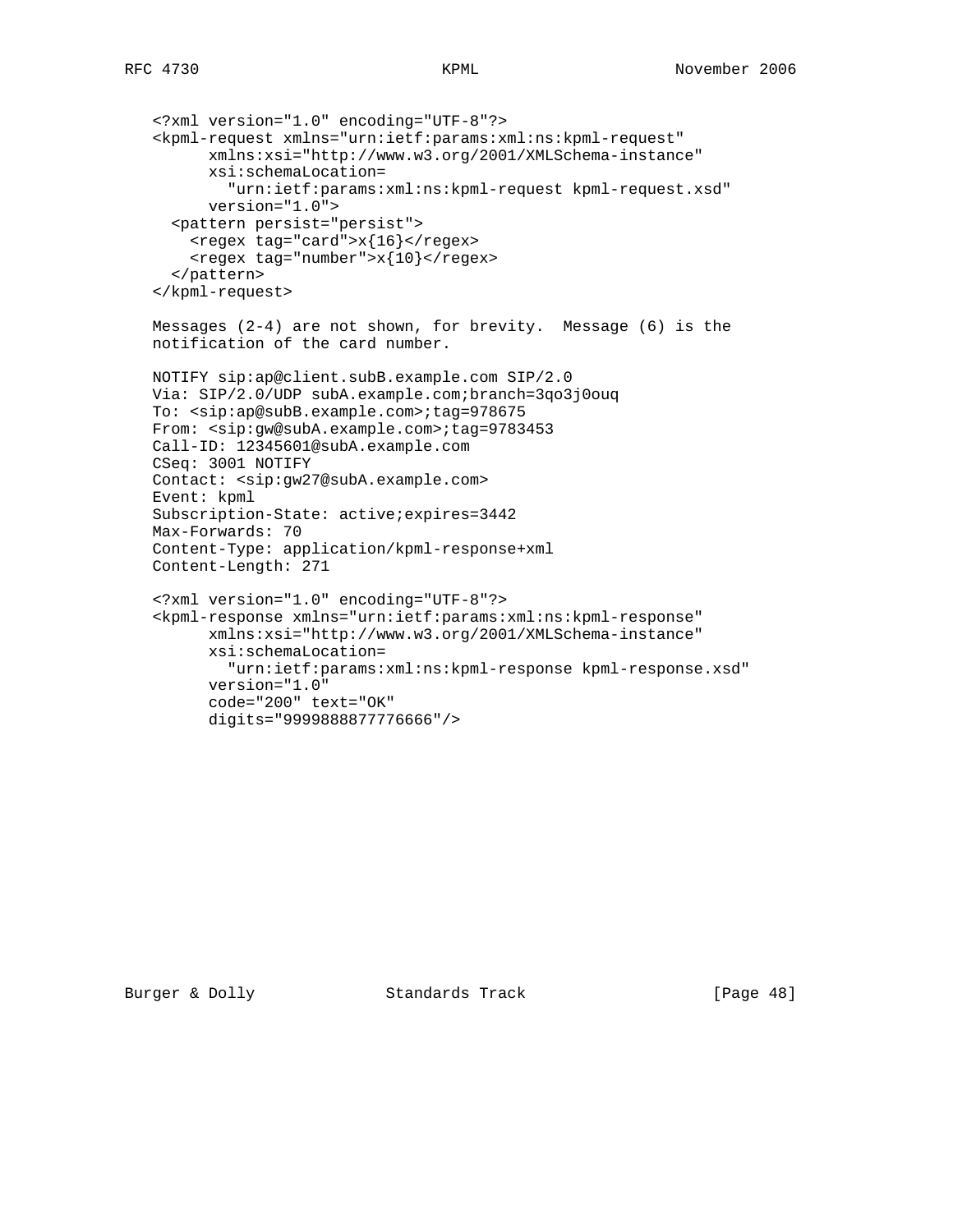```
 Message (7) is the acknowledgement of the notification. Time goes by
 in (8). Message (9) is the notification of the dialed number.
 NOTIFY sip:ap@client.subB.example.com SIP/2.0
 Via: SIP/2.0/UDP subA.example.com;branch=3qo3j0ouq
 To: <sip:ap@subB.example.com>;tag=978675
 From: <sip:gw@subA.example.com>;tag=9783453
 Call-ID: 12345601@subA.example.com
 CSeq: 3001 NOTIFY
 Contact: <sip:gw27@subA.example.com>
 Event: kpml
 Subscription-State: active;expires=3542
 Max-Forwards: 70
 Content-Type: application/kpml-response+xml
 Content-Length: 278
 <?xml version="1.0" encoding="UTF-8"?>
 <kpml-response xmlns="urn:ietf:params:xml:ns:kpml-response"
       xmlns:xsi="http://www.w3.org/2001/XMLSchema-instance"
       xsi:schemaLocation=
         "urn:ietf:params:xml:ns:kpml-response kpml-response.xsd"
       version="1.0"
       code="200" text="OK"
       digits="2225551212" tag="number"/>
 Message (11) is the request for long-pound monitoring.
 SUBSCRIBE sip:gw@subA.example.com SIP/2.0
 Via: SIP/2.0/TCP client.subB.example.com;branch=3qo3j0ouq
From: <sip:ap@subB.example.com>;tag=978675
 To: <sip:gw@subA.example.com>
 Call-ID: 12345601@subA.example.com
 CSeq: 21 SUBSCRIBE
 Contact: <sip:ap@client.subB.example.com>
 Max-Forwards: 70
Event: kpml ; remote-tag="<sip:phn@example.com; tag=jfi23>"
             ;local-tag="sip:gw@subA.example.com;tag=oi43jfq"
             ;call-id="12345598@subA.example.com"
 Expires: 7200
 Accept: application/kpml-response+xml
 Content-Type: application/kpml-request+xml
 Content-Length: 295
```
Burger & Dolly Standards Track [Page 49]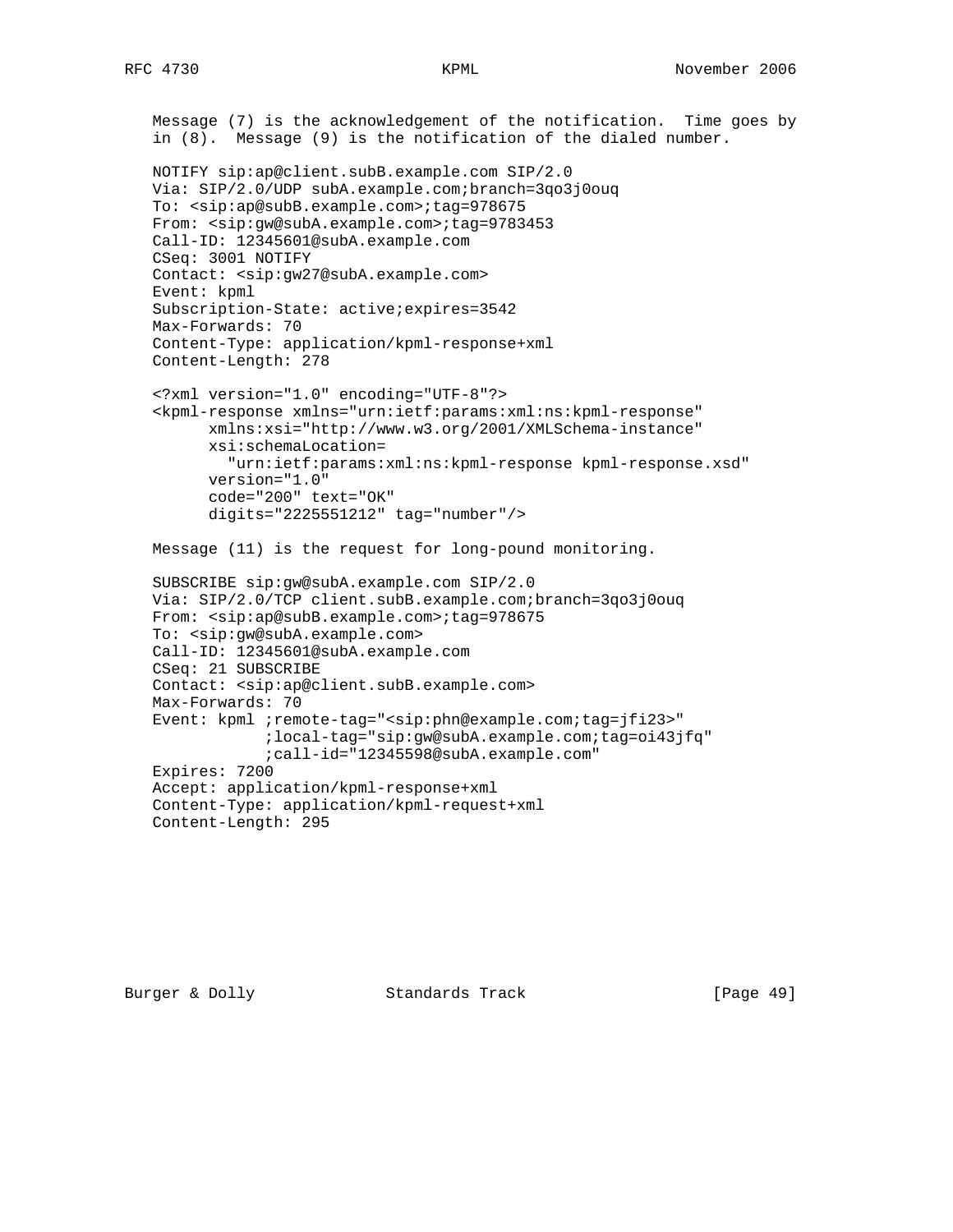```
 <?xml version="1.0" encoding="UTF-8"?>
 <kpml-request xmlns="urn:ietf:params:xml:ns:kpml-request"
       xmlns:xsi="http://www.w3.org/2001/XMLSchema-instance"
       xsi:schemaLocation=
         "urn:ietf:params:xml:ns:kpml-request kpml-request.xsd"
       version="1.0">
   <pattern persist="single-notify">
     <regex>L#</regex>
   </pattern>
 </kpml-request>
 Message (13) is the request from the personal assistant application
 for number and pound sign monitoring.
 SUBSCRIBE sip:gw@subA.example.com SIP/2.0
 Via: SIP/2.0/TCP pahost.example.com;branch=xzvsadf
 From: <sip:pa@example.com>;tag=4rgj0f
 To: <sip:gw@subA.example.com>
 Call-ID: 93845@pahost.example.com
 CSeq: 21 SUBSCRIBE
 Contact: <sip:pa12@pahost.example.com>
 Max-Forwards: 70
 Event: kpml ;remote-tag="<sip:phn@example.com;tag=jfi23>"
             ;local-tag="sip:gw@subA.example.com;tag=oi43jfq"
             ;call-id="12345598@subA.example.com"
 Expires: 7200
 Accept: application/kpml-response+xml
 Content-Type: application/kpml-request+xml
 Content-Length: 332
 <?xml version="1.0" encoding="UTF-8"?>
 <kpml-request xmlns="urn:ietf:params:xml:ns:kpml-request"
       xmlns:xsi="http://www.w3.org/2001/XMLSchema-instance"
       xsi:schemaLocation=
         "urn:ietf:params:xml:ns:kpml-request kpml-request.xsd"
       version="1.0">
   <pattern persist="persist">
    <regex tag="number">x{10} </regex>
     <regex tag="#">#</regex>
   </pattern>
 </kpml-request>
```
Burger & Dolly **Standards Track** [Page 50]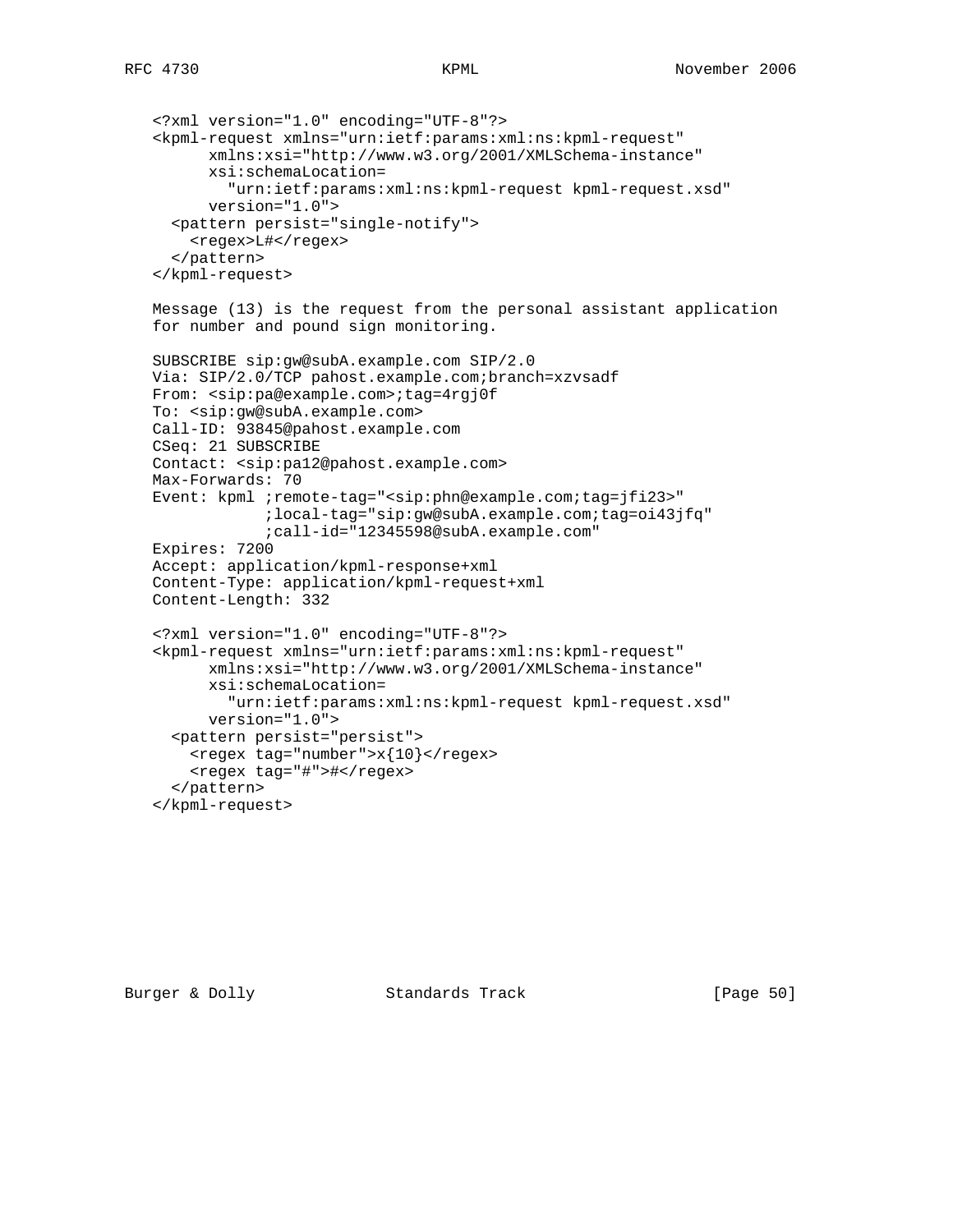```
 Message (18) is the notification of the number collected.
 NOTIFY sip:pa@example.com SIP/2.0
 Via: SIP/2.0/UDP subA.example.com;branch=xzvsadf
 To: <sip:pa@example.com>;tag=4rgj0f
 From: <sip:gw@subA.example.com>;tag=9788823
 Call-ID: 93845@pahost.example.com
 CSeq: 3021 NOTIFY
 Contact: <sip:gw27@subA.example.com>
 Event: kpml
 Subscription-State: active;expires=3540
 Max-Forwards: 70
 Content-Type: application/kpml-response+xml
 Content-Length: 278
 <?xml version="1.0" encoding="UTF-8"?>
 <kpml-response xmlns="urn:ietf:params:xml:ns:kpml-response"
       xmlns:xsi="http://www.w3.org/2001/XMLSchema-instance"
       xsi:schemaLocation=
         "urn:ietf:params:xml:ns:kpml-response kpml-response.xsd"
       version="1.0"
       code="200" text="OK" digits="3335551212" tag="number"/>
 Message (21) is the notification of pound sign detected.
 NOTIFY sip:pa@example.com SIP/2.0
 Via: SIP/2.0/UDP subA.example.com;branch=xzvsadf
 To: <sip:pa@example.com>;tag=4rgj0f
 From: <sip:gw@subA.example.com>;tag=9788823
 Call-ID: 93845@pahost.example.com
 CSeq: 3022 NOTIFY
 Contact: <sip:gw27@subA.example.com>
 Event: kpml
 Subscription-State: active;expires=3540
 Max-Forwards: 70
 Content-Type: application/kpml-response+xml
 Content-Length: 264
 <?xml version="1.0" encoding="UTF-8"?>
 <kpml-response xmlns="urn:ietf:params:xml:ns:kpml-response"
       xmlns:xsi="http://www.w3.org/2001/XMLSchema-instance"
       xsi:schemaLocation=
         "urn:ietf:params:xml:ns:kpml-response kpml-response.xsd"
       version="1.0"
       code="200" text="OK"
       digits="#" tag="#"/>
```
Burger & Dolly Standards Track [Page 51]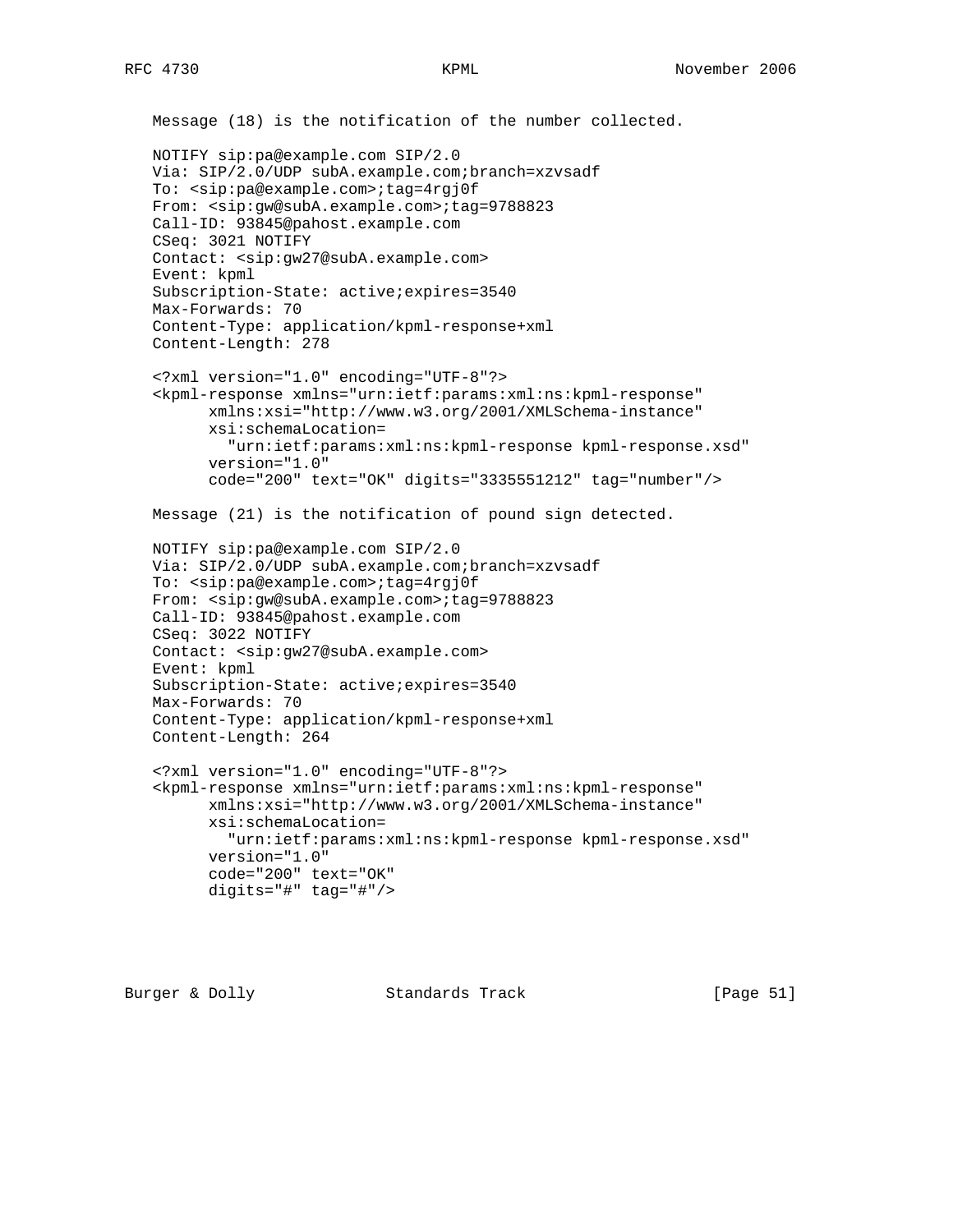Message (27) is the notification of long pound to the card application.

```
 NOTIFY sip:ap@client.subB.example.com SIP/2.0
 Via: SIP/2.0/UDP subA.example.com;branch=3qo3j0ouq
 To: <sip:ap@subB.example.com>;tag=978675
 From: <sip:gw@subA.example.com>;tag=9783453
 Call-ID: 12345601@subA.example.com
 CSeq: 3037 NOTIFY
 Contact: <sip:gw27@subA.example.com>
 Event: kpml
 Subscription-State: active;expires=3216
 Max-Forwards: 70
 Content-Type: application/kpml-response+xml
 Content-Length: 256
 <?xml version="1.0" encoding="UTF-8"?>
 <kpml-response xmlns="urn:ietf:params:xml:ns:kpml-response"
       xmlns:xsi="http://www.w3.org/2001/XMLSchema-instance"
       xsi:schemaLocation=
```
 "urn:ietf:params:xml:ns:kpml-response kpml-response.xsd" version="1.0" code="200" text="OK"

# 11. References

11.1. Normative References

digits="#"/>

- [1] Bradner, S., "Key words for use in RFCs to Indicate Requirement Levels", BCP 14, RFC 2119, March 1997.
- [2] Crocker, D., Ed. and P. Overell, "Augmented BNF for Syntax Specifications: ABNF", RFC 4234, October 2005.
- [3] Murata, M., St. Laurent, S., and D. Kohn, "XML Media Types", RFC 3023, January 2001.
- [4] Rosenberg, J., Schulzrinne, H., Camarillo, G., Johnston, A., Peterson, J., Sparks, R., Handley, M., and E. Schooler, "SIP: Session Initiation Protocol", RFC 3261, June 2002.
- [5] Roach, A., "Session Initiation Protocol (SIP)-Specific Event Notification", RFC 3265, June 2002.
- [6] Daigle, L., van Gulik, D., Iannella, R., and P. Faltstrom, "Uniform Resource Names (URN) Namespace Definition Mechanisms", BCP 66, RFC 3406, October 2002.

Burger & Dolly **Standards Track** [Page 52]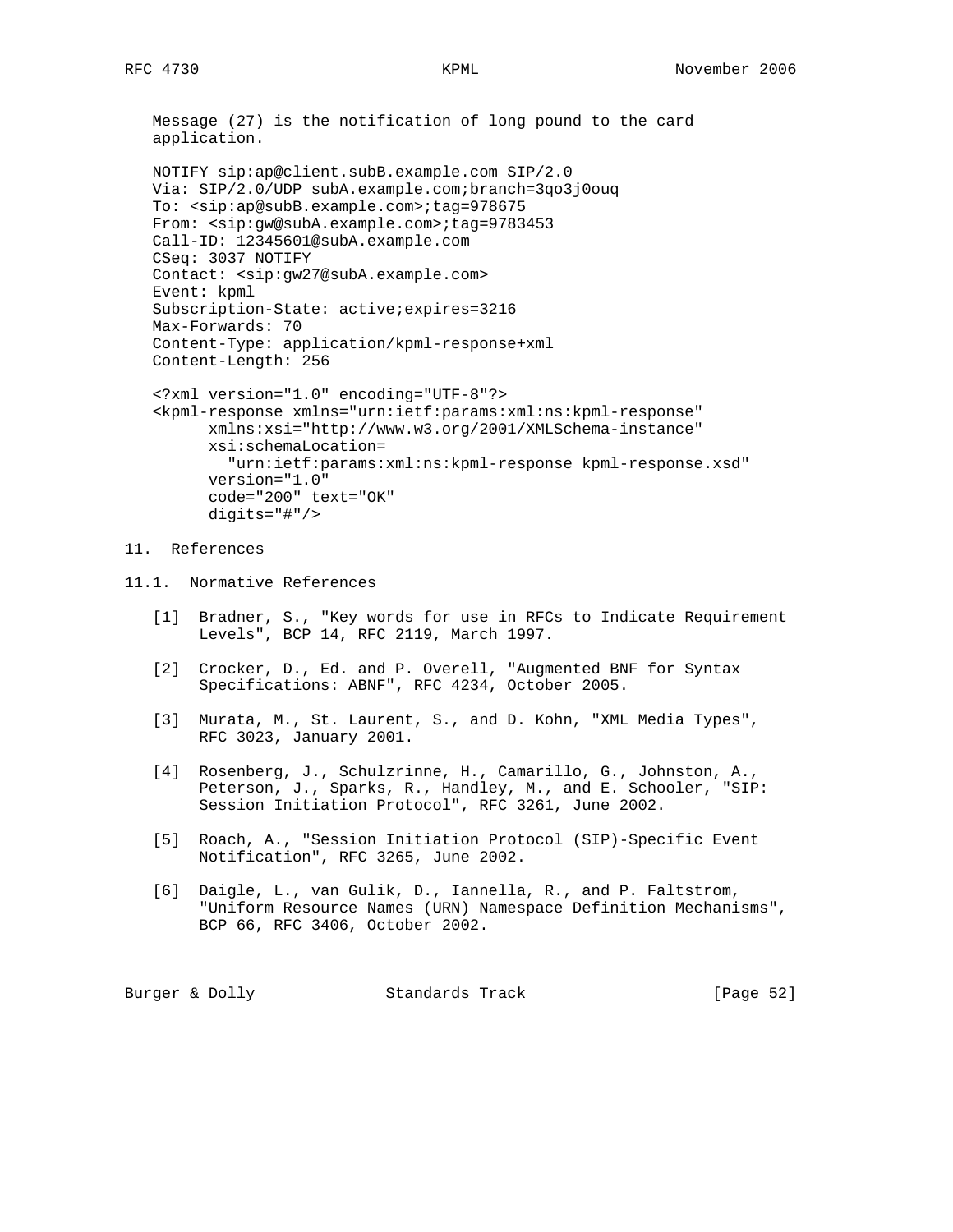- [7] Mealling, M., "The IETF XML Registry", BCP 81, RFC 3688, January 2004.
- [8] Thompson, H., Beech, D., Maloney, M., and N. Mendelsohn, "XML Schema Part 1: Structures", W3C REC REC-xmlschema-1-20010502, May 2001.
- 11.2. Informative References
	- [9] Rosenberg, J., "Obtaining and Using Globally Routable User Agent (UA) URIs (GRUU) in the Session Initiation Protocol (SIP)", Work in Progress, June 2006.
	- [10] Schulzrinne, H. and S. Petrack, "RTP Payload for DTMF Digits, Telephony Tones and Telephony Signals", RFC 2833, May 2000.
	- [11] Andreasen, F. and B. Foster, "Media Gateway Control Protocol (MGCP) Version 1.0", RFC 3435, January 2003.
	- [12] Groves, C., Pantaleo, M., Anderson, T., and T. Taylor, "Gateway Control Protocol Version 1", RFC 3525, June 2003.
	- [13] Institute of Electrical and Electronics Engineers, "Information Technology - Portable Operating System Interface (POSIX) - Part 1: Base Definitions, Chapter 9", IEEE Standard 1003.1, June 2001.
	- [14] Bray, T., Paoli, J., Sperberg-McQueen, C., and E. Maler, "Extensible Markup Language (XML) 1.0 (Second Edition)", W3C REC REC-xml-20001006, October 2000.
	- [15] Rosenberg, J., "A Framework for Application Interaction in the Session Initiation Protocol (SIP)", Work in Progress, July 2005.
	- [16] Burger, E., Van Dyke, J., and A. Spitzer, "Media Server Control Markup Language (MSCML) and Protocol", RFC 4722, November 2006.
	- [17] Rosenberg, J., Schulzrinne, H., and R. Mahy, "An INVITE- Initiated Dialog Event Package for the Session Initiation Protocol (SIP)", RFC 4235, November 2005.
	- [18] Roach, A., Campbell, B., and J. Rosenberg, "A Session Initiation Protocol (SIP) Event Notification Extension for Resource Lists", RFC 4662, August 2006.

Burger & Dolly **Standards Track** [Page 53]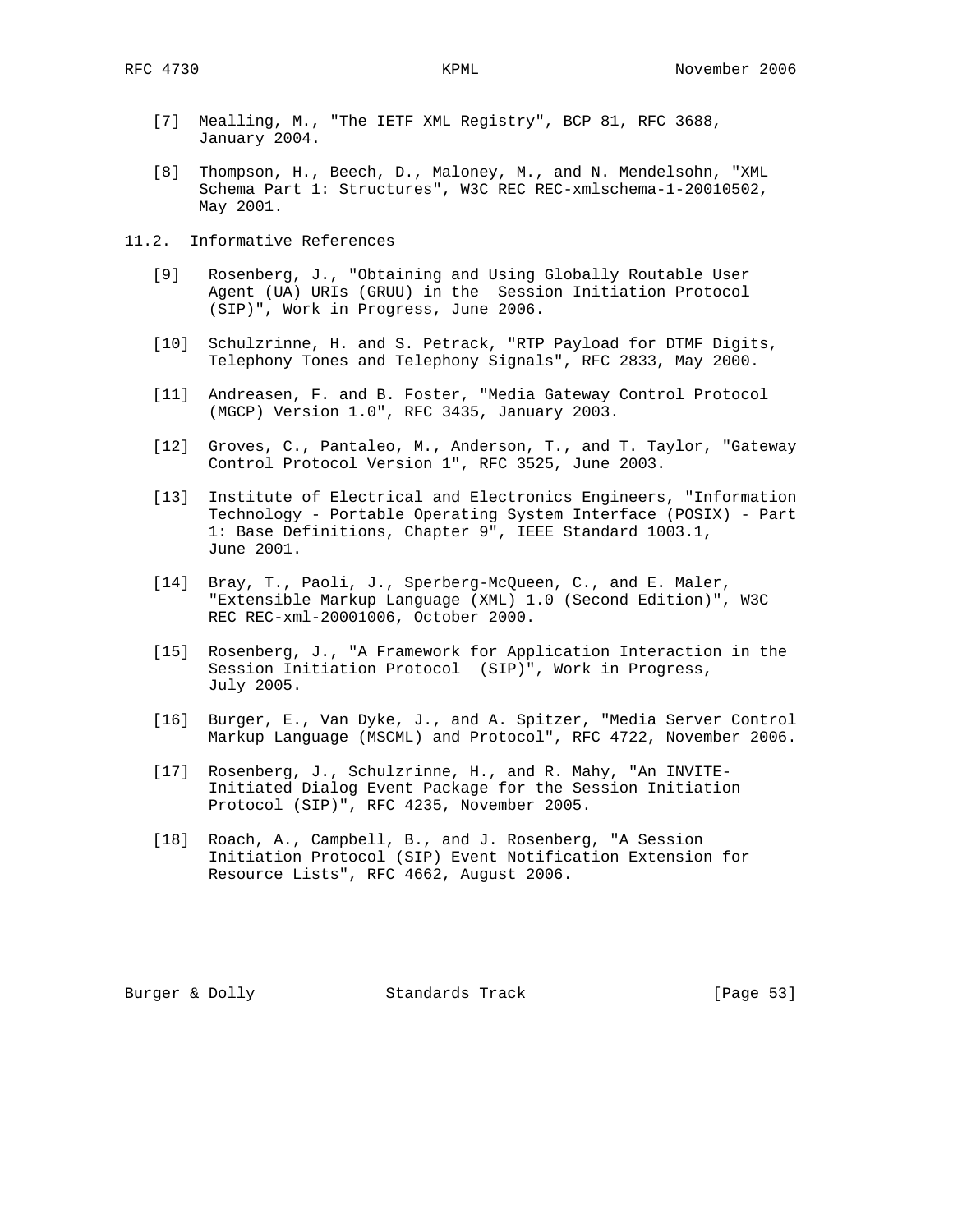Appendix A. Contributors

 Ophir Frieder of the Illinois Institute of Technology collaborated on the development of the buffer algorithm.

 Jeff Van Dyke worked enough hours and wrote enough text to be considered an author under the old rules.

 Robert Fairlie-Cuninghame, Cullen Jennings, Jonathan Rosenberg, and we were the members of the Application Stimulus Signaling Design Team. All members of the team contributed to this work. In addition, Jonathan Rosenberg postulated DML in his "A Framework for Stimulus Signaling in SIP Using Markup" draft.

 This version of KPML has significant influence from MSCML [16], the SnowShore Media Server Control Markup Language. Jeff Van Dyke and Andy Spitzer were the primary contributors to that effort.

 Rohan Mahy did a significant reorganization of the content, as well as providing considerable moral support in the production of this document.

 That said, any errors, misinterpretation, or fouls in this document are our own.

Appendix B. Acknowledgements

 Hal Purdy and Eric Cheung of AT&T Laboratories helped immensely through many conversations and challenges.

 Steve Fisher of AT&T Laboratories suggested the digit suppression syntax and provided excellent review of the document.

Terence Lobo of SnowShore Networks made it all work.

 Jerry Kamitses, Swati Dhuleshia, Shaun Bharrat, Sunil Menon, and Bryan Hill helped with clarifying the buffer behavior and DRegex syntax.

 Silvano Brewster and Bill Fenner of AT&T Laboratories and Joe Zebarth of Nortel helped considerably with making the text clear and DRegex tight.

 Bert Culpepper and Allison Mankin gave an early version of this document a good scouring.

 Scott Hollenbeck provided XML and MIME review. Tim Bray pointed out the general issue of UTF-8 versus UTF-16 with XML.

Burger & Dolly Standards Track [Page 54]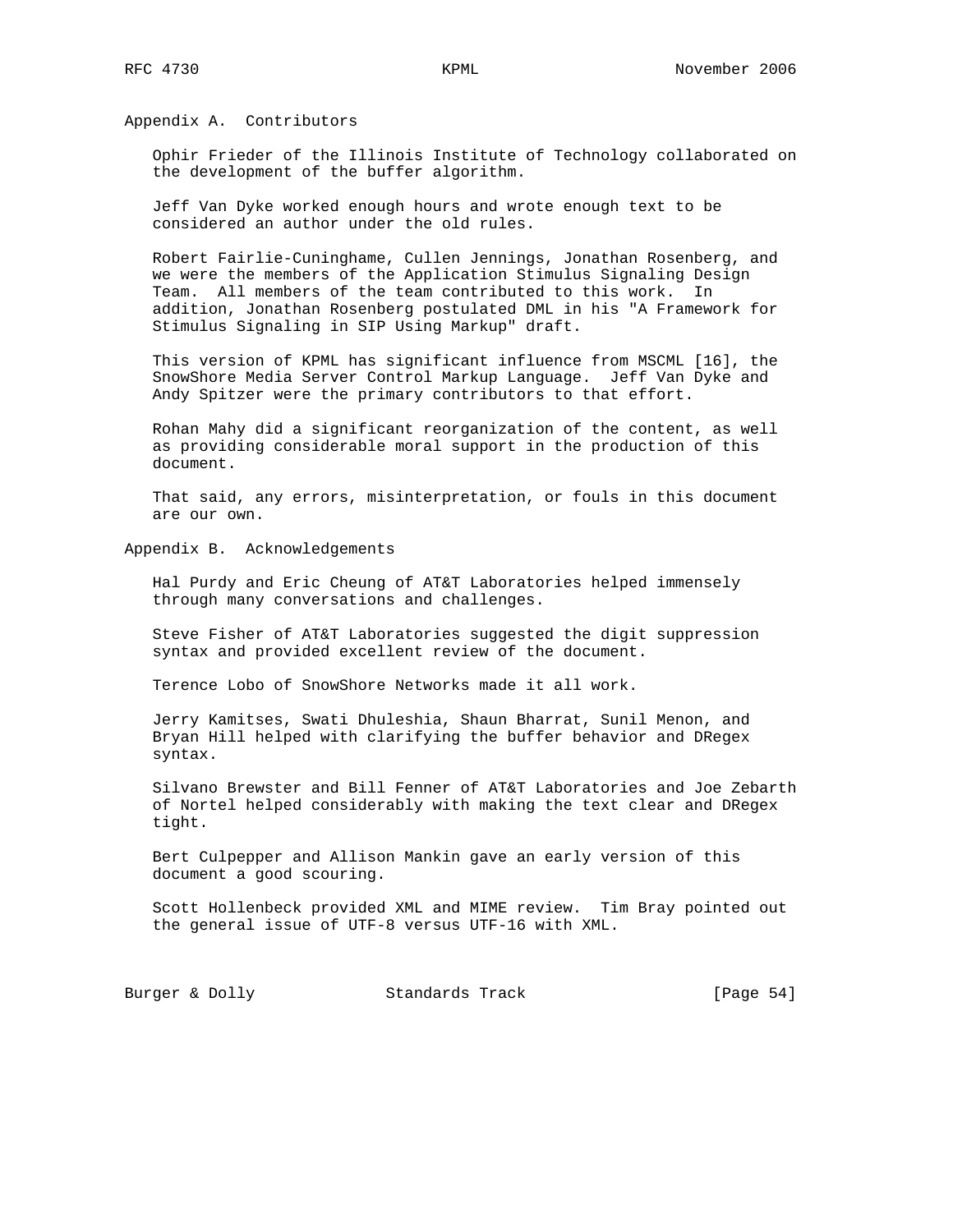Authors' Addresses Eric Burger

 Cantata Technology, Inc. 18 Keewaydin Dr. Salem, NH 03079 USA EMail: eburger@cantata.com

 Martin Dolly AT&T Labs

EMail: mdolly@att.com

Burger & Dolly **Standards Track** [Page 55]